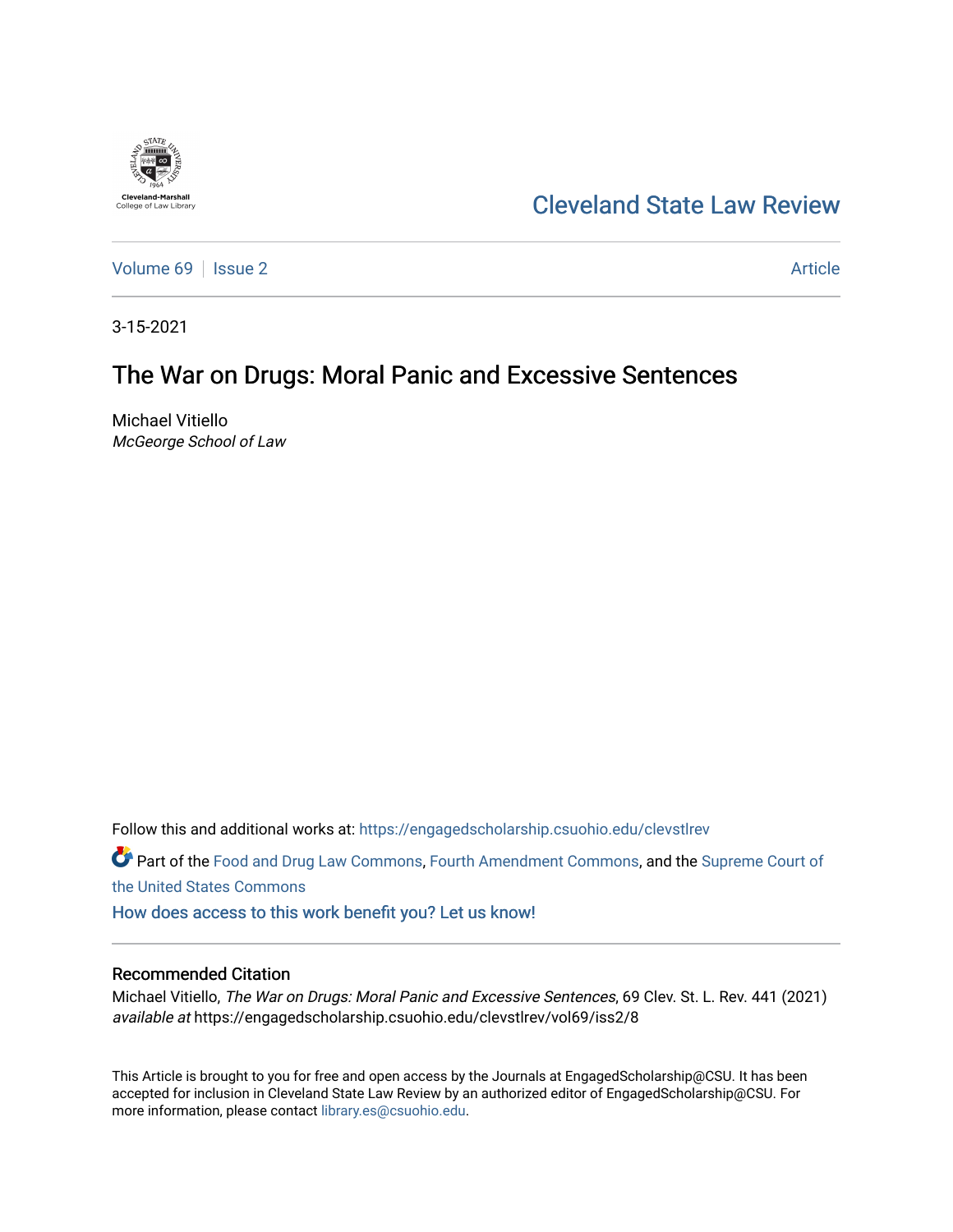# **THE WAR ON DRUGS: MORAL PANIC AND EXCESSIVE SENTENCES**

#### MICHAEL VITIELLO<sup>\*</sup>

#### **ABSTRACT**

The United States' War on Drugs has not been pretty. Moral panic has repeatedly driven policy when states and the federal government have regulated drugs. Responding to that panic, legislators have authorized severe sentences for drug offenses.

By design, Article III gives federal judges independence, in part, to protect fundamental rights against mob rule. Unfortunately, the Supreme Court has often failed to protect fundamental rights in times of moral panic. For example, it eroded Fourth Amendment protections during the War on Drugs. Similarly, it failed to protect drug offenders from excessive prison sentences during the War on Drugs.

This Article examines whether it is time for the Supreme Court to rethink its precedent upholding extremely long sentences for drug crimes.

In 1983, in *Solem v. Helm*, the Supreme Court held that the Eighth Amendment's Cruel and Unusual Punishment Clause applies to terms of imprisonment. There, it found the imposition of a true-life sentence imposed on a repeat offender to be grossly disproportionate to the gravity of the defendant's offense. Whatever hope *Solem* created that courts might limit excessive sentences proved to be false.

Two Supreme Court cases dealing with drug sentences, bracketing *Solem*, demonstrate the Court's unwillingness to override legislatures' discretion in imposing sentences. In 1982, the Court upheld a 40-year term of imprisonment imposed on an offender who possessed less than nine ounces of marijuana. In 1991, the Court upheld a true-life sentence imposed on an offender who possessed 672 grams of cocaine. The Court's refusal to curtail such extreme sentences reflects its willingness to accede to the nation's moral panic over drug usage.

Since the height of the War on Drugs, Americans have changed their views about drugs. Significant majorities of Americans favor legalization of marijuana for medical and recreational use. Many Americans favor a wholesale rethinking of drug policy. Despite studies in the 1950s and 1960s demonstrating beneficial use of drugs like LSD and psilocybin, Congress yielded to moral panic and included them in Schedule I when it enacted the Controlled Substances Act of 1970. Efforts are afoot at the state level to legalize the study of and to decriminalize the use of those and other drugs.

This Article argues that the Court should rethink its Eighth Amendment caselaw upholding severe drug sentences. The Court's Eighth Amendment caselaw balances the severity of punishment against the gravity of an offense. In turn, the gravity of an offense turns on its social harm and the culpability of the offender. The Court upheld extreme drug sentences based on the view that drugs were a national scourge. Moral

<sup>\*</sup> Michael Vitiello, Distinguished Professor of Law, the University of Pacific, McGeorge School of Law; University of Pennsylvania, J.D. 1974; Swarthmore College, B.A., 1969. I want to extend my thanks to my research assistants Mikayla Anderson and Mark Cayaba for their excellent research help with this Article.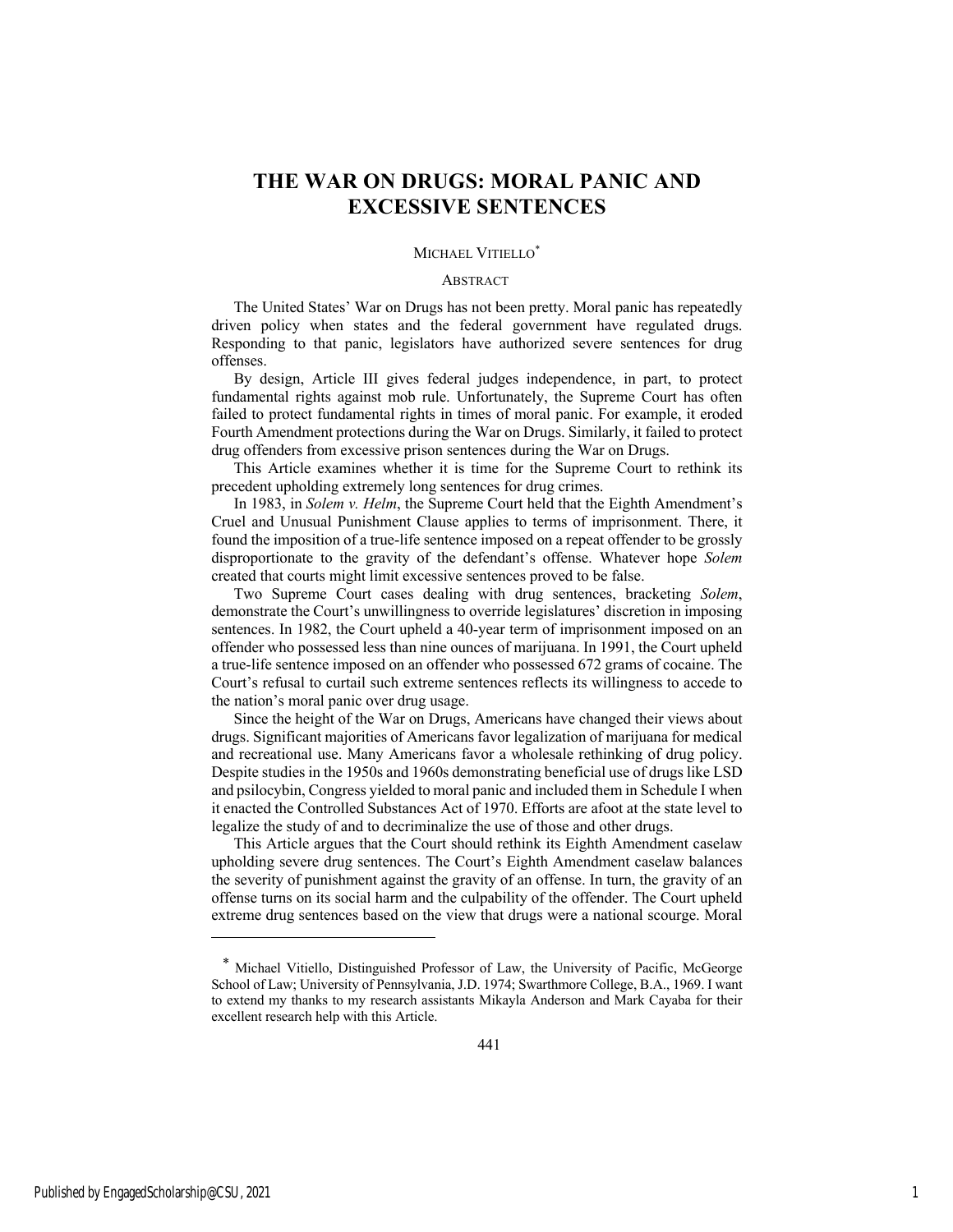panic led it to overstate the social harm and the culpability of drug offenders. Scientifically based examination of drugs and drug policy should compel the Court to rethink its excessive punishment caselaw because the balance between severity of punishment and the gravity of drug offenses looks different when one has a better understanding of true costs and benefits of drug use.

#### **CONTENTS**

| IV. CHANGING PERCEPTIONS OF MARIJUANA AND BEYOND  462 |  |
|-------------------------------------------------------|--|
|                                                       |  |
|                                                       |  |

#### I. INTRODUCTION

The War on Drugs is over.<sup>1</sup> Or at least, we have tacitly declared a ceasefire. Policymakers across the political spectrum see the war as a failure<sup>2</sup> and even a dysfunctional Congress has enacted legislation intended to undo some of its damage.<sup>3</sup>

<sup>1</sup> *See* Christopher J. Coyne & Abigail R. Hall, *Four Decades and Counting: The Continued Failure of the War on Drugs*, CATO INST. (Apr. 12, 2017), https://www.cato.org/publications/policy-analysis/four-decades-counting-continued-failurewar-drugs [https://perma.cc/X4CS-J6G8] (describing the failure of the War on Drugs across all fronts); *see also* Johann Hari, Opinion, *Op-Ed: The Old Global Consensus on the War on Drugs is Crumbling*, L.A. TIMES (Apr. 10, 2016), https://www.latimes.com/opinion/op-ed/la-oe-0410 hari-un-drug-rebellion-20160410-story.html (describing the shift away from the historical focus on eradicating drugs across the globe); *see also, e.g.*, PEW RSCH. CTR., *America's New Drug Policy Landscape* (Apr. 2, 2014), https://www.people-press.org/2014/04/02/americas-newdrug-policy-landscape/ [https://perma.cc/D7KV-RN6H] (demonstrating public support for an end to America's War on Drugs through several public opinion polls).

<sup>2</sup> *See, e.g.*, Dennis Schrantz, Stephen DeBor & Marc Mauer, *Decarceration Strategies: How 5 States Achieved Substantial Prison Population Reductions*, SENT'G PROJECT (Sept. 5, 2018), https://www.sentencingproject.org/publications/decarceration-strategies-5-states-achievedsubstantial-prison-population-reductions/ [https://perma.cc/Z76X-EWCZ] (outlining how 5 politically diverse states reduced prison populations, frequently through reimagining their drug policies); *see also* Jamiles Lartey, *Trump Signs Bipartisan Criminal Justice Overhaul First Step Act Into Law*, GUARDIAN (Dec. 21, 2018, 2:12 PM), https://www.theguardian.com/usnews/2018/dec/21/trump-prison-reform-first-step-act-signed-law [https://perma.cc/EUC4- 5BA4] (explaining how the First Step Act garnered bipartisan support in a typically fractured Congress).

 $3$  First Step Act of 2018, Pub. L. No. 115-391, 132 Stat. 5194 (codified as amended in scattered sections of 18 U.S.C.).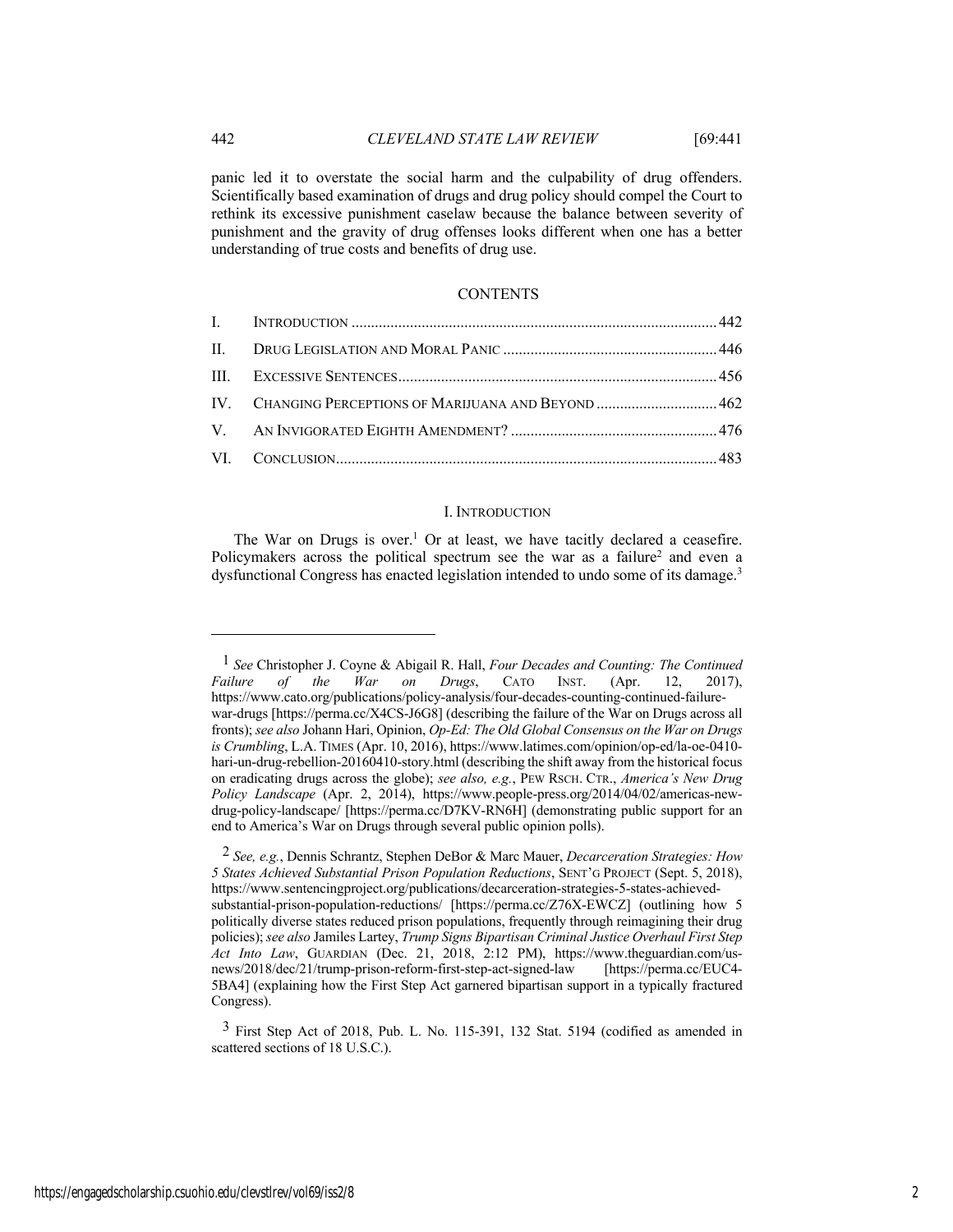#### 2021] THE WAR ON DRUGS 443

The United States has waged war on drugs at various times in our history.4 Like most wars, these wars have not been pretty. Moral panic<sup>5</sup> has repeatedly driven policy when states and the federal government have regulated drugs.<sup>6</sup> Responding to that panic, legislators have authorized severe sentences for many drug offenses.<sup>7</sup>

By design, Article III gives federal judges independence, in part, to protect fundamental rights against mob rule.<sup>8</sup> Unfortunately, the Supreme Court has often failed to protect fundamental rights in times of moral panic.<sup>9</sup> Examples abound: The Court failed to protect free speech rights during the Red Scare.10 It failed to protect Japanese Americans from the denial of their freedom and property during World War II.<sup>11</sup> It eroded Fourth Amendment protections during the War on Drugs.<sup>12</sup> Similarly, it failed to protect drug offenders from excessive prison sentences during the War on Drugs.<sup>13</sup>

Elsewhere, I have argued that one "peace dividend" of the end of the War on Drugs is a reinvigorated Fourth Amendment.<sup>14</sup> This Article examines a different question:

6 *See* Ashley Crossman, *A Sociological Understanding of Moral Panic*, THOUGHTCO. (July 14, 2019), https://www.thoughtco.com/moral-panic-3026420 [https://perma.cc/DSN6-VBHH].

7 *See infra* Part III. Americans have recently become aware of the racial bias in enforcement of drug laws and the devastating effects on minority communities. Whether the current cease fire in the War on Drugs will lead to long term remedial action is open to question. Inquiry into that issue is ripe for discussion, especially as I write this Article during the summer of 2020 at a moment when minority community members and supporters are calling for a change in policing and prison policies.

8 *See* ERWIN CHEMERINSKY, THE CASE AGAINST THE SUPREME COURT 4 (2014) (reciting his former belief that "the Supreme Court was the primary institution in society that existed to stop discrimination and to protect people's rights").

9 *See generally id.*

10 *See* Debs v. United States, 249 U.S. 211, 217 (1919); *see* Schenck v. United States, 249 U.S. 47, 53 (1919).

11 *See* Korematsu v. United States, 323 U.S. 214, 223–24 (1944).

12 *See* Michael Vitiello, *The End of the War on Drugs, the Peace Dividend and the Renewed Fourth Amendment?*, 73 OKLA. L. REV. 285 (2021).

13 *See generally id.*

14 *Id.*

<sup>4</sup> *See infra* Part II.

<sup>5</sup> STANLEY COHEN, FOLK DEVILS AND MORAL PANICS 1 (2011) (defining moral panic as such: "A condition, episode, person or group of persons emerges to become defined as a threat to societal values and interests; its nature is presented in a stylized and stereotypical fashion by the mass media; the moral barricades are manned by editors, bishops, politicians and other rightthinking people; socially accredited experts pronounce their diagnoses and solutions; ways of coping are evolved or (more often) resorted to; the condition then disappears, submerges or deteriorates and becomes more visible.").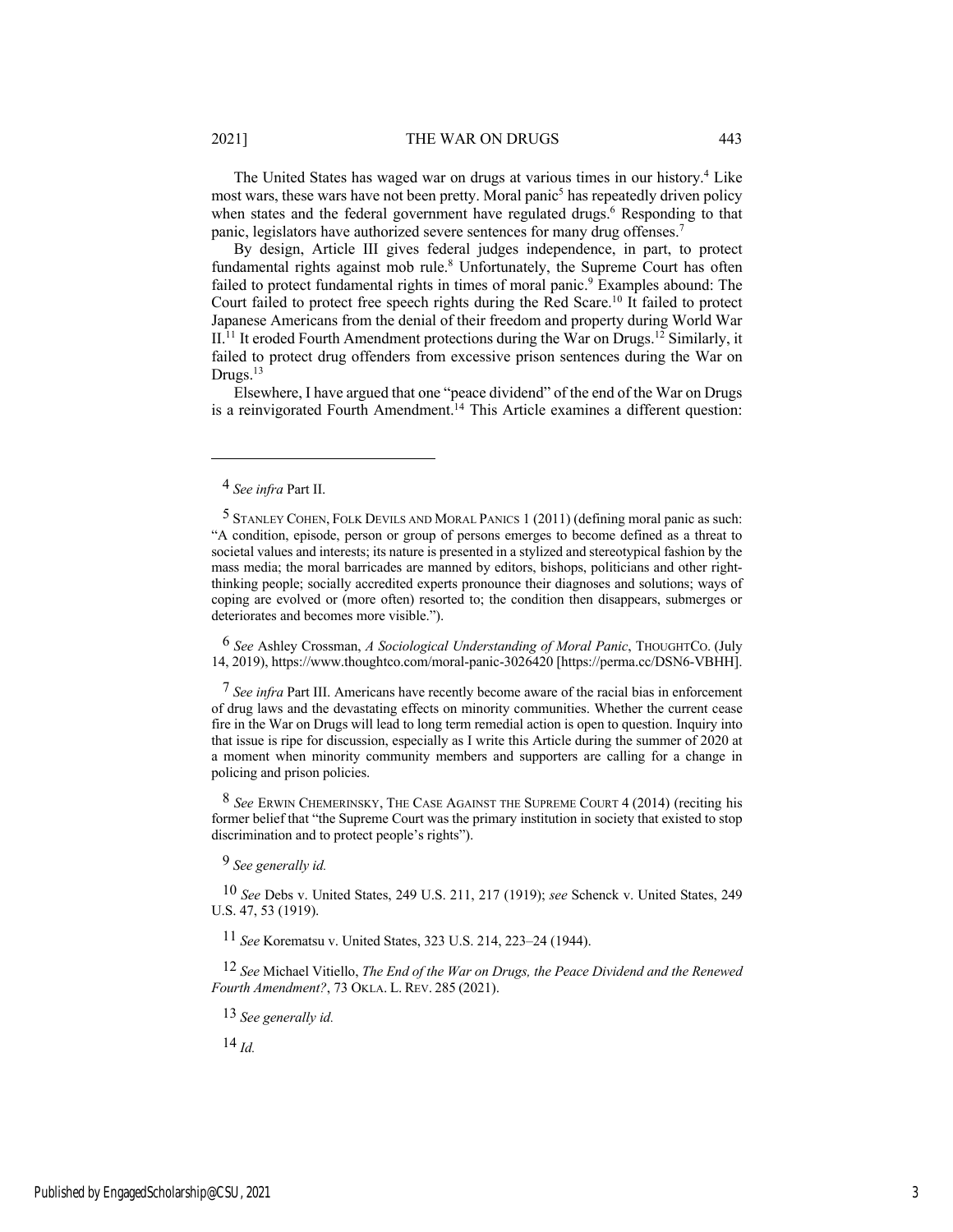despite earlier Supreme Court precedent upholding extremely long sentences for drug crimes, is it time for the Court to rethink those holdings?15

In 1983, in *Solem v. Helm*, the Supreme Court held that the Eighth Amendment's Cruel and Unusual Punishment Clause applies to terms of imprisonment.16 There, it found the imposition of a true life sentence<sup>17</sup> on a repeat offender to be grossly disproportionate to the gravity of the defendant's offense.18 Whatever hope *Solem* created that courts might limit excessive sentences proved to be false.19

Two Supreme Court cases dealing with drug sentences, bracketing *Solem*, demonstrate the Court's unwillingness to override legislatures' discretion in imposing sentences. In 1982, the Court upheld a 40-year term of imprisonment imposed on an offender who possessed less than nine ounces of marijuana.20 In 1991, the Court upheld a true life sentence imposed on an offender who possessed 672 grams of cocaine.21 The Court's refusal to curtail such extreme sentences reflects its willingness to accede to the nation's moral panic over drug usage. $22$ 

Since the height of the War on Drugs, Americans have changed their views about drugs. Since California's experiment with legalizing medical marijuana in 1996,<sup>23</sup> public attitudes have undergone an epic change. A Kentucky poll showed over 90% of individuals support legalization of marijuana for medical purposes.<sup>24</sup> Over twothirds support legalization of marijuana for recreational use.25 Voter initiatives and now legislatures are changing marijuana laws to reflect those views. Most Americans

18 *Id.* at 303.

19 *See infra* Part III.

20 Hutto v. Davis, 454 U.S. 370, 370–71, 375 (1982).

21 Harmelin v. Michigan, 501 U.S. 957, 961, 996 (1991).

22 *See infra* Part III.

23 CAL. HEALTH & SAFETY CODE § 11362.5 (West 2003).

24 Jonathan Greene, *Poll: Medical Marijuana Support High*, RICH. REG. (Feb. 15, 2020), https://www.richmondregister.com/news/politics/poll-medical-marijuana-supporthigh/article\_55c5a278-30ed-50ea-b4a0-5c21629af407.html [https://perma.cc/WD79-6DSC].

25 Andrew Daniller, *Two-Thirds of Americans Support Marijuana Legalization*, PEW RSCH. CTR. (Nov. 14, 2019), https://www.pewresearch.org/fact-tank/2019/11/14/americans-supportmarijuana-legalization/ [https://perma.cc/CA7G-GQ83].

<sup>15</sup> *See infra* Part V.

<sup>16</sup> Solem v. Helm, 463 U.S. 277, 288–89 (1983).

<sup>17</sup> As was the case in *Solem*, 463 U.S. at 277, a true life sentence is a life sentence that does not allow parole for the prisoner.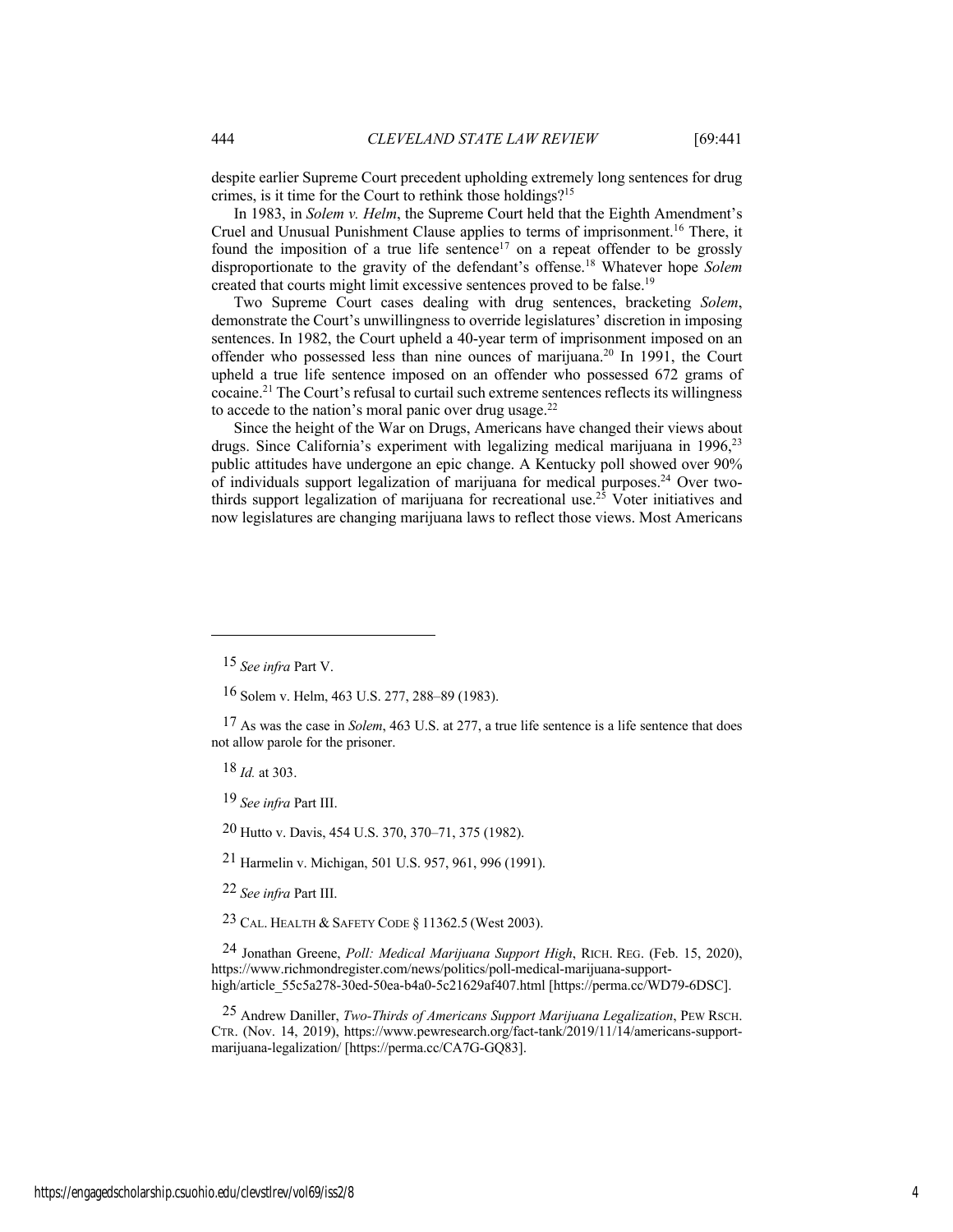live in states where marijuana is available for medical use<sup>26</sup> and increasing numbers live in states where it is available for recreational use. $27$ 

Many Americans favor a wholesale rethinking of drug policy.<sup>28</sup> Despite studies in the 1950s and 1960s demonstrating beneficial use of drugs like lysergic acid diethylamide (LSD) and psilocybin,<sup>29</sup> Congress yielded to moral panic and included them in Schedule I when it enacted the Controlled Substances Act of 1970.30 Also included in Schedule I is methylenedioxymethamphetamine (MDMA, or as known by its street name, Ecstasy), which, during the 1970s, showed promise in treating several conditions as well. $31$  Serious scientific interest in those drugs has increased in recent years.32 Efforts are afoot at the state level to decriminalize the study of and use of those drugs.33

As this Article argues, these developments should lead the Court to rethink its Eighth Amendment caselaw upholding severe drug sentences. The Court's Eighth Amendment caselaw balances the severity of punishment against the gravity of an

28 *See* Dustin Marlan, *Beyond Cannabis: Psychedelic Decriminalization and Social Justice*, 23 LEWIS & CLARK L. REV. 851, 853–56 ("[D]espite the persisting stigma of hedonism, rebellion, and social upheaval surrounding them, public support for psychedelics is growing . .

. . This trend toward general decriminalization appears likely to continue as popular support for psychedelics grows and the stigma surrounding the substances lessens.").

29 *See id.* at 866 ("With minimal restrictions, research and interest in psychedelics continued to increase, peaking in the 1950s and into the 1960s. Studies during those decades produced many clinical findings, suggesting beneficial effects in the treatment of anxiety, mood, and substance use disorders."); *see also* MICHAEL POLLAN, HOW TO CHANGE YOUR MIND: WHAT THE NEW SCIENCE OF PSYCHEDELICS TEACHES US ABOUT CONSCIOUSNESS, DYING, ADDICTION, DEPRESSION, AND TRANSCENDENCE 3 (2018) ("For most of the 1950s and 1960s, many in the psychiatric establishment regarded LSD and psilocybin as miracle drugs.").

30 *See infra* Part II; 21 U.S.C. § 801.

31 *See generally* Torsten Passie, *The Early Use of MDMA ("Ecstasy") in Psychotherapy (1977–1985)*, 4 DRUG SCI. POL'Y & L. 1 (2018) (summarizing the use of MDMA in psychotherapy in the 1970s and 1980s).

32 Marlan, *supra* note 28, at 892 (describing the "new wave" of research into the effects and benefits of psychedelics).

33 *Id.* at 872–74; *see also* Jeff Mapes, *Oregon Voters Could Decide This Year Whether to Decriminalize Drugs*, OR. PUB. BROAD. (Feb. 29, 2020, 11:00 AM), https://www.opb.org/news/article/oregon-voters-decriminalize-drugs-initiative-petition-44/ [https://perma.cc/BXF4-PKUH?type=image]; Tom Jackman, *Denver Voters Approve Decriminalization of 'Magic Mushrooms*,' WASH. POST (May 8, 2019, 7:58 PM), https://www.washingtonpost.com/crime-law/2019/05/08/denver-voters-apparently-rejectdecriminalization-magic-mushrooms/ [https://perma.cc/F8ZW-8GHF].

<sup>26</sup> Jeremy Berke et al., *Legal Marijuana Just Went on Sale in Illinois. Here Are All the States Where Cannabis is Legal*, BUS. INSIDER (Jan. 1, 2020, 5:41 PM), https://www.businessinsider.com/legal-marijuana-states-2018-1 MU49].

<sup>27</sup> Casey Leins, *States Where Recreational Marijuana Is Legal*, U.S. NEWS (Dec. 17, 2019, 12:22 PM), https://www.usnews.com/news/best-states/slideshows/where-is-pot-legal.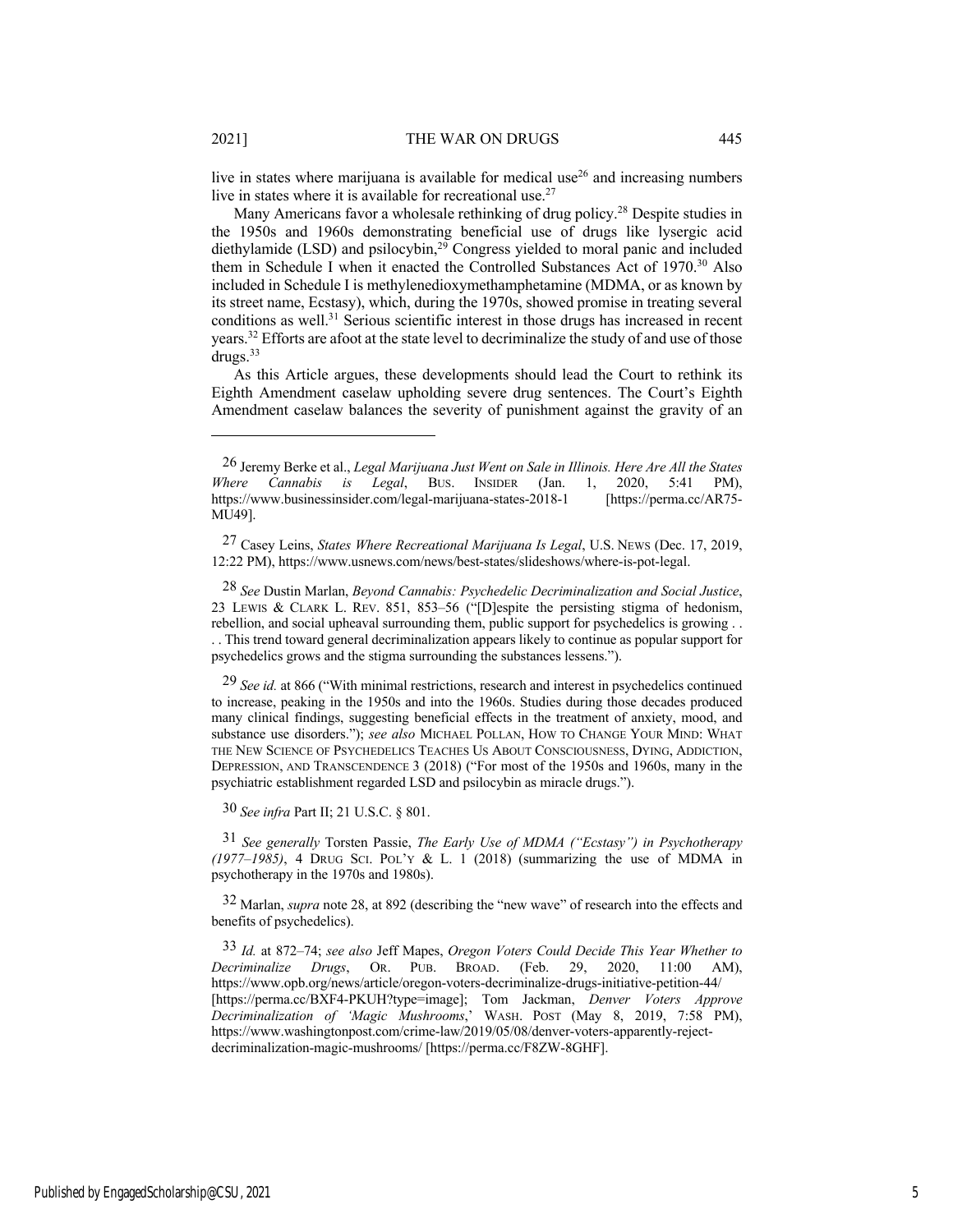offense.34 In turn, the gravity of an offense turns on its social harm and the culpability of the offender.35 The Court upheld extreme drug sentences based on the view that drugs were a national scourge.<sup>36</sup> Moral panic led it to overstate the social harm and the culpability of drug offenders.37

Science-based examination of drugs and drug policy should compel the Court to rethink its excessive punishment caselaw because the balance between the severity of punishment and the gravity of drug offenses looks different when one has a better understanding of the true costs and benefits of drug use.<sup>38</sup> The result should be more successful challenges to drug sentences.<sup>39</sup> Greater activism by the courts should lead states and Congress to move the United States towards more medically-based – and less prison-oriented – drug policies. $40$ 

Part II offers a brief history of how moral panic has dictated much of our drug policy.41 Part III explores the Court's Cruel and Unusual Punishment caselaw and how the Court succumbed to the moral panic created by Anti-Drug Warriors.<sup>42</sup> Part IV focuses on the epic shift in our understanding of marijuana and visits the new interest in other Schedule I drugs.<sup>43</sup> Part V turns to how new insights learned from the failure of the War on Drugs should lead the Court to rethink its Eighth Amendment's caselaw dealing with draconian drug sentences.<sup>44</sup>

#### II. DRUG LEGISLATION AND MORAL PANIC

For centuries, people around the world used marijuana for medicinal purposes.<sup>45</sup> Medical practitioners in the United States discovered its benefits later than

44 *See infra* Part V.

45 *See generally* Antonio Waldo Zuardi, *História da Cannabis como Medicamento: Uma Revisão* [*History of Cannabis as a Medicine: A Review*], 28 REVISTA BRASILEIRA DE

<sup>34</sup> *See* Solem v. Helm, 463 U.S. 277, 290–91 (1983) ("[W]e look to the gravity of the offense and the harshness of the penalty."); Harmelin v. Michigan, 501 U.S. 957, 997–98 (1991) (Kennedy, J., concurring in part) (discussing the proportionality principle found in the Court's Eighth Amendment jurisprudence); Ewing v. California, 538 U.S. 11, 35–37 (2003) (Breyer, J., dissenting).

<sup>35</sup> *See Solem*, 463 U.S. at 292 ("Comparisons can be made in light of the harm caused or threatened to the victim or society, and the culpability of the offender.").

<sup>36</sup> *See infra* Part III.

<sup>37</sup> *See infra* Part III.

<sup>38</sup> *See infra* Part IV.

<sup>39</sup> *See infra* Part IV.

<sup>40</sup> *See infra* Part V.

<sup>41</sup> *See infra* Part II.

<sup>42</sup> *See infra* Part III.

<sup>43</sup> *See infra* Part IV.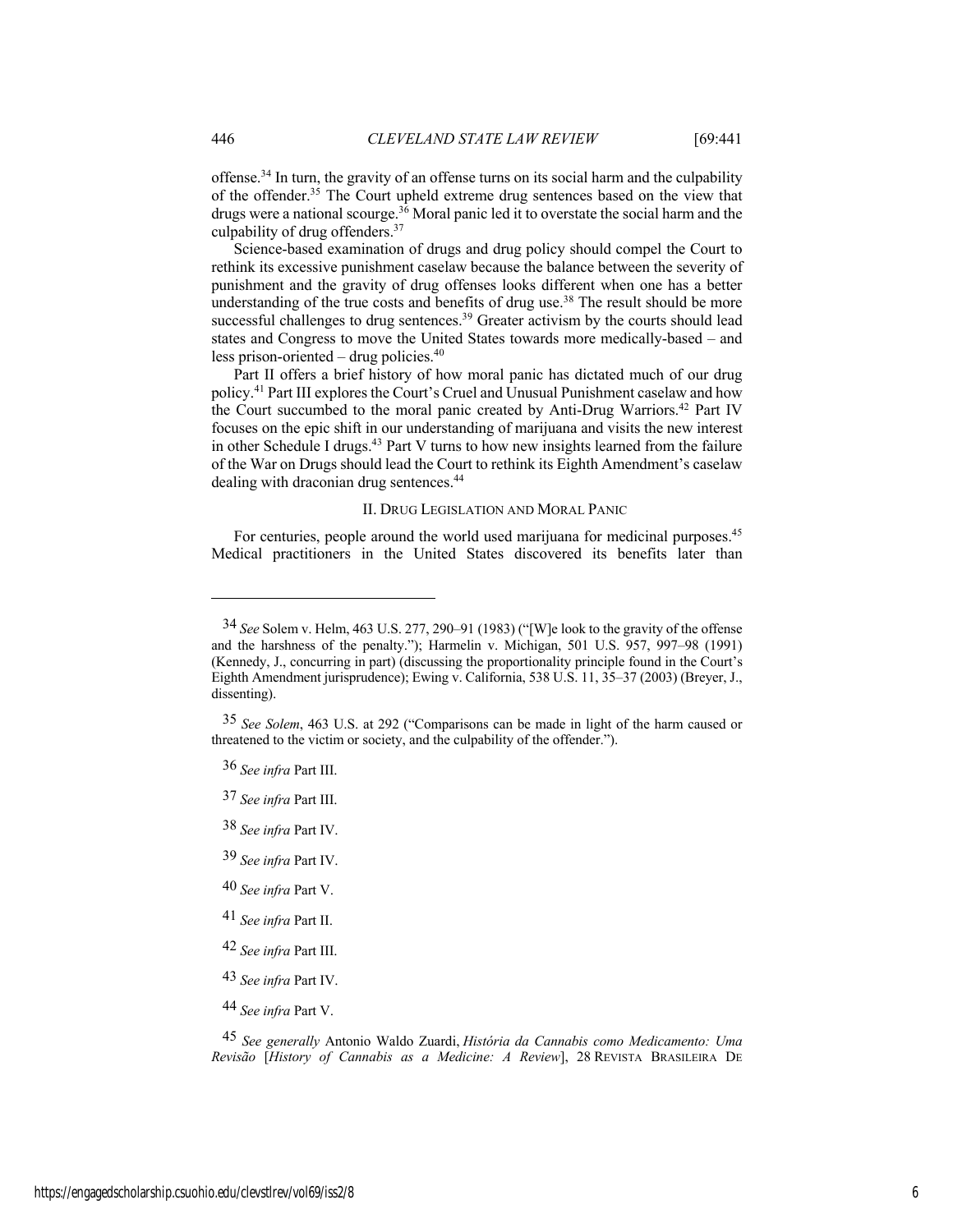elsewhere.46 But by the nineteenth century, the practice of medicine had changed. For example, by the mid-nineteenth century, the *United States Pharmacopeia* recommended marijuana for several conditions, including pain, convulsions, menstrual cramps, lack of appetite, depression, and other mental illnesses.47 An 1889 article in the medical journal *Lancet* touted cannabis as a treatment for opium addiction, a claim that has a modern ring to it.<sup>48</sup> Within a short time, public perceptions about marijuana would change dramatically.

By the 1930s, marijuana had become the demon weed.<sup>49</sup> Prohibitionists claimed that it led to violence and insanity.<sup>50</sup> The transition from useful product to scourge, documented elsewhere, is worth examination here.<sup>51</sup>

Early efforts to regulate marijuana were based on some legitimate concerns.<sup>52</sup> Notably, the earliest efforts to do so were part of legislation compelling accurate labeling for products sold in interstate commerce.<sup>53</sup> The 1906 Pure Food and Drug Act<sup>54</sup> included cannabis but focused primarily on addictive substances, including morphine, laudanum, and cocaine, in patent medicines.<sup>55</sup> However, much of the

48 MARTIN BOOTH, CANNABIS: A HISTORY 114 (2003).

49 *The History of Demon Weed*, AGATE DREAMS, https://www.agatedreams.com/historydemon-weed/ [https://perma.cc/4BRW-DHBW].

50 *See* JEFF DITCHFIELD & MEL THOMAS, THE MEDICAL CANNABIS GUIDEBOOK 4–6 (2014), https://saltonverde.com/wp-content/uploads/2017/09/14- The\_Medical\_Cannabis\_Guidebook.pdf [https://perma.cc/C43M-46W3].

51 *See The History of Demon Weed*, *supra* note 49.

52 *See* John P. Swann, *The History of Efforts to Regulate Dietary Supplements in the USA*, 8 DRUG TESTING & ANALYSIS 272, 272–73 (2015).

53 *See id.*

54 Federal Food and Drugs Act of 1906, ch. 3915, Pub. L. No. 59-384, 34 Stat. 768 (codified as amended in 21 U.S.C.).

55 *See* MARK K. OSBECK & HOWARD BROMBERG, MARIJUANA LAW IN A NUTSHELL 37 (2017).

PSIQUIATRIA [BRAZ. J. PSYCHIATRY] 153 (2006) (Braz.) (describing the spread of the use of cannabis for medicinal purposes throughout history).

<sup>46</sup> *Id.* at 154–55 (stating that the first clinical conference about cannabis was not held in the United States until the 19th century, whereas there is evidence that cannabis was used for medicinal purposes in ancient China as early as 2700 B.C.).

<sup>47</sup> Michael Aldrich, *History of Therapeutic Cannabis*, *in* CANNABIS IN MEDICAL PRACTICE: A LEGAL, HISTORICAL AND PHARMACOLOGICAL OVERVIEW OF THE THERAPEUTIC USE OF MARIJUANA 37–38 (Mary Lynn Mathre ed., 1997); William Wanlund, *Marijuana Industry*, *in* ISSUES FOR DEBATE IN AMERICAN PUBLIC POLICY: SELECTIONS FROM CQ RESEARCHERS 61 (17th ed. 2017).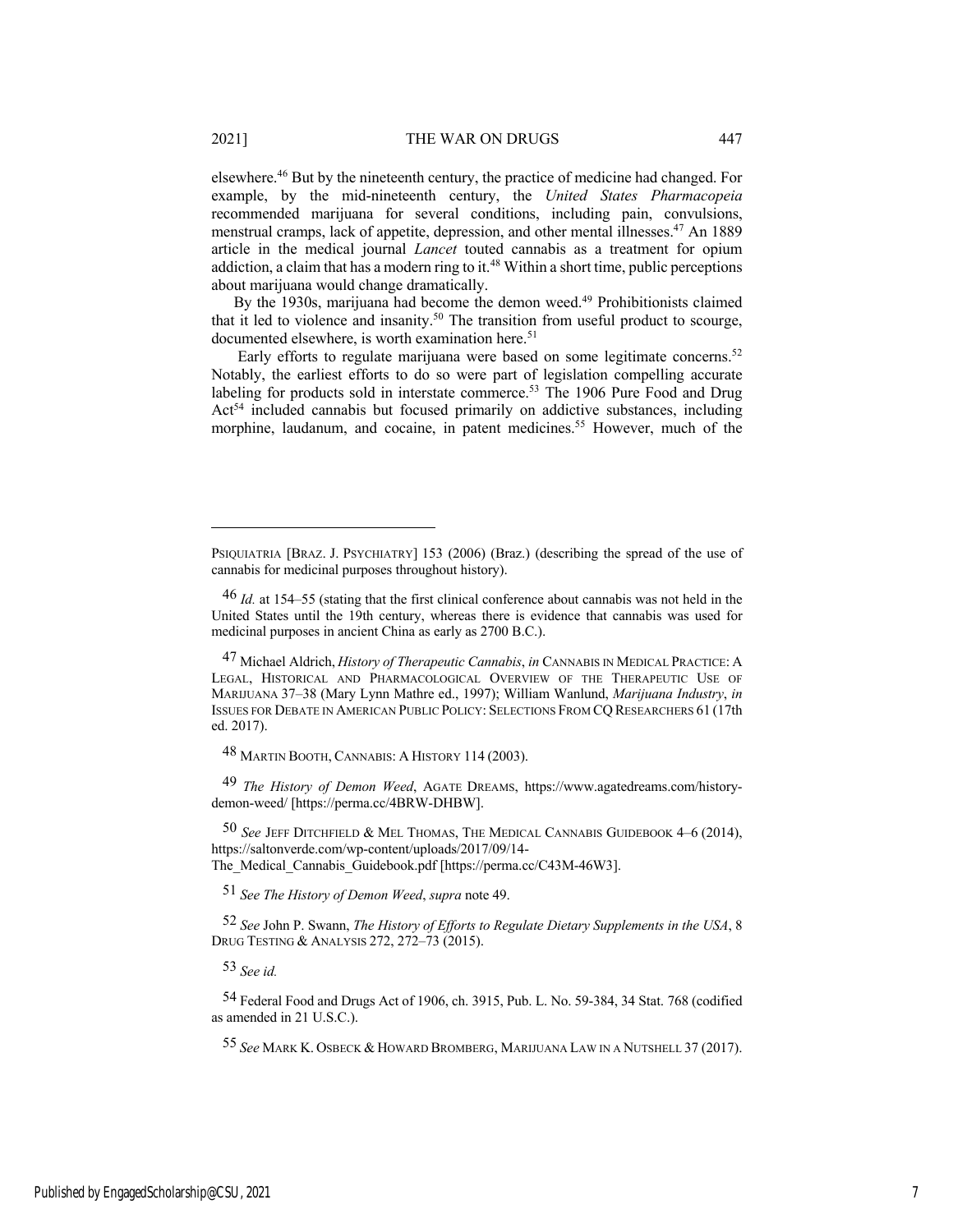impetus to criminal marijuana was based on moral panic and racism.<sup>56</sup> Those forces were in evidence when Congress adopted the Marihuana Tax Act of 1937.<sup>57</sup>

At the start of the twentieth century, states began criminalizing marijuana based on unquestionably racist grounds.58 Led by states in the Southwest, early marijuana laws were the response to an influx of Mexicans fleeing the Mexican Revolution.<sup>59</sup> Many of them used marijuana.<sup>60</sup> Even the term "marihuana" or "marijuana," not cannabis, reflects the racist sentiments:

[U]ntil the influx of Mexicans, "cannabis" was the usual term of art. Mexicans referred to it as "marihuana" and used it for recreational purposes. Often, politicians used the term "marijuana" or "marihuana" when they described the new drug menace that they claimed was taking over the country. Anti-marijuana advocates made extravagant, unverified claims about marijuana and often did so with explicitly racist language. $61$ 

Elsewhere, legislators were motivated to regulate marijuana because of its association with African Americans.<sup>62</sup>

Congress would not have enacted the 1937 Marihuana Tax Act without Harry J. Anslinger. During Prohibition, Anslinger served as an agent in the Treasury Department's Bureau of Prohibition.63 By the end of Prohibition, Anslinger was the founding Commissioner of the Treasury Department's Federal Bureau of Narcotics.<sup>64</sup>

Despite his earlier belief that marijuana was not especially harmful,<sup>65</sup> Anslinger became an anti-marijuana warrior. His conversion, perhaps motivated by a desire for

58 *Id.*; *see also* Eric Schlosser, *Reefer Madness*, ATLANTIC (Aug. 1994), https://www.theatlantic.com/magazine/archive/1994/08/reefer-madness/303476/ [https://perma.cc/T6YL-MRG8].

59 *See* Thompson, *supra* note 57.

60 *Id.*

61 Michael Vitiello, *Marijuana Legalization, Racial Disparity, and the Hope for Reform*, 23 LEWIS & CLARK L. REV. 789, 798–99 (2019).

62 *See* DITCHFIELD & THOMAS,*supra* note 50, at 4–6 (outlining some of Bureau of Narcotics Commissioner Harry Anslinger's racist comments from the infamous "Gore Files").

63 *See* John C. McWilliams, *Unsung Partner Against Crime: Harry J. Anslinger and the Federal Bureau of Narcotics, 1930–1962*, 113 PA. MAG. HIST. & BIOGRAPHY 207, 215–16 (1989).

64 Rebecca Carroll, *Under the Influence: Harry Anslinger's Role in Shaping America's Drug Policy*, *in* FED. DRUG CONTROL 61, 64–65 (Jonathon Erlen & Joseph F. Spillane eds., 2004).

65 In Anslinger's early years of service, he did not see marijuana as an evil. Indeed, he debunked the idea that it led to violence—or, as he said, "[t]here is probably no more absurd

<sup>56</sup> HOWARD BROMBERG, MARK K. OSBECK & MICHAEL VITIELLO, CASES AND MATERIALS ON MARIJUANA LAW 19 (2019).

<sup>57</sup> Matt Thompson, *The Mysterious History of 'Marijuana*,*'* NPR(July 22, 2013, 11:46 AM), https://www.npr.org/sections/codeswitch/2013/07/14/201981025/the-mysterious-history-ofmarijuana [https://perma.cc/T9GA-FCQ2].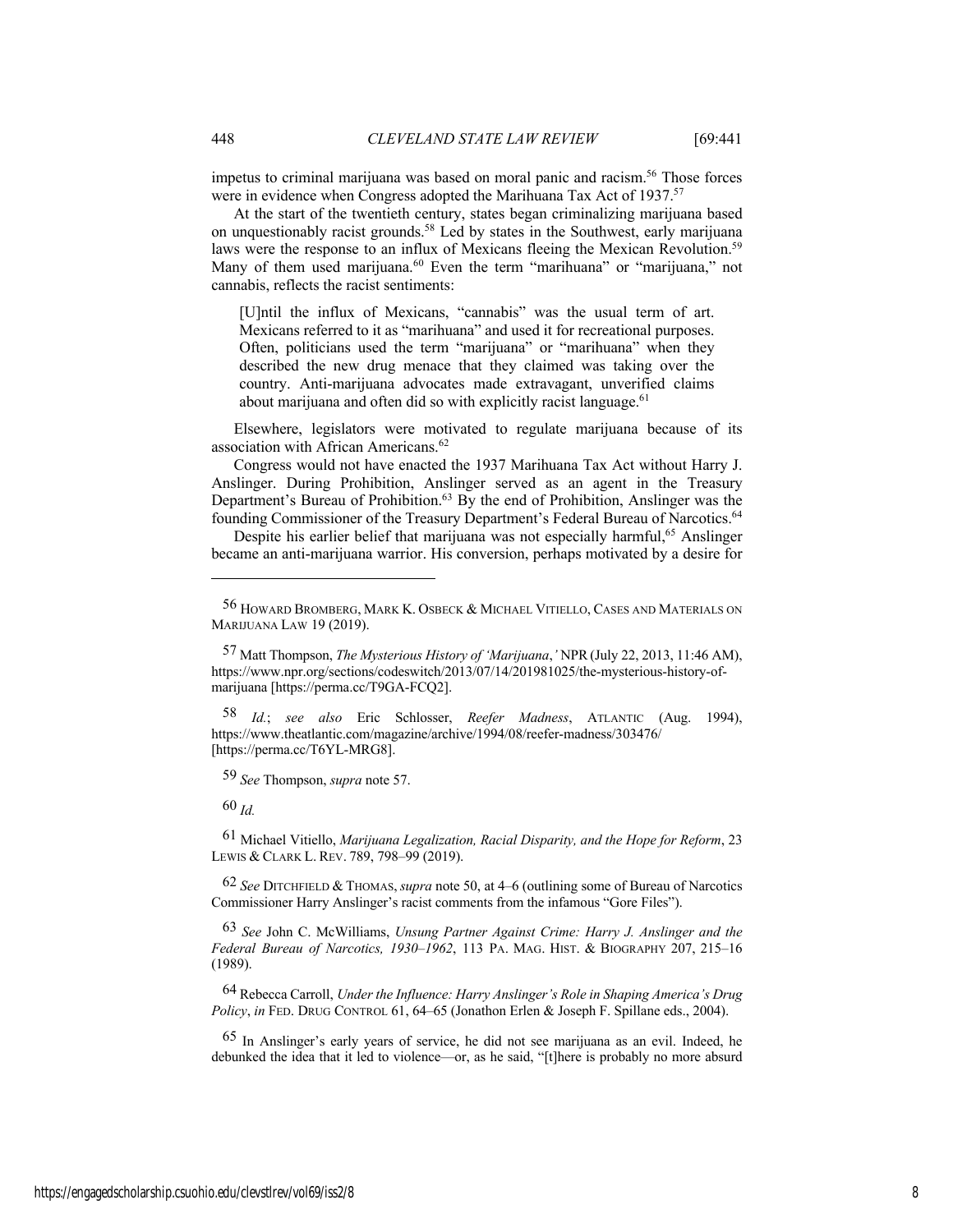job security, was timely for him. Federal efforts at regulating marijuana continued through his tenure in the federal government, which did not end until 1962.<sup>66</sup>

Even in the age of Trump, modern readers find Anslinger's overly racist appeals to be jarring. Infamously, he is quoted as saying things like the following:

Reefer makes darkies think they're as good as white men. . . . Marihuana influences Negroes to look at white people in the eye, step on white men's shadows and look at a white woman twice. . . . There are 100,000 total marijuana smokers in the US, and most are Negroes, Hispanics, Filipinos and entertainers. Their Satanic music, jazz and swing result from marijuana use. This marijuana causes white women to seek sexual relations with Negroes, entertainers and any others.<sup>67</sup>

Many Americans, including media mogul William Randolph Hearst, shared these views.<sup>68</sup> Hearst's newspapers supported Anslinger's efforts to demonize marijuana.<sup>69</sup> Americans, many of whom feared competition from Mexican workers, were easily persuaded that marijuana was evil.<sup>70</sup>

During hearings on the 1937 Act, American Medical Association representative physician and lawyer William Creighton Woodward opposed the legislation. His reception was chilly, with one member of Congress telling him that "if you want to advise us on legislation, you ought to come here with some positive proposals." Few members of Congress were interested in Woodward's factual arguments.<sup>71</sup>

68 *See* DITCHFIELD & THOMAS, *supra* note 50, at 6–8 (explaining how Hearst showed his support for Anslinger's efforts and racist rhetoric by publishing propaganda from Anslinger's Bureau of Narcotics' "Gore Files").

69 *See id.*

70 *See, e.g.*, Erin Blakemore, *The Brutal History of Anti-Latino Discrimination in America*, HISTory (Sept. 27, 2017), https://www.history.com/news/the-brutal-history-of-anti-latinodiscrimination-in-america [https://perma.cc/VJG8-SCDH]; s*ee also* Christen D. Shepherd, Lethal Concentration of Power: How the D.E.A. Acts Improperly to Prohibit the Growth of *Industrial Hemp*, 68 UMKC L. REV. 239, 249 (1999) (noting how Hearst's characterization of Hispanics as "frenzied beasts under the influence of marijuana" would, in conjunction with the anti-Mexican sentiment, result in public opinion turning against both).

71 *See* David F. Musto, *The Marihuana Tax Act of 1937*, 26 ARCHIVES GEN. PSYCHIATRY 419, 436 (1972). As I argued in a previous article, despite medical use of marijuana and industrial use of hemp, by the time Congress took up the 1937 Act, Big Pharma had patented medications to treat many conditions for which marijuana had provided relief and Big Agriculture was producing cotton, for example, that provided a substitute for hemp fiber. Vitiello, *supra* note 61, at 795–96. As a result, marijuana supporters lacked financial clout to oppose the legislation.

fallacy" than the claim that it led to violence. Nor did he believe that it caused harm to users. Critics suggest that Anslinger's moment of enlightenment came towards the end of Prohibition when his job security might have been at risk." Vitiello, *supra* note 61, at 798.

<sup>66</sup> *See* McWilliams, *supra* note 63, at 231–32.

<sup>67</sup> Vitiello, *supra* note 61, at 799.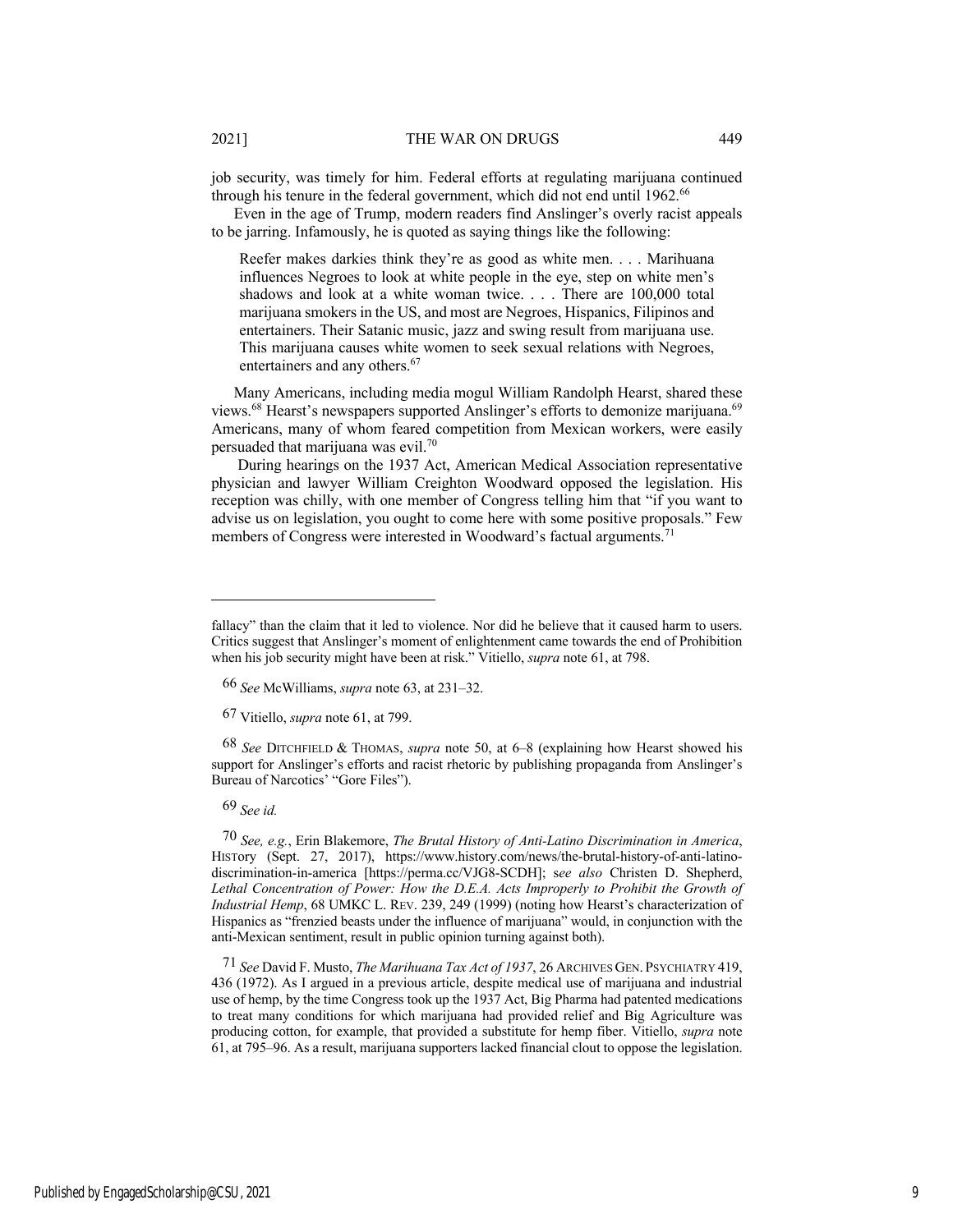While Congress made changes to laws governing marijuana between 1937 and 1970,72 the Controlled Substances Act of 1970 (hereinafter the "CSA") remains the most important legislation regulating marijuana.<sup>73</sup> The CSA's approach to marijuana and drugs like LSD has roots in moral panic and racism.

No doubt, Congress had legitimate purposes in enacting the CSA. Congress needed to revise drug laws for several reasons. In 1969, the Supreme Court struck down key provisions of the 1937 Tax Act.<sup>74</sup> The United States had also entered into treaties requiring scheduling of drugs for more uniform international coordination.<sup>75</sup> In addition, the United States at that point had about 200 laws in place regulating legal and illegal drugs.76 Congress needed to bring those laws into a coherent scheduling scheme.77

Legitimate reasons aside, moral panic played a major role in the enactment of the CSA. During the 1960s, marijuana became a drug of choice on college campuses.78 Increasing support among middle class students and some prominent academics forced a reexamination of federal law governing its use.79

As the CSA worked its way through Congress, there were calls for legalization of marijuana.<sup>80</sup> President Nixon created a commission to study and recommend marijuana policies.<sup>81</sup> The National Commission on Marihuana and Drug Abuse became known as the Shafer Commission after its Chair, former Pennsylvania

73 *See generally id.*

74 Leary v. United States, 395 U.S. 6 (1969).

75 21 U.S.C. § 801(7).

76 *See* OSBECK & BROMBERG,*supra* note 55, at 76.

77 *See* Alex Kreit, *Controlled Substances, Uncontrolled Law*, 6 ALB. GOV'T L. REV. 332, 335 (2013) (noting the myriad of legislation passed to cover several different types of illegal substances, leading to general confusion, coupled with the Supreme Court finding aspects of the pre-CSA scheme unconstitutional with decisions in 1969 and 1970).

78 *See* Lana D. Harrison, Michael Backenheimer & James A. Inciardi, *The Nature and Extent of Marijuana Use in the United States*, *in* CANNABIS USE IN THE UNITED STATES: IMPLICATIONS FOR POLICY 206, 206–07 (Peter Cohen & Arjan Sas eds., 1996), http://www.cedrouva.org/lib/harrison.cannabis.pdf [https://perma.cc/4D8N-EY7M] (describing the rise of marijuana use among college students throughout the 1960s and early 1970s).

79 *See* OSBECK & BROMBERG, *supra* note 55, at 46–47.

80 *See id.* at 50 (comparing more liberal societal views regarding drug use in general, and marijuana in particular, with President Nixon's strict "War on Drugs" outlook during the year 1970).

81 *See* John Hudak, Opinion, *How Racism and Bias Criminalized Marijuana*, WASH. POST (Apr. 28, 2016), https://www.washingtonpost.com/news/in-theory/wp/2016/04/28/how-racismand-bias-criminalized-marijuana/ [https://perma.cc/3R6W-FUBZ].

<sup>72</sup> BROMBERG ET AL.,*supra* note 56, at 55.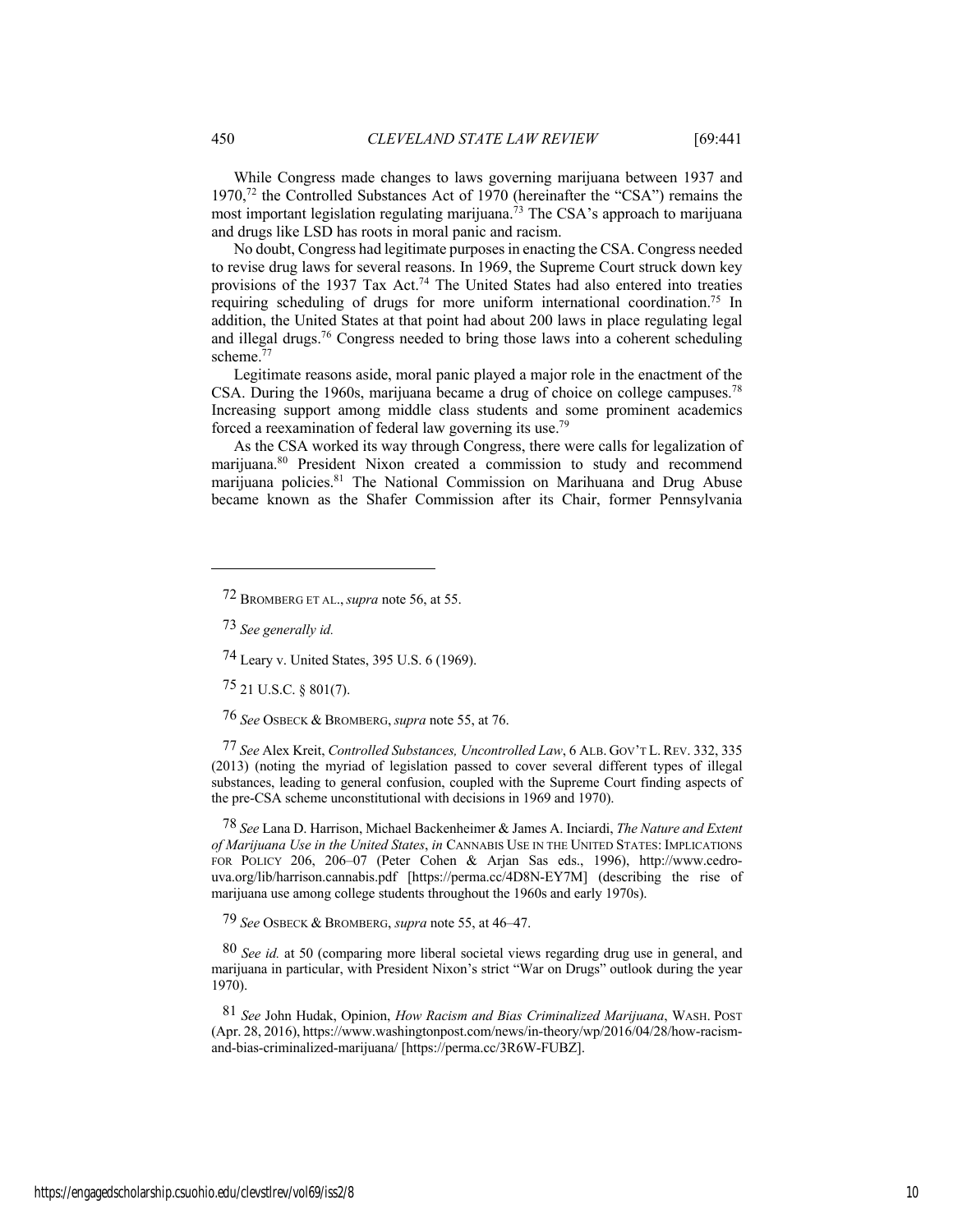Governor Raymond Shafer.<sup>82</sup> Nixon's appointment of Shafer, a well-respected Republican moderate, seemed to signal that Nixon was open to rethinking the federal approach to marijuana.<sup>83</sup>

While awaiting the results of the report, Congress enacted the CSA.<sup>84</sup> As a compromise, it included marijuana in Schedule I.85 Schedule I substances are ones for which there is no recognized medical use and a high potential for abuse.<sup>86</sup> Some members of Congress expected marijuana to be rescheduled or decriminalized consistent with recommendations that the Shafer Commission was expected to make.<sup>87</sup> That would not be the case. When the Commission recommended decriminalizing possession of marijuana, Nixon simply ignored the recommendation.<sup>88</sup>

As with other efforts to criminalize marijuana, Nixon's motives were suspect. Nixon won the presidential election in large part because of his not-so-subtle appeals to racial animus.<sup>89</sup> Nixon successfully countered openly racist Alabama Governor George Wallace's attempt to outflank Nixon on the right.<sup>90</sup> While Nixon shunned overtly racist appeals, race was close to the surface in his messages:

Nixon used the increasingly frequent "dog whistle" appeal to racial animus; most listeners understood that "law and order" meant clamping down on African Americans, whose demands for equality often led to inner city riots. Somewhat reminiscent of then-candidate Trump's appeals to racism and nativism, Nixon was able to chip away at the Democrats' advantage among white working class voters. While many members of the white middle class, even among Republicans, favored a new approach to marijuana regulation, Nixon's rejection of the Shafer Commission recommendation was a sop to his base. Years later, former Nixon Domestic Policy Chief John Ehrlichman reportedly confirmed Nixon's motivations for launching his war on drugs; among his most hated opponents were antiwar activists and African

83 *Id.*

85 Hudak, *supra* note 81.

86 *Drug Scheduling*, U.S. DRUG ENF'T ADMIN. https://www.dea.gov/drug-scheduling [https://perma.cc/W2GF-EPJG].

87 *See generally* Hudak, *supra* note 81.

88 *See id.* Not only did Nixon ignore the recommendations of his commission, but his administration, like virtually every administration since then, has fought hard against rescheduling of marijuana. BROMBERG ET AL.,*supra* note 56, at 62–64.

89 IAN HANEY LOPEZ, DOG WHISTLE POLITICS: HOW CODED RACIAL APPEALS HAVE REINVENTED RACISM & WRECKED THE MIDDLE CLASS 24–25 (2014).

90 *Id.* at 23.

<sup>82</sup> *See* Peter Reuter, *Why Has US Drug Policy Changed So Little over 30 Years?*, 42 CRIME & JUST. AMERICA 75, 86 (2013).

<sup>84</sup> Stephen Siff, *The Illegalization of Marijuana: A Brief History*, ORIGINS (May 2014), http://origins.osu.edu/article/illegalization-marijuana-brief-history/page/0/1 [https://perma.cc/KQ9S-8XG3].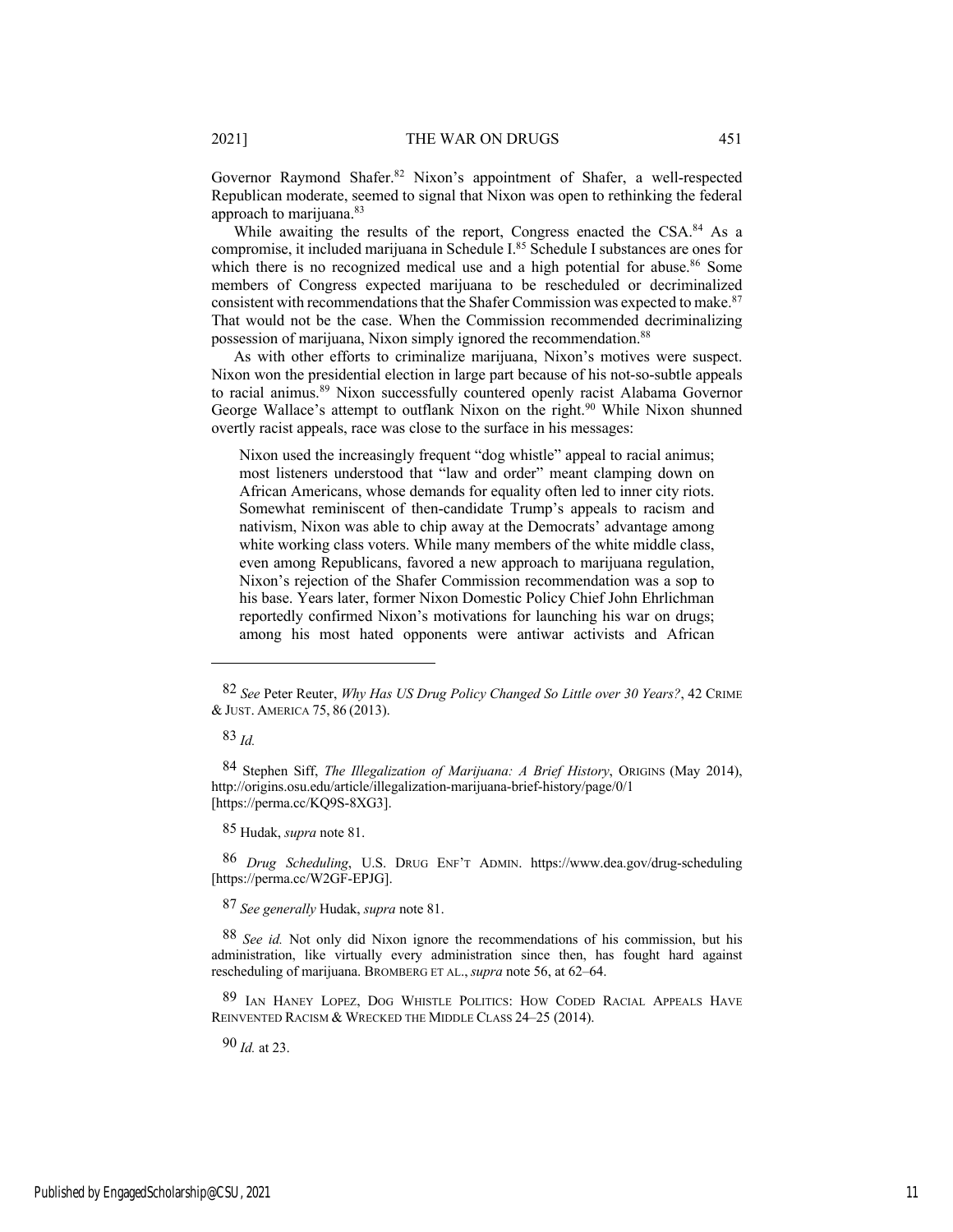Americans. Maintaining federal drug laws allowed Nixon to demonize his enemies, and his enemies included the minority community.<sup>91</sup>

Thus, Nixon, like his predecessors who demonized marijuana, followed policies not based on good science but based on raw political and racist opportunism.<sup>92</sup>

President Reagan's drug policies would make Nixon's seem tame.<sup>93</sup> He pushed for much longer prison sentences for drug offenses generally.<sup>94</sup> Reagan era legislation dramatically increased penalties for marijuana and other drug offenses, including the possibility of the death sentence for a drug kingpin.<sup>95</sup> Reagan, like Nixon, used "dog whistles" rather than overt appeals to racism.<sup>96</sup> The resulting penalties, much higher for crack cocaine than for powdered cocaine, were symptomatic of that process.<sup>97</sup>

The consistent thread through much of this history is moral panic. Politicians appealed to "ordinary" Americans by portraying a national emergency that required drastic measures. Seldom were policymakers driven by good data.<sup>98</sup> Instead, they ignored existing data.<sup>99</sup>

93 *See, e.g.*, *The Impact of the War on Drugs on U.S. Incarceration*, HUM. RTS. WATCH, https://www.hrw.org/reports/2000/usa/Rcedrg00-03.htm#P222\_42059 [https://perma.cc/YB7S-TDGG] (demonstrating how U.S. prison populations skyrocketed in the 1980s, due in large part to the federal government's strict anti-drug policies).

94 WAYNE DAWKINS, RUGGED WATERS: BLACK JOURNALISTS SWIM THE MAINSTREAM 31 (2003).

95 Gerald M. Boyd, *Reagan Proposes Stiffer Drug Laws*, N.Y. TIMES (Sept. 16, 1986), https://www.nytimes.com/1986/09/16/us/reagan-proposes-stiffer-drug-laws.html [https://perma.cc/E536-ACXH].

96 LOPEZ,*supra* note 89, at 57–58.

97 *See* Sarah Childress, *Michelle Alexander: "A System of Racial and Social Control*,*"* PBS (Apr. 29, 2014), https://www.pbs.org/wgbh/frontline/article/michelle-alexander-a-system-ofracial-and-social-control/ [https://perma.cc/3RB8-URAM]. As Alexander explains, it was due to the Reagan Administration's efforts that crack cocaine was associated with inner city ghettos, unlike powdered cocaine, the drug of choice of many well-to-do individuals.

98 Michael Winerip, *Revisiting the "Crack Babies" Epidemic That Was Not*, N.Y. TIMES (May 20, 2013), https://www.nytimes.com/2013/05/20/booming/revisiting-the-crack-babies-epidemic-thatwas-not.html [https://perma.cc/TM7E-6YGW].

99 *See* Musto, *supra* note 71, at 436.

<sup>91</sup> Vitiello, *supra* note 61, at 802.

<sup>92</sup> *See* Marlan, *supra* note 28, at 870 ("[A]n interview with Nixon's top advisor . . . was recently uncovered in which he admits that the Nixon Administration's motive for starting the entire drug war was both racist and culturist. Erlichman confesses: 'You want to know what [the War on Drugs] was really about. The Nixon campaign in 1968, and the Nixon White House after that, had two enemies: the antiwar left and black people.'" (quoting *A Brief History of the Drug War*, DRUG POL'Y ALL., https://www.drugpolicy.org/issues/brief-history-drug-war [https://perma.cc/D4QZ-XGHE])).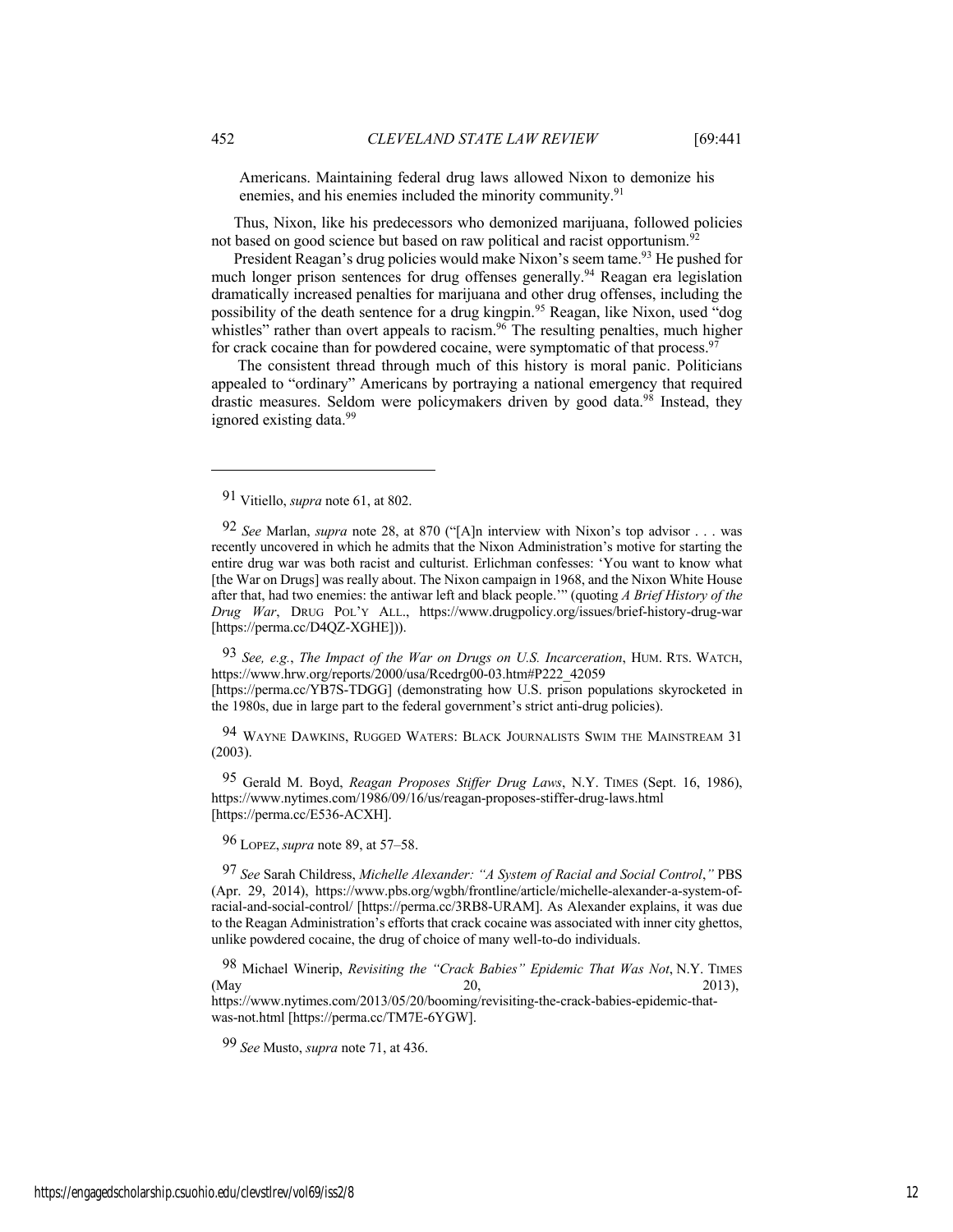Some states resisted the call for more extreme measures against drug offenders.<sup>100</sup> Most, however, followed the federal lead. Many states adopted frameworks like the CSA.101 That trend increased during the Reagan era, with many states cooperating with federal law enforcement agencies.<sup>102</sup> Their cooperation was rewarded with federal funds as well.<sup>103</sup>

Many Americans have recognized the unfortunate war on marijuana.<sup>104</sup> Less well understood is the moral panic that has resulted in adding some other drugs to Schedule I and punishing their use severely.

Several Schedule I drugs may have some significant benefits for their users.<sup>105</sup> Psilocybin, a mushroom, has been used in many cultures for religious and sacramental purposes for centuries.106 During the 1950s, scientists studied it as a possible treatment for various conditions, including anxiety and depression.<sup>107</sup>

Similarly, LSD showed promise as a treatment for several conditions. Developed in a pharmaceutical lab in Switzerland in 1938, LSD generated interest among various researchers.108 Studies in the 1950s suggested that LSD could be successful in treating alcoholism.109 It seemed to hold promise for other conditions as well, including autism, schizophrenia, and depression.<sup>110</sup>

101 *See id.* at 82.

102 *See id.* at 206.

103 *See generally, e.g.*, *Reauthorization of the Drug Enforcement Administration for Fiscal Year 1988: Hearing Before the Subcomm. on Crime of the H. Comm. on the Judiciary*, 100th Cong. (1987) (summarizing the federal government's previous spending on drug enforcement, including allocation of funds to state efforts, and reauthorizing additional funds).

104 *See* Daniller, *supra* note 25.

105 *See* Marlan, *supra* note 28, at 853 (explaining that psychedelics were included as Schedule I substances along with cannabis but have now been shown to produce medical benefits).

106 *See id.* at 860.

107 *See* Tor-Morten Kvam et al., *Psykedeliske stoffer i behandling av angst, depresjon og avhengighet* [*Psychedelic Drugs in the Treatment of Anxiety, Depression and Addiction*], TIDSSKRIFTET DEN NORSKE LEGEFORENING (Nov. 13, 2018), https://tidsskriftet.no/en/2018/11/oversiktsartikkel/psychedelic-drugs-treatment-anxietydepression-and-addiction [https://perma.cc/39M6-P3RH].

108 *See* Marlan, *supra* note 28, at 861.

109 *LSD-Assisted Psychotherapy*, MAPS, https://maps.org/research/psilo-lsd [https://perma.cc/95AG-HAP4].

110 *Id.*; *see also* Jose Ramon Alonso, *LSD as a Therapeutic Agent for Autism*, MAPPING IGNORANCE (June 7, 2017), https://mappingignorance.org/2017/06/07/lsd-therapeutic-agentautism/ [https://perma.cc/C9ET-G2W4]; *see also* Juan Jose Fuentes et al., *Therapeutic Use of*  LSD in Psychiatry: A Systematic Review of Randomized-Controlled Clinical Trials, FRONTIERS

<sup>100</sup> *See* OSBECK & BROMBERG, *supra* note 55, at 52.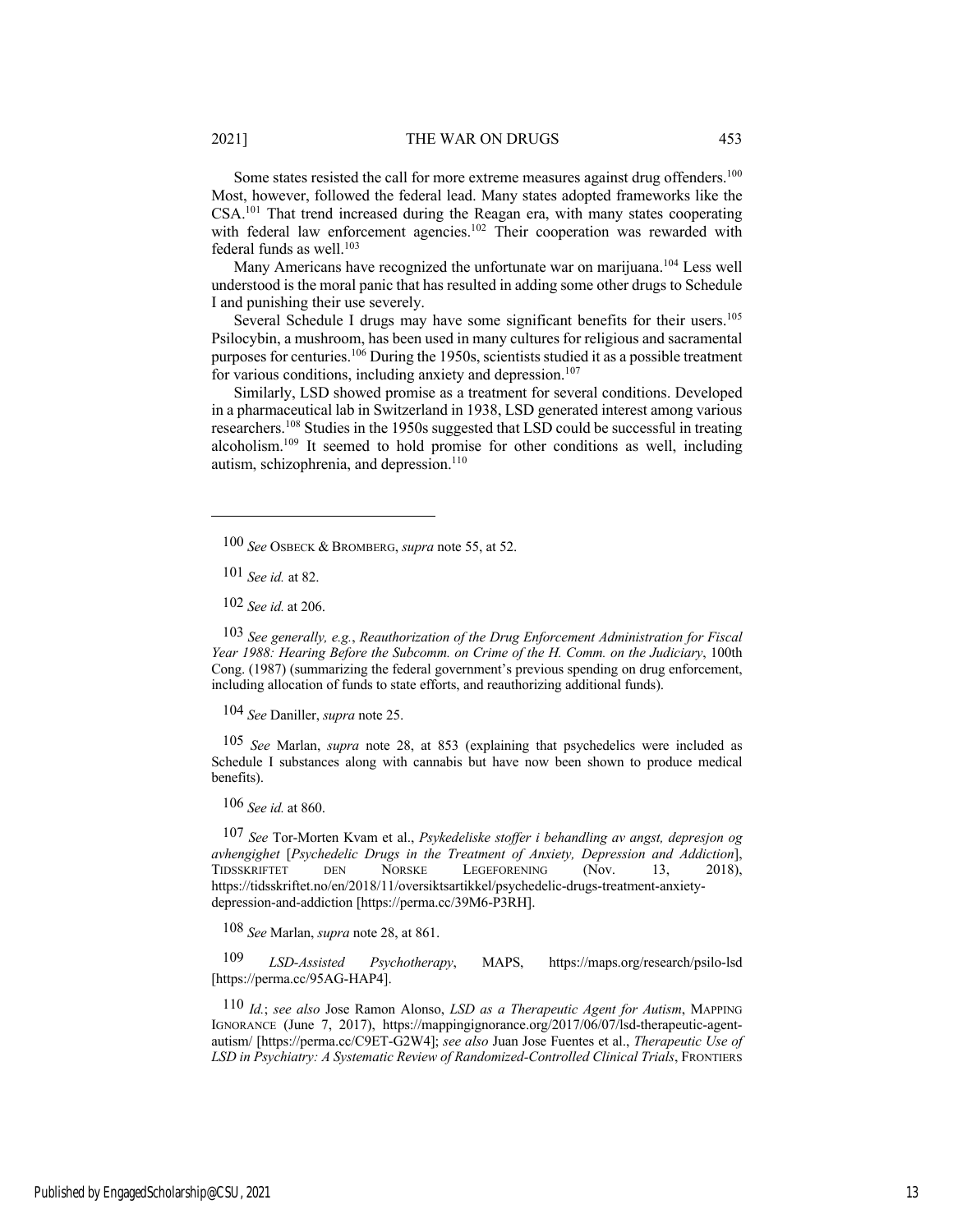MDMA emerged in the 1970s, before it became associated with raves, as a possible treatment for mental disorders.111 Developed in Germany over one hundred years ago, the drug became the focus of studies in the 1970s.<sup>112</sup> Before the drug was added to Schedule I, psychiatrists believed that it helped in therapy for depression.<sup>113</sup> It also showed some promise for patients suffering from Post-Traumatic Stress Disorder.<sup>114</sup>

As one writer summarized research into psychedelic drugs:

Between 1950 and the mid-1960s there were more than a thousand clinical papers discussing 40,000 patients, several dozen books, and six international conferences on psychedelic drug therapy. It aroused the interest of many psychiatrists who were in no sense cultural rebels or especially radical in their attitudes. It was recommended for a wide variety of problems including alcoholism, obsessional neurosis, and childhood autism.<sup>115</sup>

Despite the promise of such drugs, they would become taboo.

As with marijuana, prohibitionists were able to criminalize use of these drugs without sound scientific evidence. No one deserves more blame than drug advocate Timothy Leary for the moral panic that led to inclusion of marijuana and psychedelic drugs in Schedule I.<sup>116</sup> Initially, Leary and other researchers at Harvard University began serious studies of psychedelic drugs, before they began using them for the recreational experience.<sup>117</sup>

Leary and others became the public face for rebellion during the Vietnam War.<sup>118</sup> As Michael Pollan, a well-regarded University of California at Berkeley Journalism Professor has written, the uncontrolled recreational use of drugs like LSD produced a media frenzy:

112 *Id.*

113 *See* Benedict Carey, *A 'Party Drug' May Help the Brain Cope with Trauma*, N.Y. TIMES (Nov. 20, 2012), https://www.nytimes.com/2012/11/20/health/ecstasy-treatment-for-posttraumatic-stress-shows-promise.html?smid=url-share [https://perma.cc/R4SB-5VER].

114 *MDMA-Assisted Therapy for PTSD Edges Closer*, ALCOHOL & DRUG FOUND. (June 25, 2020), https://adf.org.au/insights/mdma-ptsd/ [https://perma.cc/HJM9-KSTL].

115 *See* Marlan, *supra* note 28, at 866 (quoting LESTER GRINSPOON & JAMES B. BAKALAR, PSYCHEDELIC DRUGS RECONSIDERED 192 (1997)).

116 *See* POLLAN, *supra* note 29, at 205 (explaining Leary's contribution to the moral panic surrounding psychedelic drugs).

117 *See* Marlan, *supra* note 28, at 867.

PSYCHIATRY, Jan. 21, 2020, at 3 (reporting that schizophrenic patients may not have benefitted from LSD dosing as other, non-schizophrenic patients did in early studies).

<sup>111</sup> *See* Alyssa C. Hennig, *An Examination of Federal Sentencing Guidelines' Treatment of MDMA ("Ecstasy")*, 1 BELMONT L. REV. 267, 279 (2014).

<sup>118</sup> *See id.* at 869 ("[P]sychedelics were blamed by those in power for anti-Vietnam War attitudes and the rejection of mainstream culture and social norms by the younger generation.").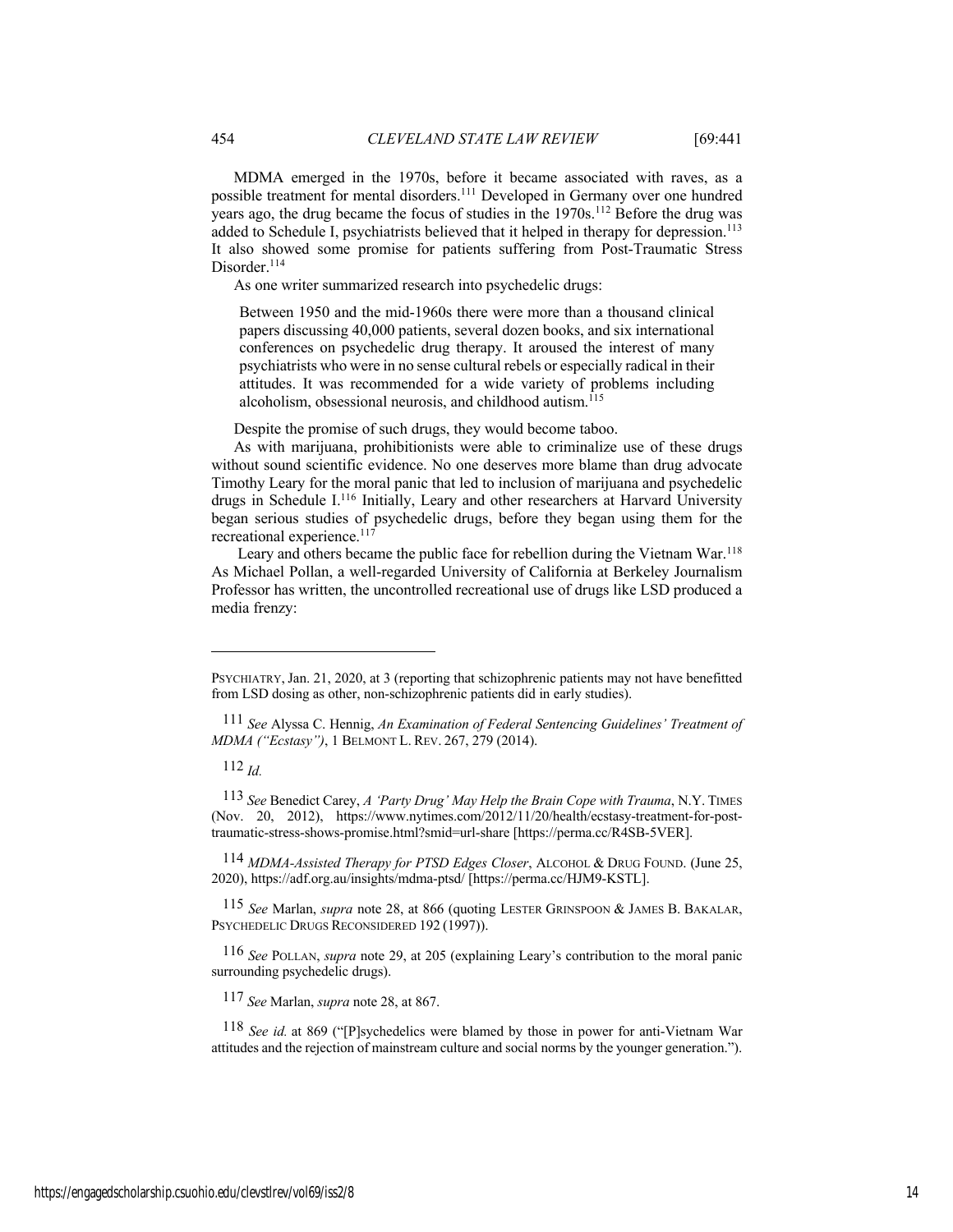The dark side of psychedelics began to receive tremendous amounts of publicity—bad trips, psychotic breaks, flashbacks, suicides—and beginning in 1965 the exuberance surrounding these new drugs gave way to moral panic. As quickly as the culture and the scientific establishment had embraced psychedelics, they now turned sharply against them. By the end of the decade, psychedelic drugs—which had been legal in most places—were

Contributing to public rejection of psychedelics was the perception that drug use contributed to the anti-war movement. Again, as described by Pollan, "the Nixon Administration sought to blunt the counterculture by attacking its neurochemical infrastructure."120 Nixon lumped LSD along with marijuana as a drug used by his political enemies.121

Not surprisingly, Congress included LSD and other psychedelic drugs in Schedule I in 1970.<sup>122</sup> It would add MDMA to that list later.<sup>123</sup> Officially, serious research into those drugs had to cease once they were added to Schedule I.<sup>124</sup>

The common thread through this country's drug policy is that anti-drug policymakers act in moral panic. Often, overt racism has driven anti-drug policy.125 Seldom has anti-drug policy been based on good science. Policymakers have used blunt instruments; for example, despite promise from drugs like LSD, the government's response was a total ban.126 During Reagan's ill-founded War on Drugs, Congress made the problem even worse by adding severe punishments for drug offenses, often including mandatory minimum prison terms.<sup>127</sup>

Often, drug offenders have faced long prison terms that seem out of line with other penalties for crimes with much greater social harm. For example, some drug offenders end up in prison for terms longer than defendants found guilty of various forms of

 $120$  *Id.* at 58.

121 *See* POLLAN*,supra* note 29, at 58; *see also* Marlan, *supra* note 28, at 870.

122 *See* Marlan, *supra* note 28, at 871–72.

outlawed and forced underground.<sup>119</sup>

123 *See* Joseph Hartunian, *Getting Back on Schedule: Fixing the Controlled Substances Act*, 12 ALB. GOV'T L. REV. 199, 205–06 (2018–2019) (explaining how the DEA included MDMA as a Schedule I drug in the late 1980s after its first scheduling was reversed by the First Circuit Court of Appeals).

124 *See* Marlan, *supra* note 28, at 872 ("The other consequence of scheduling psychedelics is that applications and procedures necessary to conduct research on the substances became extremely burdensome and expensive.").

125 *See* s*upra* text accompanying notes 58–73.

<sup>126</sup> Drugs included in Schedule I, like LSD, are characterized as those "with no currently accepted medical use and a high potential for abuse." *Drug Scheduling*, U.S. DRUG ENF'T ADMIN., https://www.dea.gov/drug-scheduling [https://perma.cc/W2GF-EPJG].

127 *See, e.g.*, Anti-Drug Abuse Act of 1986, Pub. L. No. 99-570, 100 Stat. 3207 (codified as amended in scattered sections of 21 U.S.C.).

<sup>119</sup> POLLAN*,supra* note 29, at 3.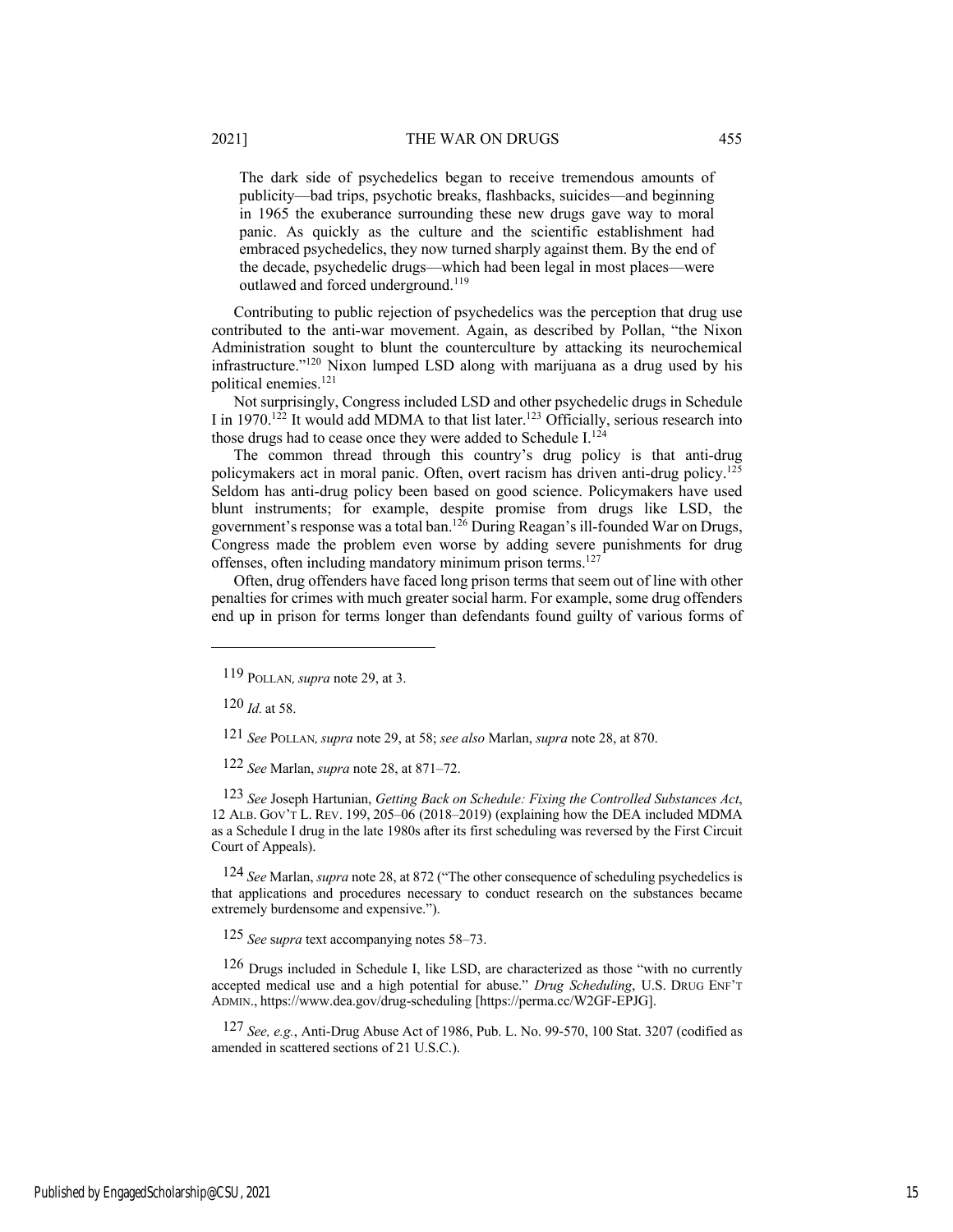homicide.<sup>128</sup> For example, Louisiana imposed a sentence of life without the benefit of parole for an offender distributing heroin.<sup>129</sup> In Louisiana, someone found guilty of voluntary manslaughter is subject to a term of imprisonment of forty years but has the chance for parole.<sup>130</sup> Michigan imposed a true life sentence for anyone possessing more than  $1,000$  grams of cocaine.<sup>131</sup> In Michigan, a sentencing judge may sentence someone found guilty of second-degree murder to any term of years in prison.<sup>132</sup> While, no doubt, heroin and cocaine do not provide benefits like LSD, marijuana, MDMA and psilocybin, empirical data demonstrate long prison terms produce worse outcomes for drug usage than drug treatment and other alternatives to prison.<sup>133</sup>

What about the role of the Supreme Court in limiting such severe sanctions? Ideally, an independent federal judiciary, especially the Supreme Court, should be immune from moral panic.<sup>134</sup> But how has the Supreme Court responded when faced with long prison terms that were the product of moral panic?<sup>135</sup> That is the topic in the next Part.

#### III. EXCESSIVE SENTENCES

The Eighth Amendment states, "Excessive bail shall not be required, nor excessive fines imposed, nor cruel and unusual punishment inflicted."136 Not clear from the text is whether the amendment prohibits excessive punishment.<sup>137</sup> With a few fits and starts, the Court now recognizes that the Eighth Amendment does include a proportionality provision, not only in death penalty cases.<sup>138</sup>

In 1980, in *Rummel v. Estelle*, the Supreme Court rejected a recidivist's claim that his life sentence under Texas' repeat offender statute violated the Eighth

133 *See infra* notes 368–281, 374–75 and accompanying text.

<sup>128</sup> In Georgia, for example, an individual charged with manufacturing, delivering, distributing, dispensing, administering, selling, or possessing any controlled substance with intent to distribute for a second or subsequent time faces no less than ten and up to 40 years to life in prison. A person convicted of second-degree murder, on the other hand, faces a sentence of ten to 30 years in prison. GA. CODE ANN. § 16-13-30 (2017); *id.* § 16-5-1.

<sup>129</sup> LA. STAT. ANN. § 40:966 (2019) (amended by 2020 La. Sess. Law Serv. 147 (West)).

<sup>130</sup> *Id.* § 14:31 (amended by 2020 La. Sess. Law Serv. 105 (West)).

<sup>131</sup> MICH. COMP. LAWS § 333.7403(2)(A)(i) (2017).

<sup>132</sup> *Id.* § 750.317.

<sup>134</sup> *See supra* Part I.

<sup>135</sup> *See infra* Part III.

<sup>136</sup> U.S. CONST. amend. VIII.

<sup>137</sup> It is worth noting here that while the Eighth Amendment explicitly prohibits excessive bail and excessive fines, it markedly does not disallow excessive punishment. *See id.*

<sup>138</sup> *See also* Robinson v. California, 370 U.S. 660, 667 (1962); Solem v. Helm, 463 U.S. 277, 284 (1983). *See generally* Weems v. United States, 217 U.S. 349, 357 (1910) (outlining the historically confusing definition of "cruel and unusual punishment").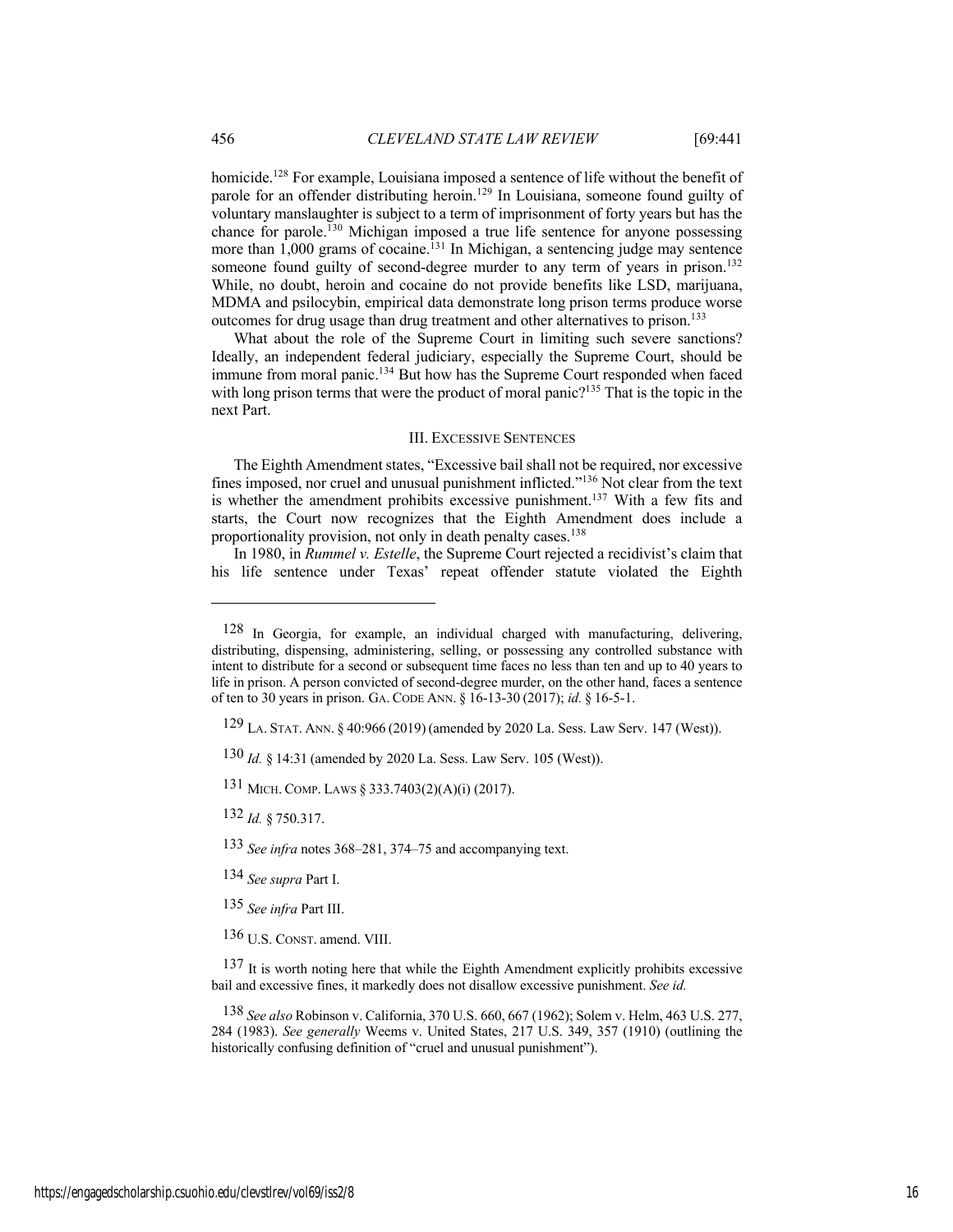Amendment.<sup>139</sup> A deeply divided Court upheld his sentence.<sup>140</sup> While upholding Rummel's life sentence, the Court begrudgingly recognized that a term of imprisonment might violate the Eighth Amendment.<sup>141</sup>

Three years later, the Court held that a true life sentence imposed on a repeat offender violated the Eighth Amendment's prohibition against Cruel and Unusual Punishment.<sup>142</sup> Again, the Court was deeply divided.<sup>143</sup> Defendant Helm's record was somewhat more serious than was Rummel's; but, like Rummel's record, it included a series of relatively minor, nonviolent felonies.<sup>144</sup> Recognizing that successful challenges to terms of imprisonment would be exceedingly rare, the Court found that Helm's true life sentence was cruel and unusual.<sup>145</sup> On balance, the severity of the punishment far exceeded the gravity of the offense.<sup>146</sup>

In *Rummel*, the Court focused on the difficult determination of what might constitute an excessive term of imprisonment.147 *Solem v. Helm* borrowed an approach taken by some state courts,<sup>148</sup> which urged lower courts to examine comparable sentences for similar conduct in other states (an interjurisdictional comparison).<sup>149</sup> The *Solem* Court also suggested that a court compare punishments within the same state (an intra-jurisdictional comparison).<sup>150</sup> That is, a court might compare punishments for different crimes to see whether those sentences were less severe than the sentence imposed on the defendant.151 The inter- and intra-jurisdictional comparisons seemed

143 The *Solem* decision was also a 5-4 split. Justice Blackmun was the swing vote, joining the majority in both cases. *Id.* at 304 (Burger, J., dissenting).

144 *See Rummel*, 445 U.S. at 265–66; *Solem*, 463 U.S. at 279–81 (majority opinion); Ewing v. California, 538 U.S. 11, 20–22 (2003) (Breyer, J., dissenting).

145 *Solem*, 463 U.S. at 303.

146 *See id.*

147 *Rummel*, 445 U.S. at 271–78.

148 *See, e.g.*, *In re* Lynch, 503 P.2d 921, 932–33, 938–39 (Cal. 1972).

149 *Solem*, 463 U.S. at 291.

150 *Id.*

151 *Id.*

<sup>139</sup> Rummel v. Estelle, 445 U.S. 263, 264–65 (1980).

<sup>140</sup> The *Rummel* decision was 5-4, as many of the subsequent cases have been. *Id.* at 285 (Powell, J., dissenting).

<sup>141</sup> *Id.* at 271 (majority opinion).

<sup>142</sup> *Solem*, 463 U.S. at 303.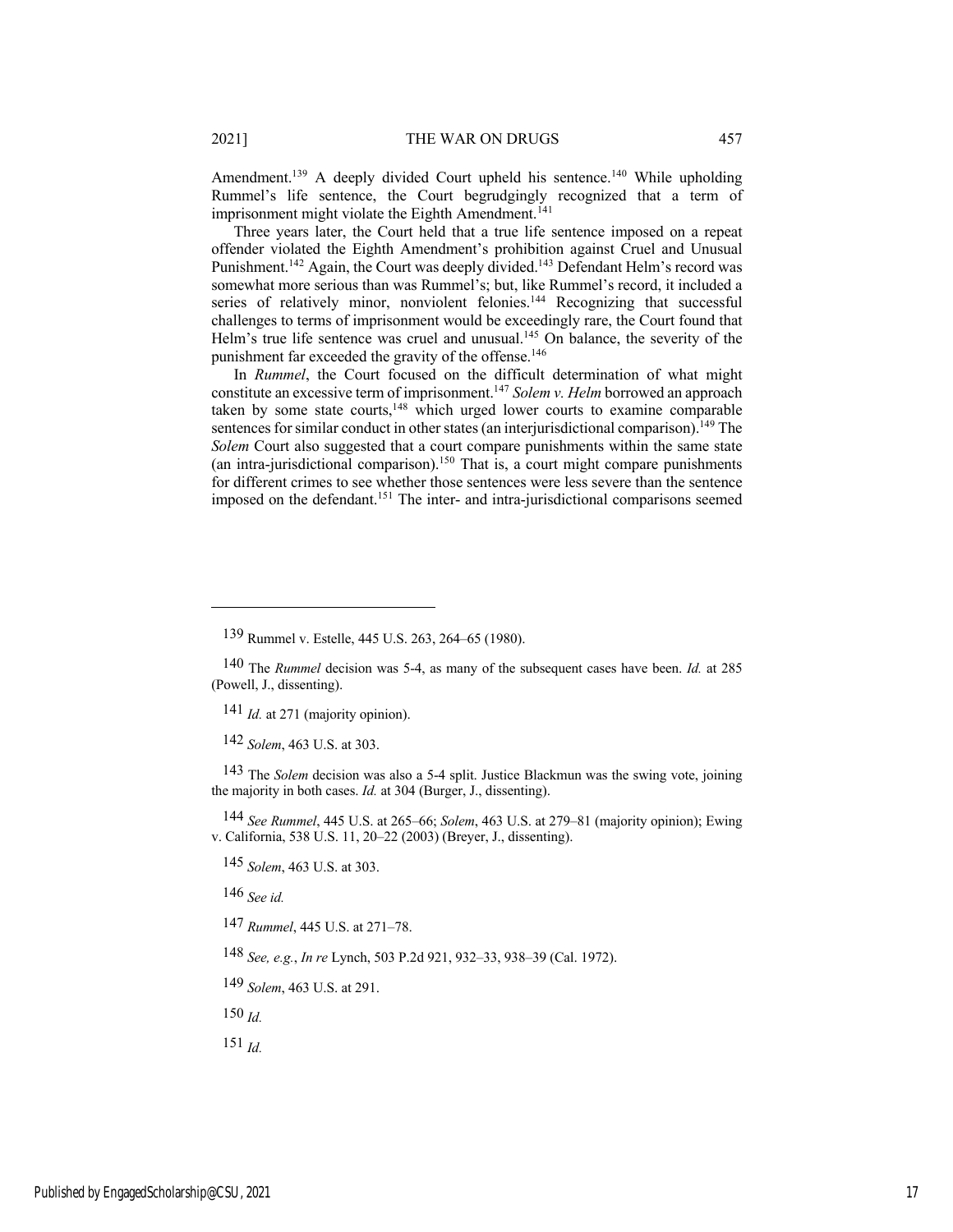to address the *Rummel* Court's concern about unmeasurable comparisons of different sentences.<sup>152</sup>

Allowing offenders to challenge their sentences too easily presents legitimate policy concerns. Generally, legislatures have broad latitude in determining criminal sentences.<sup>153</sup> In addition to separation of power concerns, constitutionalizing sentencing review raises federalism concerns.<sup>154</sup> In theory, any state-imposed sentence may become a federal case.155 The *Solem* Court addressed those concerns when it stated that successful challenges to terms of imprisonment will be exceedingly rare.<sup>156</sup>

Subsequent Supreme Court cases made Justice Powell's statement seem like an understatement. Decided in the heyday of the War on Drugs, *Harmelin v. Michigan*<sup>157</sup> eroded the slim promise in *Solem* that federal courts might limit exceedingly long prison sentences. There, the Court considered whether a true life sentence imposed on an offender in possession with more than 650 grams of cocaine violated the Eighth Amendment.<sup>158</sup> (Harmelin possessed 672 grams.)<sup>159</sup>

The Court was more divided than in *Rummel* and *Solem.*<sup>160</sup> Justice Scalia delivered the opinion of the Court, in part, but not on the core issues for purposes of this discussion.161 Five Justices held that Harmelin's true life sentence did not violate the Eighth Amendment.162 Writing only for himself and Chief Justice Rehnquist, Justice Scalia, after a long discussion of the original understanding of the Eighth Amendment, concluded that the amendment does not include a proportionality provision.<sup>163</sup>

Justice Kennedy, Justice Powell's replacement on the Court, wrote for himself and Justices O'Connor and Souter.164 They agreed with *Solem* that the Eighth Amendment

154 *See id.* at 999–1000.

155 28 U.S.C. § 2254.

156 *Solem*, 463 U.S. at 289–90.

157 *Harmelin*, 501 U.S. at 1008–09.

158 *Id.* at 961 n.1.

159 *Id.* at 961.

160 Both *Rummel* and *Solem* were 5-4 decisions, but each produced a majority opinion. *Harmelin* did not. *Compare* Rummel v. Estelle, 445 U.S. 263, 285 (1980), *and Solem*, 463 U.S. at 303, *with Harmelin*, 501 U.S. at 961.

161 *Harmelin*, 501 U.S. at 961.

162 *Id.* at 961, 996.

163 *Id.* at 976–84.

164 *Id.* at 996 (Kennedy, J., concurring in part).

<sup>152</sup> *Rummel*, 445 U.S. 282–84. For a particularly thorough discussion of assessing excessive punishment, see Justice Breyer's dissenting opinion in *Ewing v. California*, 538 U.S. 11, 35–53 (2003) (Breyer, J., dissenting).

<sup>153</sup> Harmelin v. Michigan, 501 U.S. 957, 998–99 (1991) (Kennedy, J., concurring in part).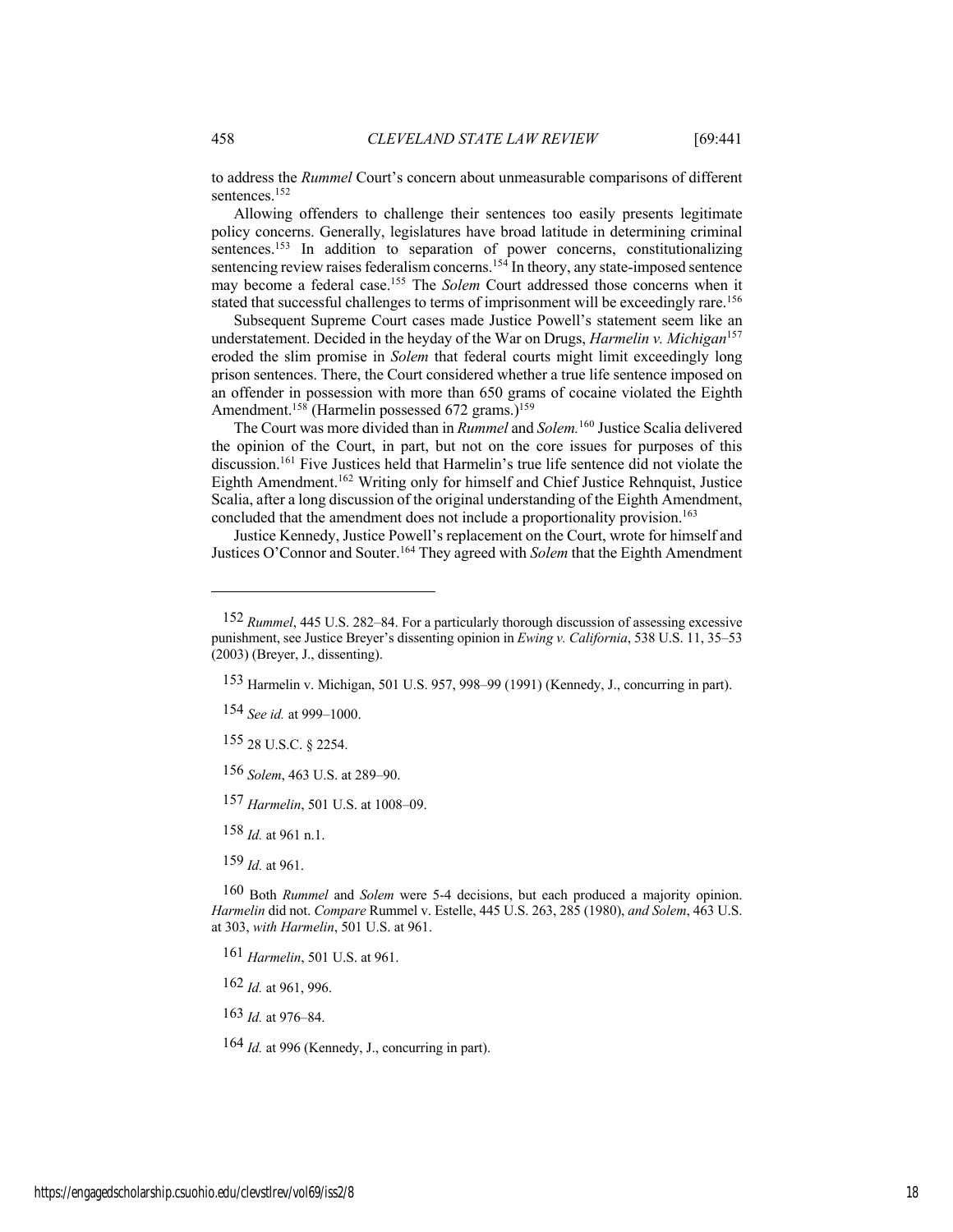does include a proportionality principle.165 However, they did not believe that, absent a threshold showing that the punishment was disproportionate to the offense, a court is required to make intra- and inter-jurisdictional comparisons.<sup>166</sup>

Since *Harmelin*, the Court has found that true life sentences imposed on juvenile offenders were unconstitutional.167 Beyond that, the Court has not upheld a challenge to a term of imprisonment imposed on a non-juvenile offender.<sup>168</sup> Decided by another deeply divided Court, a majority rejected a challenge to long terms of imprisonment imposed under California's Three Strikes law.169 Again, in *Ewing v. California*, the Court divided  $5-4$  on the result.<sup>170</sup> No Justice secured a majority. Justice O'Connor's plurality opinion largely tracked Justice Kennedy's *Harmelin* approach.171

One can cobble together a rule from *Harmelin* and *Ewing*: four dissenting Justices in both cases still see *Solem* as setting the standard.172 In both cases, some Justices in the majority agreed that the Eighth Amendment does allow judicial review of terms of imprisonment.173 But those Justices subscribe to Justice Kennedy's view:

A better reading of our cases leads to the conclusion that intrajurisdictional and interjurisdictional analyses are appropriate only in the rare case in which a threshold comparison of the crime committed and the sentence imposed leads to an inference of gross disproportionality. In *Solem* and *Weems*, decisions in which the Court invalidated sentences as disproportionate, we performed a comparative analysis of sentences after determining that the sentence imposed was grossly excessive punishment for the crime committed.174

170 *Id.* at 32.

171 *Id.* at 14–23.

173 *Id.* at 20 (plurality opinion).

174 Harmelin v. Michigan, 501 U.S. 957, 1005 (1991) (Kennedy, J., concurring in part).

<sup>165</sup> *Id.*

<sup>166</sup> *Id.* at 1004. As in Harmelin's case, not being able to rely on such comparisons reduces an offender's chances of success. As indicated in the dissent, Michigan's sentencing scheme was extreme by comparison to other jurisdictions. In addition, Justice Kennedy stated that one overriding concern was to be sure that judges did not impose their own values in place of the legislature's evaluation. Ironically, the most objective measure of disproportionality may be the intra- and interjurisdictional comparisons. Surely, if the only state in which one might receive a long prison sentence is, in this case, Michigan, that is strong evidence that the punishment is unusual, if nothing else.

<sup>167</sup> Miller v. Alabama, 567 U.S. 460, 489 (2012).

<sup>168</sup> *See, e.g.*, *Harmelin*, 501 U.S. at 996; Ewing v. California, 538 U.S. 11, 30–31 (2003).

<sup>169</sup> *Ewing*, 538 U.S. at 30–31.

<sup>172</sup> *Id.* at 35 (Breyer, J., dissenting) (stating that Ewing's case was similar enough to *Solem* and that the two cases should reach the same conclusion).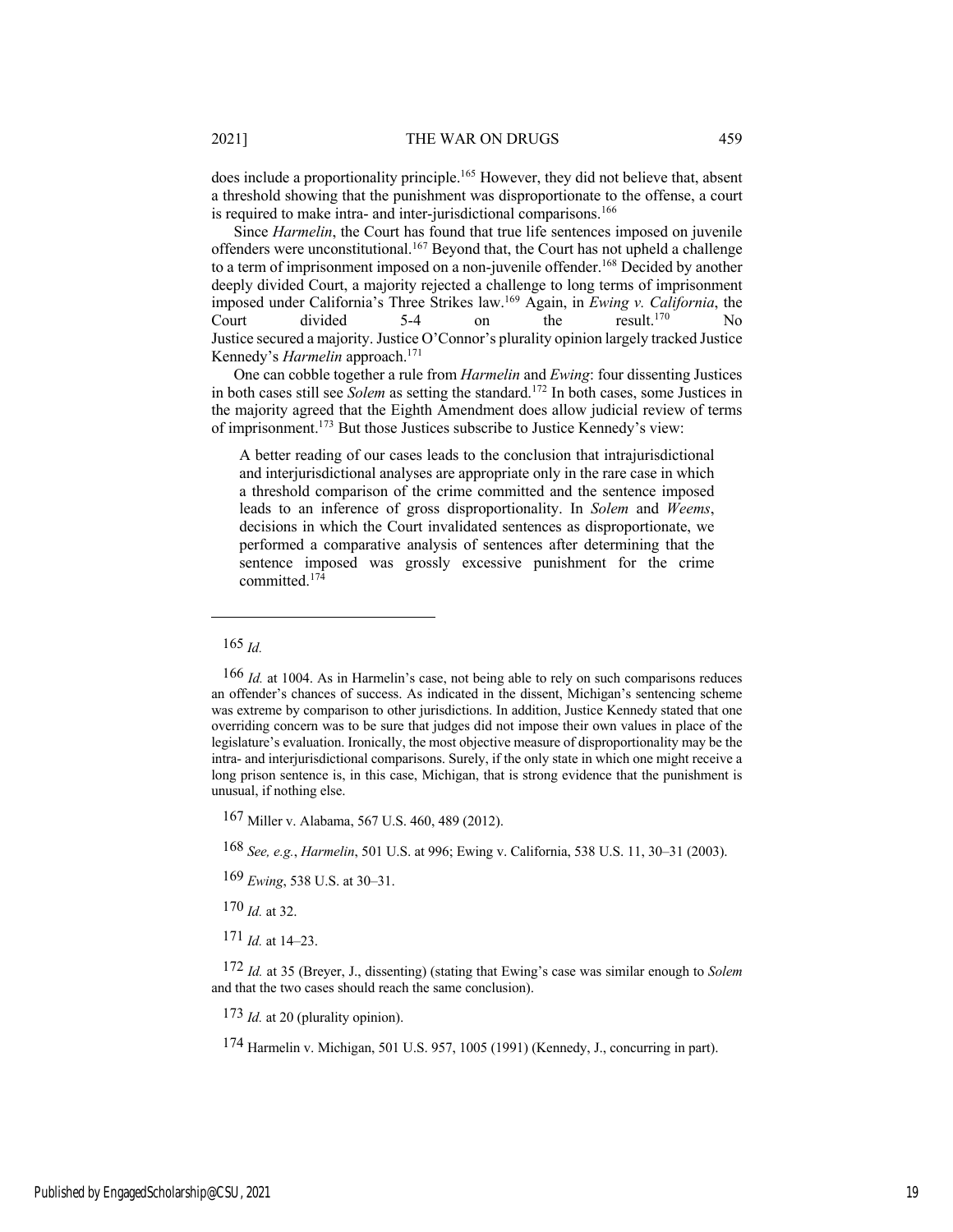But as *Harmelin* and *Ewing* demonstrate, the first hurdle is difficult to clear.

*Ewing* and *Harmelin* reflect moral panic. California's Three Strikes law resulted from the overreaction to fears about crime.<sup>175</sup> The law passed with huge majorities both in the legislature and then by way of voter initiative when the facts of the kidnapping, rape, and murder of Polly Klaas dominated the news cycle.<sup>176</sup> California's Three Strikes law became the most extreme of all three strikes laws enacted in that period of national moral panic over the perception of rising crime rates.<sup>177</sup> As Professor Frank Zimring and his coauthors demonstrated in *Punishment and Democracy: Three Strikes and You're Out in California*, the law led to unnecessarily long sentences, unnecessary to protect the public.<sup>178</sup>

*Harmelin* involved anti-drug legislation enacted in 1978, shortly before President Reagan announced his War on Drugs.179 The Michigan legislature expanded its drug laws, extending long prison sentences for drug offenses in the 1980s as well.<sup>180</sup> The Court's decision came in the middle of the War.181

One might hope that the independent federal judiciary would provide relief to protect against legislation resulting from moral panic.<sup>182</sup> Sadly, in these cases, the Court did not do so.<sup>183</sup>

177 *See* Sze, *supra* note 175, at 1055 ("Touted as 'the toughest criminal law in the country,' three strikes, flaws and all, became the litmus test for toughness on crime." (quoting Carl Ingram, *Support Sought for '3 Strikes' Alternative*, L.A. TIMES, June 10, 1994, at A3)).

178 *See generally* FRANKLIN E. ZIMRING ET AL., PUNISHMENT AND DEMOCRACY: THREE STRIKES AND YOU'RE OUT IN CALIFORNIA (2003) (analyzing the effects of California's Three Strikes Law).

179 MICH. COMP. LAWS § 333.7403(2)(A)(i) (2017).

180 Greg Newburn & Sal Nuzzo, *Mandatory Minimums, Crime, and Drug Abuse: Lessons Learned, Paths Ahead* 2, https://www.jamesmadison.org/wpcontent/uploads/2019/02/PolicyBrief\_MandatoryMinimums\_Feb2019\_v04.pdf [https://perma.cc/6XAB-DKJY].

181 *Timeline: America's War on Drugs*, NPR (Apr. 2, 2007, 5:56 PM), https://www.npr.org/templates/story/story.php?storyId=9252490 [https://perma.cc/3PHS-U25X].

182 *See* CHEMERINSKY,*supra* note 8, at 5–6 (describing his own hope-turned-disappointment that the Supreme Court would protect individuals' rights when they were threatened).

183 *See* Ryan Felton, *Jailed at 17 for a Drug Crime in 1988, Rick Wershe Jr. is Still Behind Bars. Why?*, GUARDIAN (Sept. 5, 2015), https://www.theguardian.com/us-

<sup>175</sup> *See generally* Victor S. Sze, *A Tale of Three Strikes: Slogan Triumphs over Substance as Our Bumper-Sticker Mentality Comes Home*, 28 LOY. L.A. L. REV. 1047, 1051–54 (1995) (describing the public's vehement fears about crime after the murders of Kimber Reynolds and Polly Klaas).

<sup>176</sup> Legis. Hist. of Assemb. B. 971, 1994 Cal. Stat. ch. 12, *in* 1 ASSEMBLY FINAL HISTORY 712; Dan Morain & Virginia Ellis, *Voters Approve 'Three Strikes' Law, Reject Smoking Measure*, L.A. TIMES (Nov. 9, 1994), https://www.latimes.com/la-me-threestrikesprop-samueltimeline-story.html [https://perma.cc/Z6BE-QVBQ].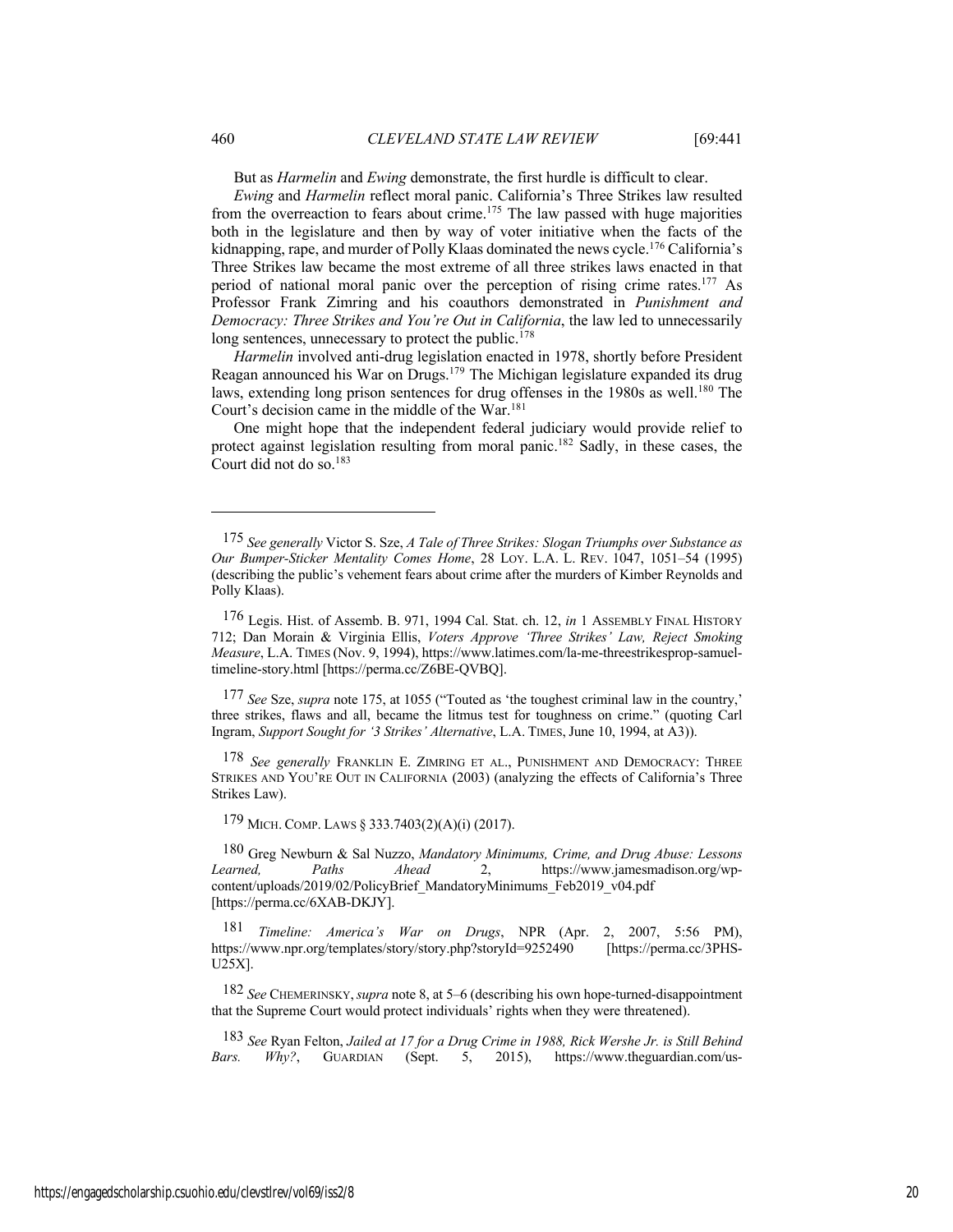*Harmelin* involved cocaine, a drug that has fewer beneficial uses than other drugs, including marijuana.184 By way of transition, one might ask how the Court would apply its proportionality cases to long prison terms in marijuana cases. We need not look far for the answer.

Police arrested Roger Davis for the possession of less than nine ounces of marijuana.185 A Virginia jury convicted him of two counts of possession of marijuana with intent to distribute.<sup>186</sup> The jury imposed a fine of \$10,000 and a term of imprisonment of 20 years on each count.<sup>187</sup> The prison terms were to run consecutively.188 Although based on a conviction from the 1970s, the case came to the Supreme Court on a habeas petition in the 1980s, as President Reagan's War on Drugs was picking up steam.<sup>189</sup>

The Supreme Court reversed the Fourth Circuit Court of Appeals, which had found that the sentence violated the Eighth Amendment.<sup>190</sup> The opinion acknowledged language in *Rummel*, supporting an Eighth Amendment proportionality principle.<sup>191</sup> However, the per curiam opinion accused the lower court of failing to recognize how truly limited any such principle might be.<sup>192</sup> The Court of Appeals, according to the

185 Hutto v. Davis, 454 U.S. 370, 370 (1982) (per curiam).

186 *Id.* at 371.

187 *Id.*

188 *Id.*

189 *See Watch: Ronald Reagan and His "War on Drugs*,*"* TIMELINE (June 26, 2017), https://timeline.com/ronald-nancy-reagan-war-on-drugs-crack-baby-just-say-no-ciacommunism-racial-injustice-fcfeadb3548d [https://perma.cc/DF7Z-SMHL].

190 *Hutto*, 454 U.S. at 372.

191 *Id.* at 373 ("In rejecting that argument, we distinguished between punishments-such as the death penalty-which by their very nature differ from all other forms of conventionally accepted punishment, and punishments which differ from others only in duration. This distinction was based upon two factors. First, this 'Court's Eighth Amendment judgments should neither be nor appear to be merely the subjective views of individual Justices.' And second, the excessiveness of one prison term as compared to another is invariably a subjective determination, there being no clear way to make 'any constitutional distinction between one term of years and a shorter or longer term of years.'").

192 *Id.* at 374–75.

news/2015/sep/05/rick-wershe-jr-life-without-parole-michigan-drug-laws [https://perma.cc/QX65-URLZ].

<sup>184</sup> *Compare Marijuana as Medicine DrugFacts*, NAT'L INST. ON DRUG ABUSE, https://www.drugabuse.gov/publications/drugfacts/marijuana-medicine

<sup>[</sup>https://perma.cc/62BG-XLXF] (listing various beneficial uses of marijuana, such as pain and inflammation management, seizure control, and the possible treatment of mental illness and addiction), *with Cocaine DrugFacts*, NAT'L INST. ON DRUG ABUSE, https://www.drugabuse.gov/publications/drugfacts/cocaine [https://perma.cc/4AZ6-R386] (listing local anesthesia as the only beneficial use of cocaine).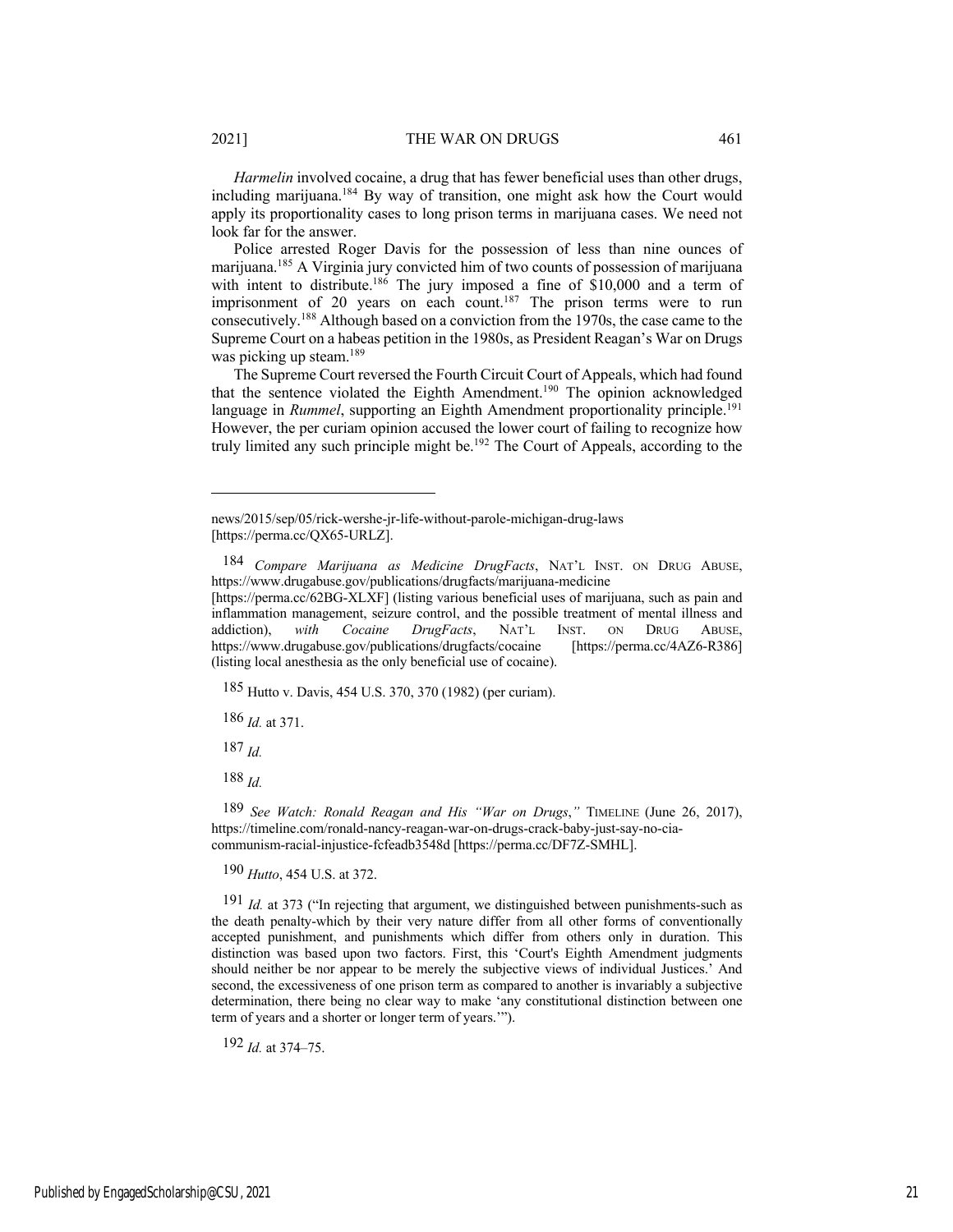per curiam opinion, consciously or unconsciously disregarded *Rummel*'s teachings.<sup>193</sup> In summing up its disagreement with the Court of Appeals, the opinion stated:

And arguments may be made one way or the other whether the present case is distinguishable, except as to its facts, from *Rummel.* But unless we wish anarchy to prevail within the federal judicial system, a precedent of this Court must be followed by the lower federal courts no matter how misguided the judges of those courts may think it to be.<sup>194</sup>

Ouch. That strong language suggests that the Court had little concern about such a long term of imprisonment.

While *Davis* preceded *Solem* by a year,<sup>195</sup> *Solem* has had little impact in the past 37 years and has been eroded by *Harmelin* and *Ewing.*<sup>196</sup>

An occasional court has disagreed with the Court's begrudging approach to claims of excessive punishment.197 Other courts have taken to the extreme the Court's statement that successful challenges to terms of imprison shall be exceedingly rare.<sup>198</sup> Along with cases like *Hutto v. Davis* and *Harmelin v. Michigan*, lower courts' resistance to overturn long prison terms invites the following question: Does *Solem* still have a pulse?

Perhaps.

#### IV. CHANGING PERCEPTIONS OF MARIJUANA AND BEYOND

Timing is everything, of course. California's Proposition 215, legalizing medical marijuana, was the product of the HIV/AIDS crisis and then-Governor Pete Wilson's rigid adherence to the view of marijuana as the demon weed, despite emerging support

193 *Id.*

194 *Id.*

195 Solem v. Helm, 463 U.S. 277, 284 (1983).

196 *See supra* notes 157–94.

197 *See, e*.*g.*, Ramirez v. Castro, 365 F.3d 755, 756–57 (9th Cir. 2004). *But see* Davis v. Davis, 585 F.2d 1226, 1233 (4th Cir. 1978).

198 For example, the United States Court of Appeals for the Fifth Circuit, en banc, upheld a true life sentence imposed on a heroin addict who set up a drug deal between his supplier and two undercover agents. The majority's opinion included the following comparison of murder and distribution of heroin:

> Except in rare cases, the murderer's red hand falls on one victim only, however grim the blow; but the foul hand of the drug dealer blights life after life and, like the vampire of fable, creates others in its owner's evil imageothers who create others still, across our land and down our generations, sparing not even the unborn.

The Fifth Circuit ignored the reality of heroin distribution. Often, as in the defendant's case, one becomes a distributor after having been a victim of someone else's conduct in persuading the offender to become a heroin user and eventually an addict. Terrebonne v. Butler, 820 F.2d 156, 157–58 (5th Cir. 1988).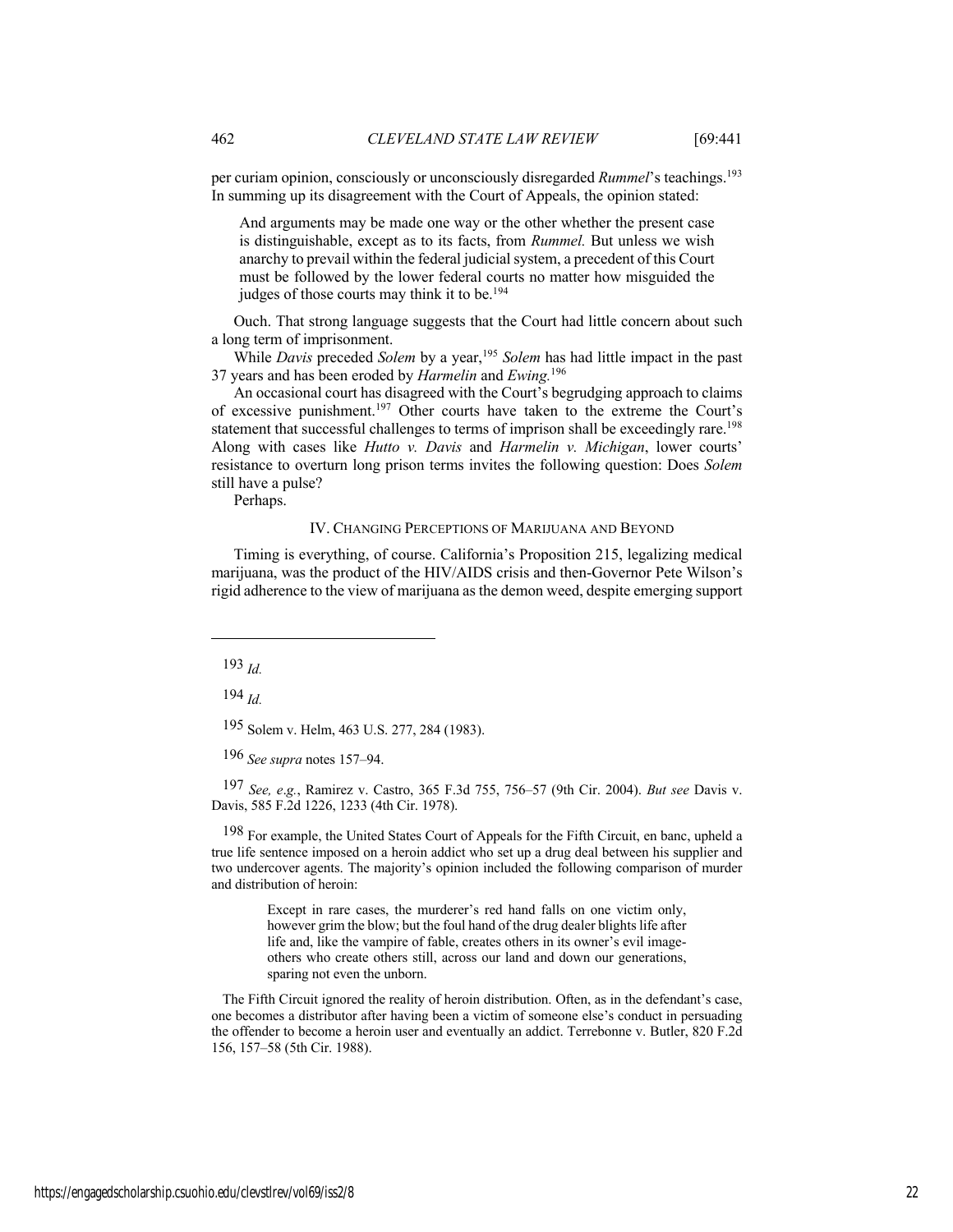for its limited medical use.<sup>199</sup> The proposition's adoption would become a pivotal moment in the march towards legalization nationwide.<sup>200</sup>

Despite well-recognized medical uses for marijuana,201 until the HIV/AIDS crisis, medical proponents were few and far between after adoption of the CSA.202 Some HIV/AIDS patients used marijuana to alleviate various symptoms, alerting some

201 *See, e.g.*, *Hearing on S.B. 535 Before the Assemb. Comm. on Higher Education*, 1996- 1997 Reg. Sess. (Cal. 1996) (bill analysis) (recognizing evidence that smoked marijuana was more effective in combating nausea in cancer patients and was safer than the drug's legal, oral counterpart, Marinol).

202 *See generally* John Thomas, *The Past, Present, and Future of Medical Marijuana in the United States*, PSYCHIATRIC TIMES (Jan. 7, 2010), https://www.psychiatrictimes.com/view/pastpresent-and-future-medical-marijuana-united-states [https://perma.cc/5RE6-MA2T] (noting that President Richard Nixon was vehemently opposed to the decriminalization of marijuana); Michael Vitiello, *Legalizing Marijuana: California's Pot of Gold?*, 2009 WIS. L. REV. 1349, 1369–70 (2009) (detailing how there are speculative revenue gains that may not be fulfilled from the legalization of marijuana, including the street price for illegal marijuana and drug cartels).

<sup>199</sup> *See* Letter from Pete Wilson, Governor of California, to the California Senate (Sept. 30, 1994) [hereinafter Letter from Pete Wilson], http://www.leginfo.ca.gov/pub/93- 94/bill/sen/sb\_1351-1400/sb\_1364\_vt\_940930 [https://perma.cc/DJ69-MZ9H] (Wilson asserting no reason to sign SB 1364 into law due to a perceived preemption by existing federal law, the FDA's findings that THC was an effective medical treatment alternative, and concern that physicians would be placed in danger of facing prosecution); *see, e.g.*, Tracie Cone, *Reefer Madness: Law-Abiding Regular Folks Descend Into a Netherworld to Get Relief for Themselves or Others with Grave Diseases. Why Morphine and Not Marijuana?*, SAN JOSE MERCURY NEWS, May 14, 1995, at 12 (citing a statewide survey showing that although very few Californians wanted to legalize marijuana, 66% of those surveyed would support a law allowing medicinal use of marijuana with a doctor's prescription). *See generally* Clinton A. Werner, *Medical Marijuana and the AIDS Crisis*, J. CANNABIS THERAPEUTICS, 2001, at 17, 20–21 (detailing the use of marijuana as a treatment for AIDS during the AIDS pandemic).

<sup>200</sup> *See* Michael Berkey, *Mary Jane's New Dance: The Medical Marijuana Legal Tango*, 9 CARDOZO PUB. L. POL'Y & ETHICS J. 417, 429–30 (2011) (noting that following the passage of Proposition 215, the Northern District of California enjoined the Department of Justice and the Department of Health and Human Services from revoking physicians' DEA registrations for prescribing medical marijuana, and how the U.S. Court of Appeals for the Ninth Circuit held that the physicians' First Amendment rights permitted them to issue recommendations of medical marijuana); *see also* Michael Vitiello, *Proposition 215: De Facto Legalization of Pot and the Shortcomings of Direct Democracy*, 31 U. MICH. J.L. REFORM 707, 737–41 (1998) (explaining the defense of necessity against a charge for the possession of medicinal marijuana and noting how the adoption of Proposition 215 provided an express defense against the possession of marijuana within the state of California, a basis of which could set a precedent for other laws in other states).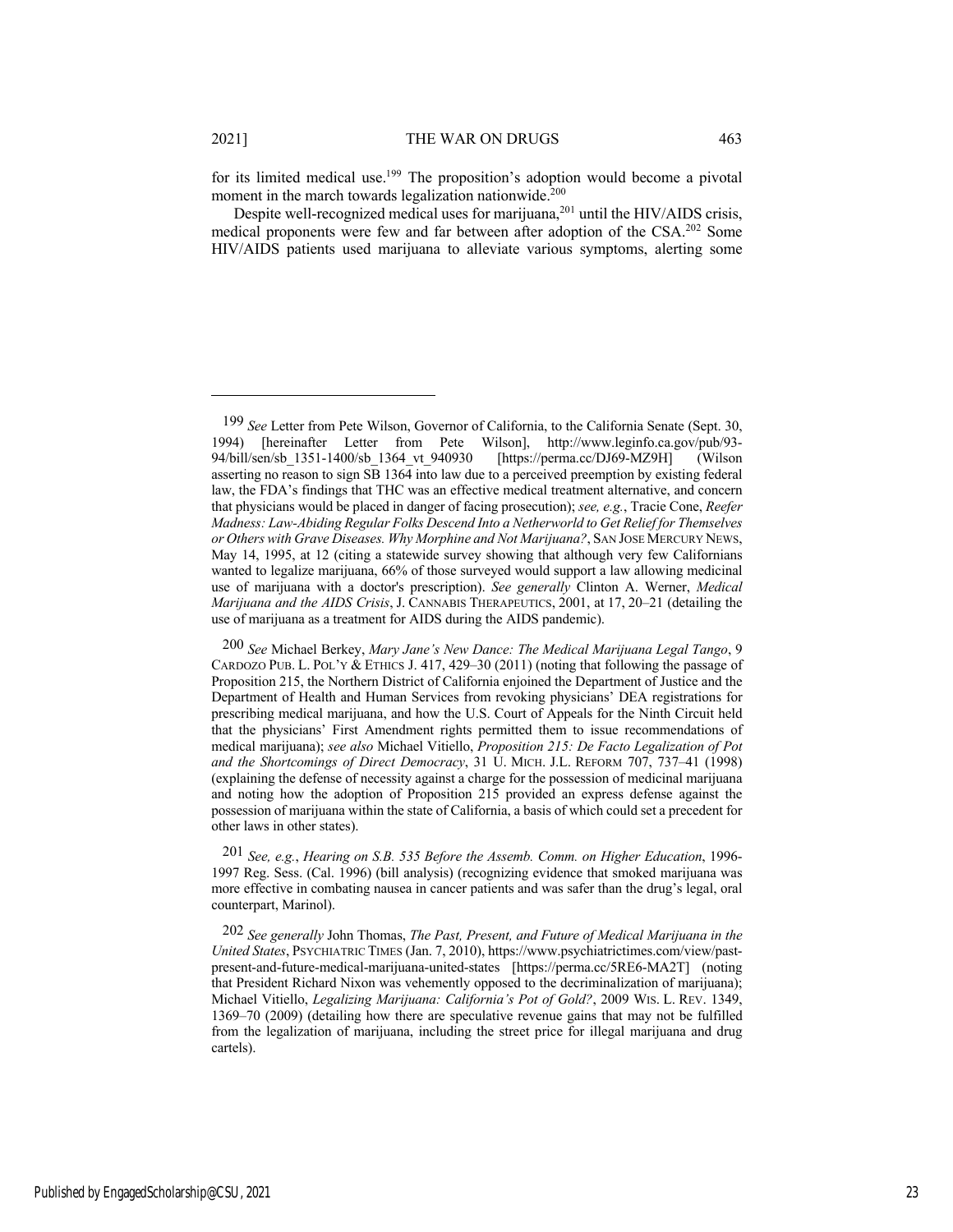physicians treating HIV/AIDS patients to its potential benefits.<sup>203</sup> Other patients, for example, some cancer patients, also got relief from marijuana use.204

Activists in California pushed for legislation allowing the use of marijuana for enumerated medical conditions.<sup>205</sup> Governor Wilson vetoed one such narrow bill.<sup>206</sup> He argued that allowing medical use of marijuana would change public perceptions by creating the impression that because marijuana was "medical," it was therefore beneficial.207 He also sounded the usual prohibitionist rhetoric about the evils of marijuana.208 As developed below, he was correct in believing that legalizing medical marijuana would open the door to its wider public acceptance.209 But his claims about marijuana's social harms has been proven false in large part.<sup>210</sup>

Wilson's veto of a narrow medical marijuana bill resulted in reformers' recourse to the initiative process.211 Unlike the proposed legislation, Proposition 215 included an intentionally open-ended provision that a physician could recommend marijuana for any qualifying condition.<sup>212</sup> As the late Dennis Peron, one of the initiative's

206 *See* Letter from Pete Wilson, *supra* note 199.

207 *Id.*

208 *Id.*

209 *See infra* text accompanying notes 215–48, 285–87.

210 Despite the extreme claims by opponents, many of the claimed harms have not occurred. *Compare* David Boaz, *A Drug-Free America – Or a Free America?*, 24 U.C. DAVIS L. REV. 617, 620–22 (1991) (noting the lack of effect anti-drug laws in the War on Drugs had for curbing drug arrests or reducing their number), *with* Roxanne Nelson, *Does Legalizing Marijuana Increase Teen Use?*, AM. J. NURSING, Oct. 2017, at 18 (noting that, while some data is conflicting, marijuana use among teenagers has remained at the same numbers prior to legalization).

211 *See* Greg Lucas, *Bill Flow Slows As Senate, Assembly Fight Over Funds*, S.F. CHRON., Sept. 13, 1995, at A16 (observing that at a time when Governor Wilson's veto of Assembly Bill 1529 was still speculative, Dennis Peron claimed he had already drafted an initiative to make marijuana legal for seriously ill patients).

212 *See* CAL. HEALTH & SAFETY CODE §11362.5(b)(1)(A) (West 1998) (stating that one of the purposes of the Compassionate Use Act of 1996 is "[t]o ensure that seriously ill Californians have the right to obtain and use marijuana for medical purposes where that medical use is deemed appropriate and has been recommended by a physician who has determined that the person's health would benefit from the use of marijuana in the treatment of cancer, anorexia,

<sup>203</sup> *See, e.g.*, Matthew W. Grey, *Medical Use of Marijuana: Legal and Ethical Conflicts in the Patient/Physician Relationship*, 30 U. RICH. L. REV. 249, 252 (1996) (noting the use of marijuana to treat symptoms of nausea and loss of appetite by AIDS patients undergoing chemotherapy).

<sup>204</sup> *Id.*

<sup>205</sup> Vitiello, *supra* note 200, at 759; *Marijuana by Prescription*, SACRAMENTO BEE, Jan. 13, 1979 (on file with the University of Michigan Journal of Law Reform); *Marijuana Benefits?*, UNION, Jan. 12, 1979 (on file with the University of Michigan Journal of Law Reform).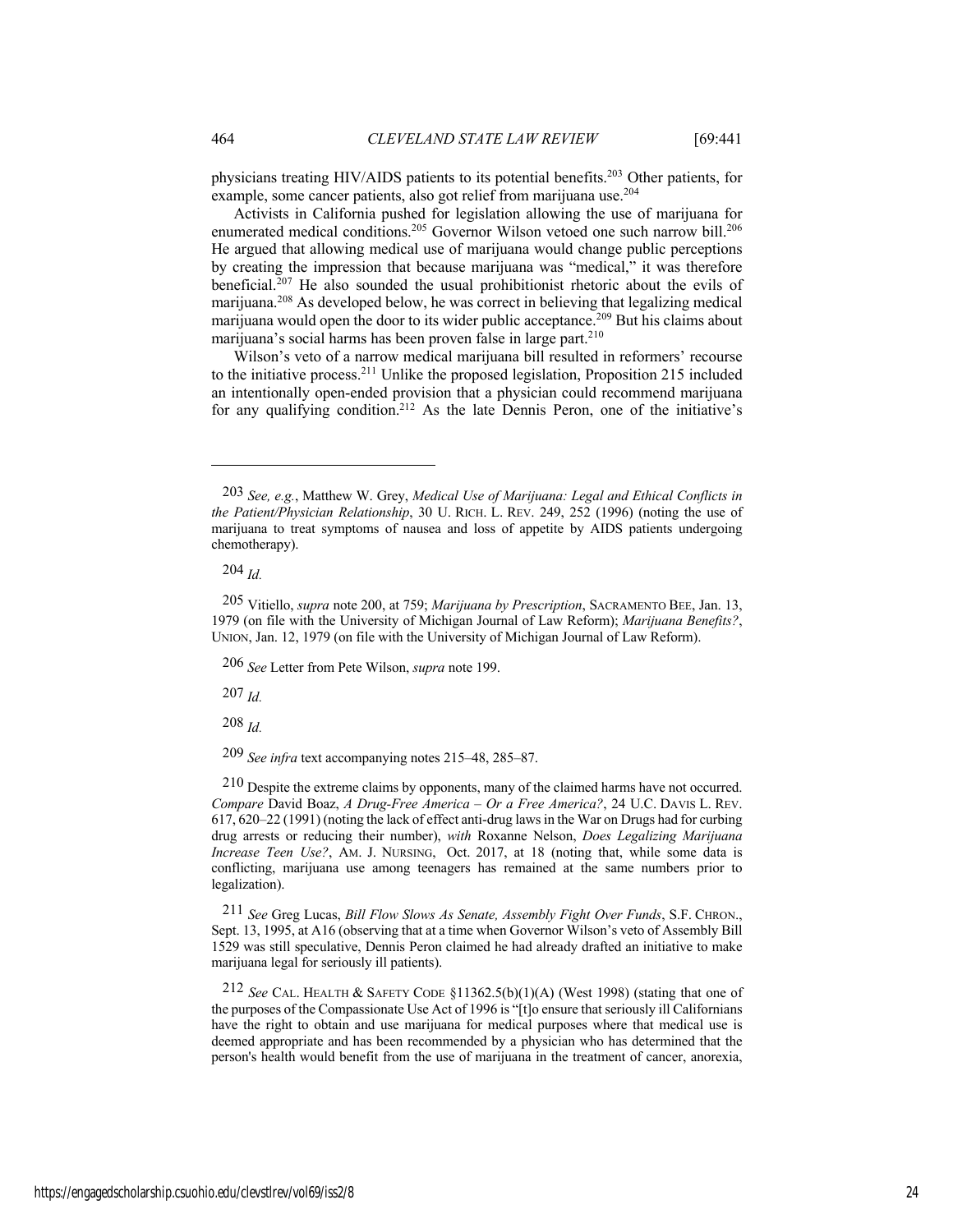organizers, famously stated, all marijuana use is medical.213 The open-ended language gave anyone interested in the new law's protections access to marijuana because of the broad interpretation of "any qualifying condition" for which marijuana could provide relief.<sup>214</sup>

Proposition 215 had a major impact in moving the country towards legalization of marijuana.215 Its impact was not inevitable. A few moments in history are worth one's attention.

The first occurred not long after California adopted Proposition 215. Federal agencies gave notice that "a doctor's 'action of recommending or prescribing Schedule I controlled substances is not consistent with the "public interest" (as that phrase is used in the federal Controlled Substances Act)' and that such action would lead to revocation of the physician's registration to prescribe controlled substances."216 The government sent letters indicating the government's position to various medical organizations indicating that doctors who recommended marijuana risked revocation of their authority to proscribe drugs.<sup>217</sup> Doctors potentially faced prosecutions for aiding and abetting patients' violation of the Controlled Substances Act as well.<sup>218</sup>

The Ninth Circuit upheld an injunction limiting the federal government's authority to investigate a doctor merely for recommending medical use of marijuana.219 *Conant v. Walters* relied, in part, on the traditional distinction that a defendant must intend to aid (not merely have knowledge that her conduct will aid) a person to be guilty as an accomplice.220 In addition, the court recognized First Amendment implications of communications within a physician-patient relationship.221 The result of the court's decision was that, without more, a doctor's recommendation of marijuana for medical use was not a proper basis for federal intervention.<sup>222</sup>

214 *See, e.g.*, *Hung Jury Frees Man in Pot-Growing Case: Podiatrist Claimed Plants Were Medicinal*, SACRAMENTO BEE, Aug. 22, 1997, at B3.

215 *See* Vitiello, *supra* note 200, at 737–40 (noting that the passing of Proposition 215 has allowed for the creation of more cannabis clubs as well as a basis to invoke the medical necessity defense for marijuana).

216 Conant v. Walters, 309 F.3d 629, 632 (9th Cir. 2002).

217 *Id.* at 633.

218 *Id.*

219 *Id.* at 639.

220 *Id.* at 635.

221 *Id.* at 637.

222 *Id.* at 636.

AIDS, chronic pain, spasticity, glaucoma, arthritis, migraine, or any other illness for which marijuana provides relief").

<sup>213</sup> Peron was quoted as saying, "I believe all marijuana use is medical—except for kids." Editorial, *Marijuana for the Sick*, N.Y. TIMES, Dec. 30, 1996, at A14.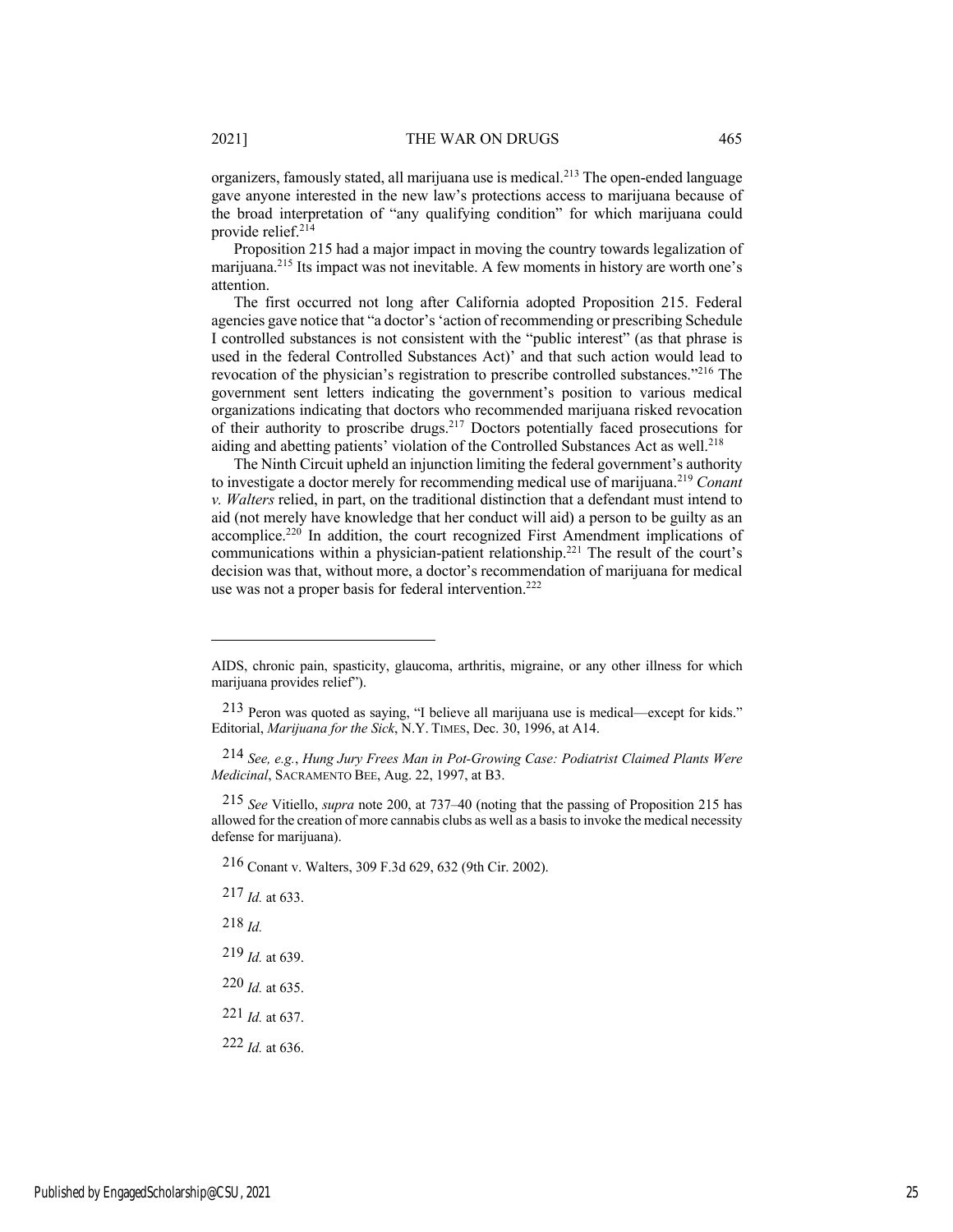Although some physicians may have been willing to risk losing prescribing privileges, *Conant* opened the way for many doctors to enter the field. Many did so as well, adding to the proliferation of medical marijuana dispensaries.<sup>223</sup>

California entered a period of chaos.224 Some local law enforcement agencies worked with medical marijuana advocates to regulate the industry.<sup>225</sup> Other agencies strongly opposed the emerging industry.<sup>226</sup> Cooperation with federal authorities at times led to ugly confrontations between medical marijuana proponents and law enforcement authorities.<sup>227</sup> Shutting down benign marijuana facilities caring for seriously ill patients shifted public sentiment against law enforcement.<sup>228</sup>

President George W. Bush's Department of Justice's aggressive stance against medical marijuana became an issue in the 2008 Presidential election campaign.229 Candidate Barack Obama promised a gentler approach to the subject.<sup>230</sup>

Obama's election led to a new era in the relationship between the federal government and states that wanted to legalize medical and then recreational marijuana

225 *Id.*

226 *Id.* at 16.

227 *See, e.g.*, PETER HECHT, WEED LAND 186–202 (2014) (detailing several instances where federal law enforcement had come into conflict with marijuana cultivation in California, including Matt Cohen's marijuana dispensary in Mendocino County and Oaksterdam University's marijuana dispensary, Oaksterdam Blue Sky); *see also* Vitiello, *supra* note 224, at 15.

228 *See, e.g.*, HECHT, *supra* note 227, at 198–202.

229 *See* Alex Johnson, *DEA to Halt Medical Marijuana Raids*, MSNBC (Feb. 27, 2009, 5:42 PM),

https://web.archive.org/web/20101212235001/http://www.msnbc.msn.com/id/29433708/ns/he alth-health care/ (""My attitude is if the science and the doctors suggest that the best palliative care and the way to relieve pain and suffering is medical marijuana, then that's something I'm open to,' Obama said in November 2007 at a campaign stop in Audubon, Iowa. 'There's no difference between that and morphine when it comes to just giving people relief from pain.'"); *see also* Sarah Trumble & Nathan Kasai, *The Past – and Future – of Federal Marijuana Enforcement*, THIRD WAY (Feb. 12, 2017), https://www.thirdway.org/memo/the-past-andfuture-of-federal-marijuana-enforcement [https://perma.cc/UHR2-KTLS].

230 Trumble & Kasai*, supra* note 229.

<sup>223</sup> *See* Sam Kamin & Eli Wald, *Marijuana Lawyers: Outlaws or Crusaders?*, 91 OR.L.REV. 869, 881 (2013) (noting that the 2009 Justice Department's memorandum instructing a uniform enforcement of core federal enforcement priorities on the enforcement of marijuana laws, against the CSA's disclaimer intending to preempt the field of regulation, was seen as an opportunity to open more marijuana dispensaries).

<sup>224</sup> *See generally* Michael Vitiello, Chapter 5: State Regulatory Schemes 14–15 (Jan. 7, 2019) (unpublished manuscript) (on file with author) (noting that Proposition 215 created several conflicts between lower courts and law enforcement, such as a defense for possessing marijuana but not transporting it, the definition of a physician's "recommendation" of marijuana, and repeated instances of law enforcement targeting bona fide medical marijuana users).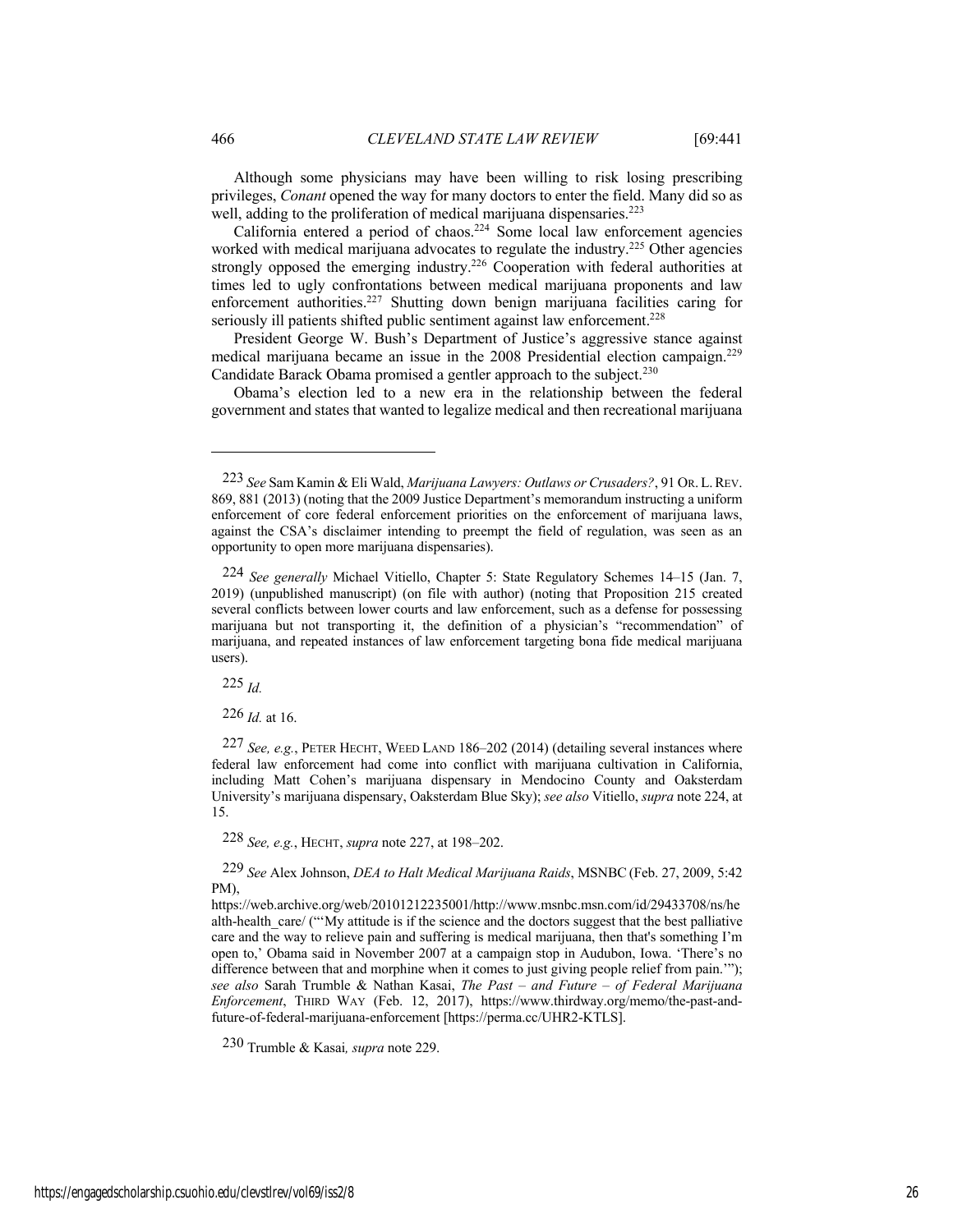within their borders.<sup>231</sup> Not long after Obama's election, the Justice Department issued a memorandum, the Ogden memo, laying out federal law enforcement priorities.232 In effect, the memo signaled that if states adhered to certain federal law enforcement priorities, the DOJ would give states room to regulate their industries.<sup>233</sup>

In California, many marijuana proponents, often recreational marijuana proponents, took the Ogden memo as a green light to open thinly disguised "medical" dispensaries.234 Ironically, that led to more raids during Obama's first term than during the Bush administration.<sup>235</sup>

Other states, notably Colorado, were more circumspect.236 Colorado law required careful monitoring from seed-to-sale.<sup>237</sup> The federal government's tolerance of Colorado's medical marijuana industry was a pivotal moment.<sup>238</sup> Proponents of

232 *See* D. Douglas Metcalf, *Federal Supremacy and Arizona's Medical Marijuana Act*, ARIZ. ATT'Y, July/Aug. 2011, at 22, 24 (noting how the memo directed attorneys to focus resources on individuals in clear compliance with existing state laws, citing certain examples).

233 *Id.* at 24.

234 *See* Melissa Corker, *Feds Crack Down on Medical Marijuana Dispensaries*, SACRAMENTO PRESS (Oct. 12, 2011, 11:28 PM), https://sacramentopress.com/2011/10/12/fedscrack-down-on-medical-marijuana-dispensaries/ [https://perma.cc/9PT7-F9US] ("A new influx of dispensaries – including some large-scale, industrial marijuana cultivation centers with revenue projections in the millions of dollars – quickly caught the attention of the DOJ.").

235 Lucia Graves, *Obama Administration's War on Pot: Oaksterdam Founder Richard Lee's Exclusive Interview After Raid*, HUFF. POST (Apr. 18, 2012, 10:15 AM), http://www.huffingtonpost.com/2012/04/18/obama-war-on-weed-richard-lee-oaksterdamraid n 1427435.html [https://perma.cc/U9U7-YQAK] ("Since then, the administration has unleashed an interagency cannabis crackdown that goes beyond anything seen under the Bush administration, with more than 100 raids, primarily on California pot dispensaries, many of them operating in full compliance with state laws. Since October 2009, the Justice Department has conducted more than 170 aggressive SWAT-style raids in 9 medical marijuana states, resulting in at least 61 federal indictments, according to data compiled by Americans for Safe Access, an advocacy group.").

236 *See* Joe Mozingo, *Colorado's New Growth Industry: Pot*, L.A. TIMES (Jan. 26, 2013, 12:00 AM), http://www.latimes.com/news/local/la-me-pot-colorado-20130127,0,5071536.story [https://perma.cc/SW4R-73WA] ("In Colorado, sellers of medical marijuana must go through a background check, pay between \$15,000 and \$20,000 a year in licensing fees and submit to regular inspections by the state. Every plant is tagged and numbered, from seed to sale. No such system exists in California.").

237 *Id.*

238 *See* Bob Giles, *Washington and Colorado as Precedent for Cannabis Legalization?*, GLOB. POST (Dec. 29, 2012, 1:47 PM), http://www.globalpost.com/dispatches/news/regions/americas/united-states/washington-andcolorado-precedent-cannabis-legalizati [https://perma.cc/4SZR-7CAK] ("In Colorado, the

<sup>231</sup> *See* Sadie Gurman, *Justice Department Ending Obama Policy that Let Legal Pot Flourish*, CHI. TRIB. (Jan. 4, 2018, 4:05 PM), http://www.chicagotribune.com/business/ct-bizsessions-legal-marijuana-policy-20180104-story.html [https://perma.cc/5AGD-YFB5].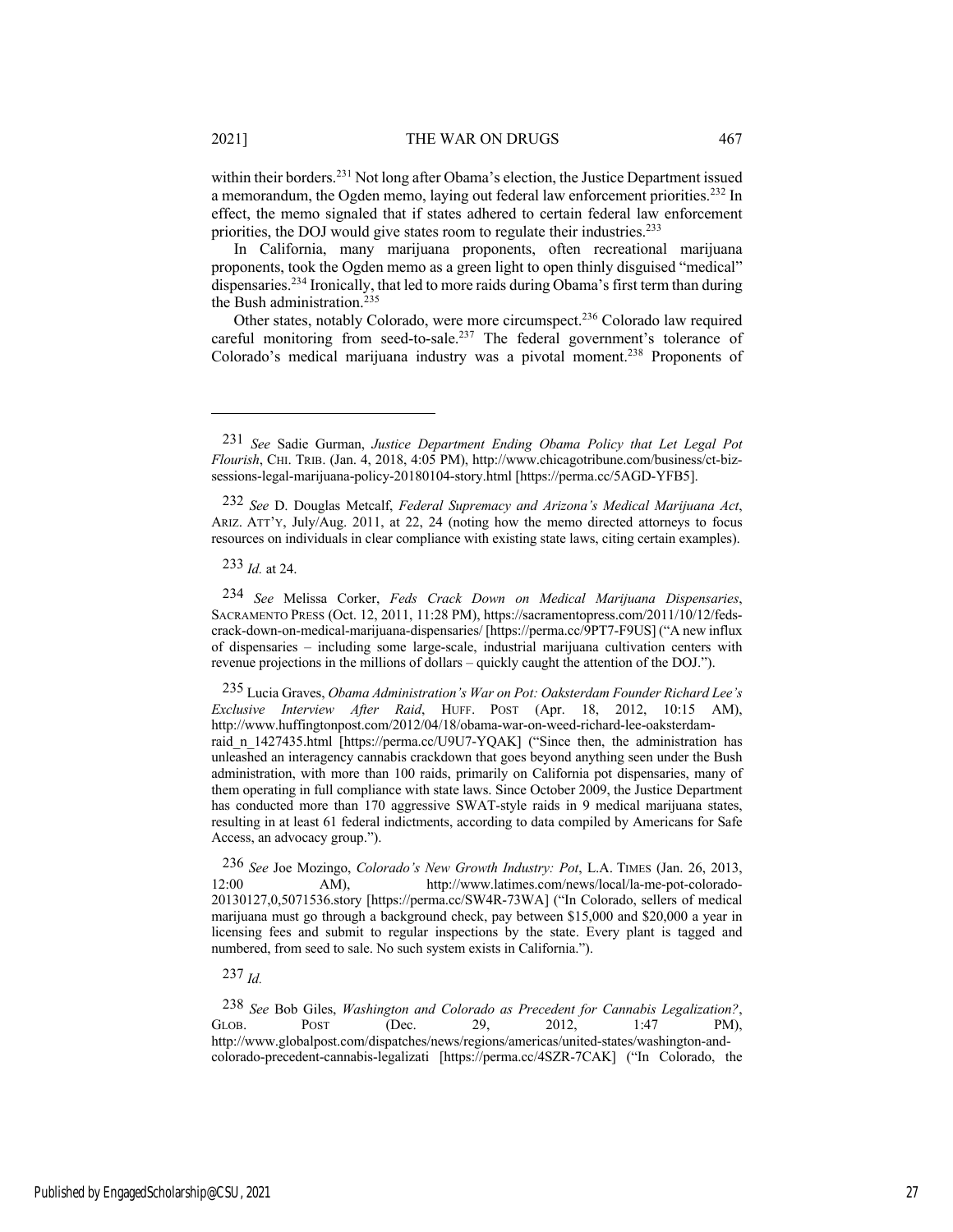recreational marijuana saw that tolerance as an invitation to put recreational marijuana initiatives on the ballot in Colorado and Washington in 2012.239 Proponents timed their efforts to coincide with the presidential election when young voters were likely to vote.<sup>240</sup>

The initiatives passed in both states.<sup>241</sup> Again, the Obama administration issued a memorandum, the Cole memo, stating federal law enforcement guidelines.<sup>242</sup> If a state adhered to those priorities, it would be free to regulate its recreational marijuana industry.243

In 2014, Congress passed a rider to the federal omnibus spending bill.<sup>244</sup> Known first as the Rohrabacher-Farr Amendment, it prohibits the Justice Department from spending funds to interfere with state laws implementing medical marijuana laws.245

The rest is history. In rapid succession, other states have adopted laws allowing medical or recreational marijuana sales.<sup>246</sup> States have done so in part because of the experience in states like Colorado and Washington.<sup>247</sup> Indeed, today, most Americans live in states where medical marijuana is available in one form or another and millions

241 Vitiello, *supra* note 61, at 808.

242 Memorandum from Deputy Att'y Gen. James M. Cole to U.S. Att'ys (Aug. 29, 2013), https://www.justice.gov/iso/opa/resources/3052013829132756857467.pdf [https://perma.cc/BQ6J-QLS9].

243 *Id.*

244 Consolidated and Further Continuing Appropriations Act of 2015, Pub. L. No. 113-235, § 538, 128 Stat. 2130, 2217.

245 *Id.*

246 *See* Matthew Ginder, *The Impact of U.S. Attorney General's Decision to Rescind the "Cole Memo" on Florida's Nascent Medical Marijuana Program*, GREENSPOON MARDER LLP: CANNABIS BLOG (Feb. 7, 2018), https://www.gmlaw.com/news/impact-u-s-attorney-generalsdecision-rescind-cole-memo-floridas-nascent-medical-marijuana-program/ [https://perma.cc/D7BR-EDL7].

247 *See* David Blake & Jack Finlaw, *Marijuana Legalization in Colorado: Learned Lessons*, 8 HARV. L. & POL'Y REV. 359, 361 n.11 (2014) (noting how following Colorado's and Washington's legalization of marijuana, several states have begun decriminalizing marijuana); *see generally Marijuana Legal States*, MARIJUANASEO (Nov. 5, 2020), https://www.marijuanaseo.com/marijuana-legal-states/ [https://perma.cc/D75Z-KJEV] (noting several states decriminalizing marijuana in some form following Colorado's and Washington's decisions).

federal government has largely allowed the state-regulated medical-marijuana industry to operate. . . .").

<sup>239</sup> *See* Michael Vitiello, *Joints or the Joint: Colorado and Washington Square off Against the United States*, 91 OR. L. REV. 1009, 1012 (2013) (detailing Colorado Assembly Bill 64 and Washington's statute from Initiative 502).

<sup>240</sup> *See* John Hudak, *'Cannabis Coattails' and the Challenges of Polling in 2016*, BROOKINGS (Oct. 28, 2016), https://www.brookings.edu/blog/fixgov/2016/10/28/cannabis-coattails/ [https://perma.cc/NY2X-A7XH].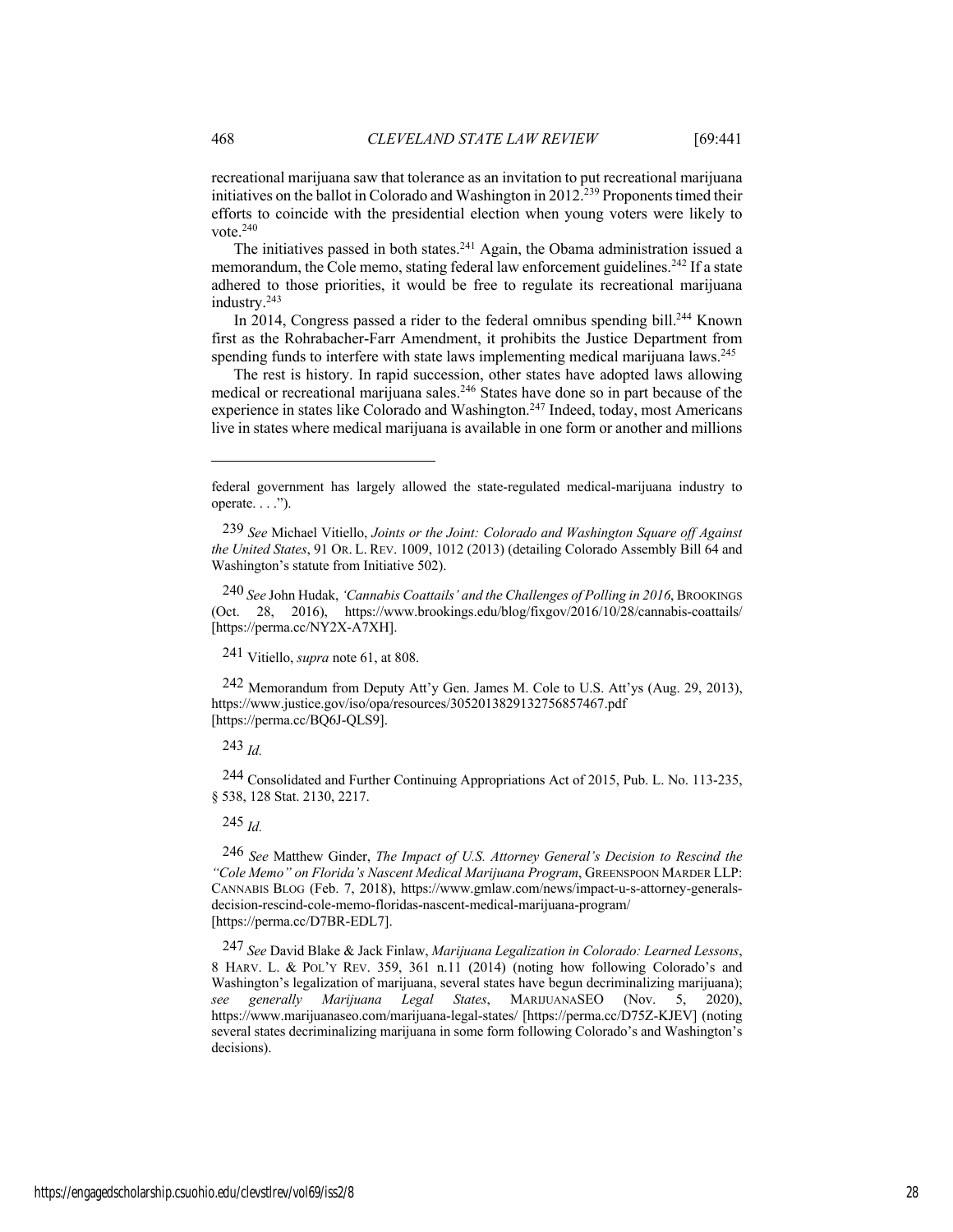live in states where recreational marijuana may be purchased without violating state law.248

States have legalized marijuana, in part, because it produces tax revenues.<sup>249</sup> Colorado, for example, has received over \$1 billion in tax revenues from its industry, funds used for various socially beneficial programs.<sup>250</sup> Other states, including Washington, have benefitted from revenues generated by the industry.<sup>251</sup> The industry also employs thousands of workers, with some estimates as high as 300,000 workers.<sup>252</sup> During the COVID-19 epidemic, some states like California have declared dispensary workers as essential.<sup>253</sup>

Billions of dollars have flowed into the industry.<sup>254</sup> Some marijuana companies are publicly traded.255 Neighbors to the north and south have changed their marijuana  $laws.<sup>256</sup>$ 

250 COLO. DEP'T OF REVENUE, 2019 ANNUAL REPORT 29 (2019), https://cdor.colorado.gov/data-and-reports/cdor-annual-reports [https://perma.cc/SF5H-Y66H].

251 *Washington Marijuana Revenues, and Health*, WASH. ST. TREASURER, https://tre.wa.gov/portfolio-item/washington-state-marijuana-revenues-and-health/ [https://perma.cc/4CW2-GEVN].

252 *Report: Legal Marijuana Industry Employs over 240,000 Full-Time Workers*, NORML (Feb. 20, 2020), https://norml.org/news/2020/02/20/report-legal-marijuana-industry-employsover-240000-full-time-workers/ [https://perma.cc/H7V2-XLFR].

253 Reed Albergotti, *Weed Is Deemed 'Essential' in California, but Many Businesses Are on the Brink of Failure*, WASH. POST. (Apr. 14, 2020, 7:00 AM), https://www.washingtonpost.com/business/2020/04/14/california-weed-industry-coronavirus/ [https://perma.cc/T9LL-2F6Q].

254 Sean Williams, *Marijuana's Billion-Dollar Pot Stocks: Only 7 Remain*, NASDAQ (Apr. 9, 2020 7:21AM), https://www.nasdaq.com/articles/marijuanas-billion-dollar-pot-stocks%3Aonly-7-remain-2020-04-09 [https://perma.cc/TRK4-A5FA].

255 Nathan Reiff, *Top Marijuana Stocks for March 2021*, INVESTOPEDIA, https://www.investopedia.com/investing/top-marijuana-stocks/ [https://perma.cc/CD3V-BA6J] (updating monthly).

256 Cannabis Act, S.C. 2018, c 16 (Can.); s*ee also* Kyle Jaeger, *Mexican Supreme Court Again Extends Marijuana Legalization Deadline*, MARIJUANA MOMENT (Apr. 17, 2020), https://www.marijuanamoment.net/mexican-supreme-court-again-extends-marijuanalegalization-deadline/ [https://perma.cc/495C-LLBS].

<sup>248</sup> *Marijuana Legal States*, *supra* note 247.

<sup>249</sup> *See generally* Mystica M. Alexander & William P. Wiggins, *The Lure of Tax Revenue from Recreational Marijuana: At What Price?*, 15 U.C. DAVIS BUS. L.J. 131, 136–38 (detailing the taxation of marijuana in Colorado and Washington and noting the background precedent of overturning prohibition, increasing tax revenues as a result); *see also* Danielle Grant-Keane, *The Unattainable High of the Marijuana Industry*, WIS. LAW., April 2017, at 14, 15 (noting Colorado's 77% increase in total revenue between taxes, licenses, and fees from the legalization of marijuana).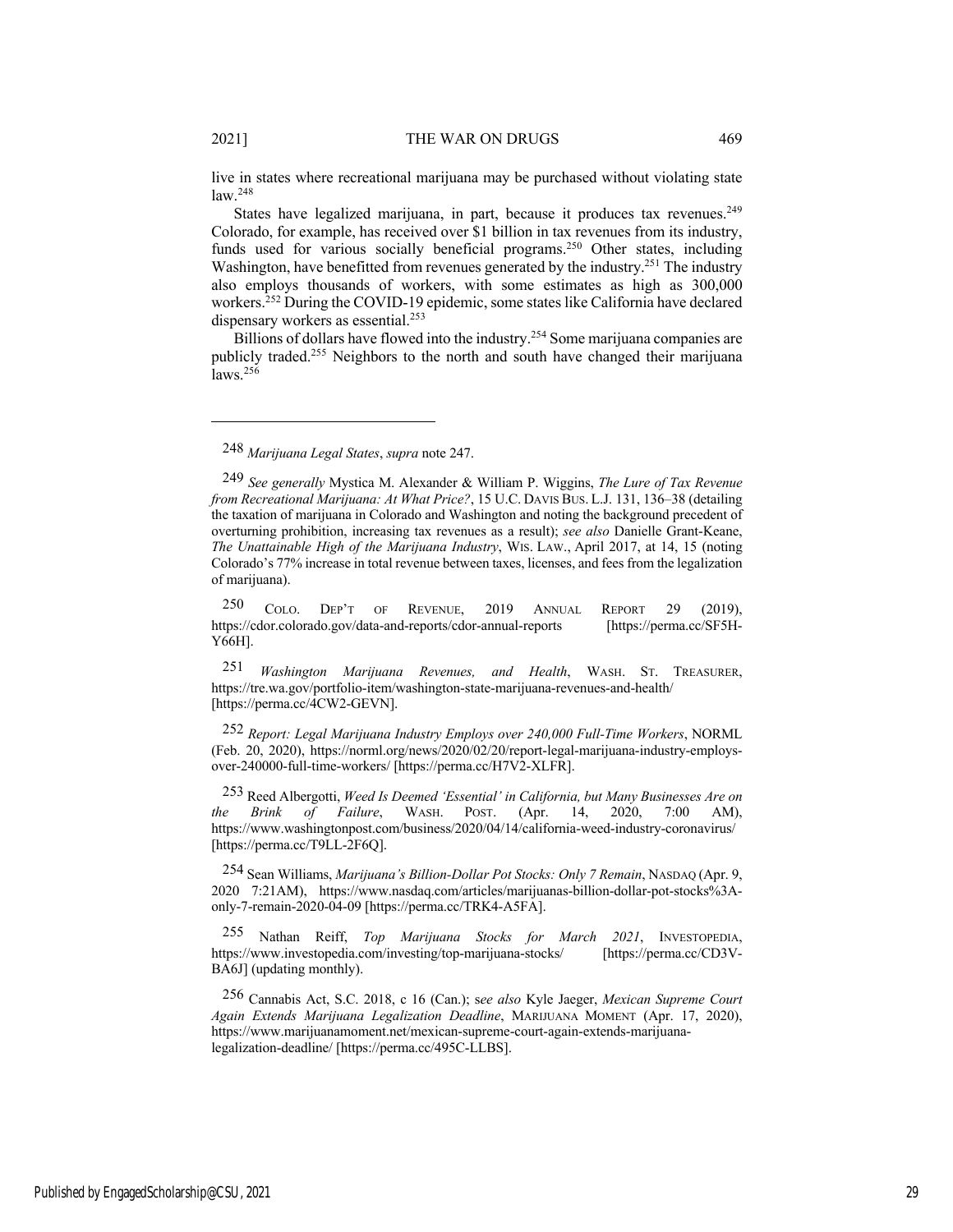Despite these developments, briefly in January 2018, the Trump administration seemed ready to close the industry. On January 4, 2018, then-Attorney General Jeff Sessions, a longtime opponent of marijuana, announced that the Department of Justice would no longer follow the Obama Department of Justice policies reflected in the Ogden and Cole memos.<sup>257</sup> The reaction to Sessions' announcement initially scared legalization proponents.258 In retrospect, Sessions has done the industry a service.

For the first time, policymakers who had no reason to defend legalization efforts voiced support for the industry.<sup>259</sup> Colorado's Republican Senator Cory Gardner was an early critic of Sessions' position.<sup>260</sup> Many others have followed suit.<sup>261</sup> Those reactions should not surprise observers; states are benefiting from tax revenues,<sup>262</sup> public support for marijuana has increased rapidly,<sup>263</sup> employment in the industry is ballooning,264 and many studies undercut prohibitionists' extravagant claims about marijuana's social costs.265 Most importantly, the flow of capital into the industry has created powerful pressure on legislators.<sup>266</sup> As I stated shortly after Sessions'

259 James Higdon, *Legal Marijuana's Big Moment*, POLITICO (Apr. 24, 2018), https://www.politico.com/magazine/story/2018/04/24/pot-marijuana-2018-congress-218069.

263 Daniller, *supra* note 25.

264 NORML, *supra* note 252.

265 *See* COMM. ON SUBSTANCE ABUSE & HABITUAL BEHAV., NAT'L RSCH. COUNCIL, AN ANALYSIS OF MARIJUANA POLICY (1982).

<sup>257</sup> Memorandum from Att'y Gen. Jefferson B. Sessions, III to U.S. Att'ys (Jan. 4., 2018), https://www.justice.gov/opa/press-release/file/1022196/download [https://perma.cc/6XRE-3WRH].

<sup>258</sup> *See* Eli McVey, *Chart: Marijuana Stocks Stumble, Then Rebound After Sessions Announcement*, MARIJUANA BUS. DAILY (Jan. 8, 2018), https://mjbizdaily.com/chart-marijuanastocks-stumble-rebound-sessions-announcement/ [https://perma.cc/4Q6V-7GFT].

<sup>260</sup> Camila Domonoske, *Colorado Sen. Cory Gardner Continues His Standoff With Jeff Sessions over Marijuana*, NPR (Jan. 10, 2018, 4:00 PM), https://www.npr.org/sections/thetwoway/2018/01/10/577103864/colorado-sen-cory-gardner-continues-his-standoff-with-jeffsessions-over-marijua [https://perma.cc/97TR-4T7A].

<sup>261</sup> Christopher Ingraham, *What Republicans Are Saying About Jeff Sessions's War on Marijuana*, WASH. POST (Jan. 4, 2018, 8:35 PM), https://www.washingtonpost.com/news/wonk/wp/2018/01/04/what-republicans-are-sayingabout-jeff-sessions-war-on-marijuana/ [https://perma.cc/3MJN-RLT4].

<sup>262</sup> Chris Hudock, *U.S. Legal Cannabis Market Growth*, NEW FRONTIER DATA (Sept. 8, 2019), https://newfrontierdata.com/cannabis-insights/u-s-legal-cannabis-market-growth/ [https://perma.cc/FAU2-G4X9].

<sup>266</sup> *See* Bill Barlow, *Marijuana Reform, Led by States, Puts Pressure on Congress to Legalize*, WEEDMAPS (Feb. 27, 2019, 6:20 PM), https://weedmaps.com/news/2019/02/marijuana-reform-led-by-states-puts-pressure-oncongress-to-legalize/ [https://perma.cc/LM73-BF8K].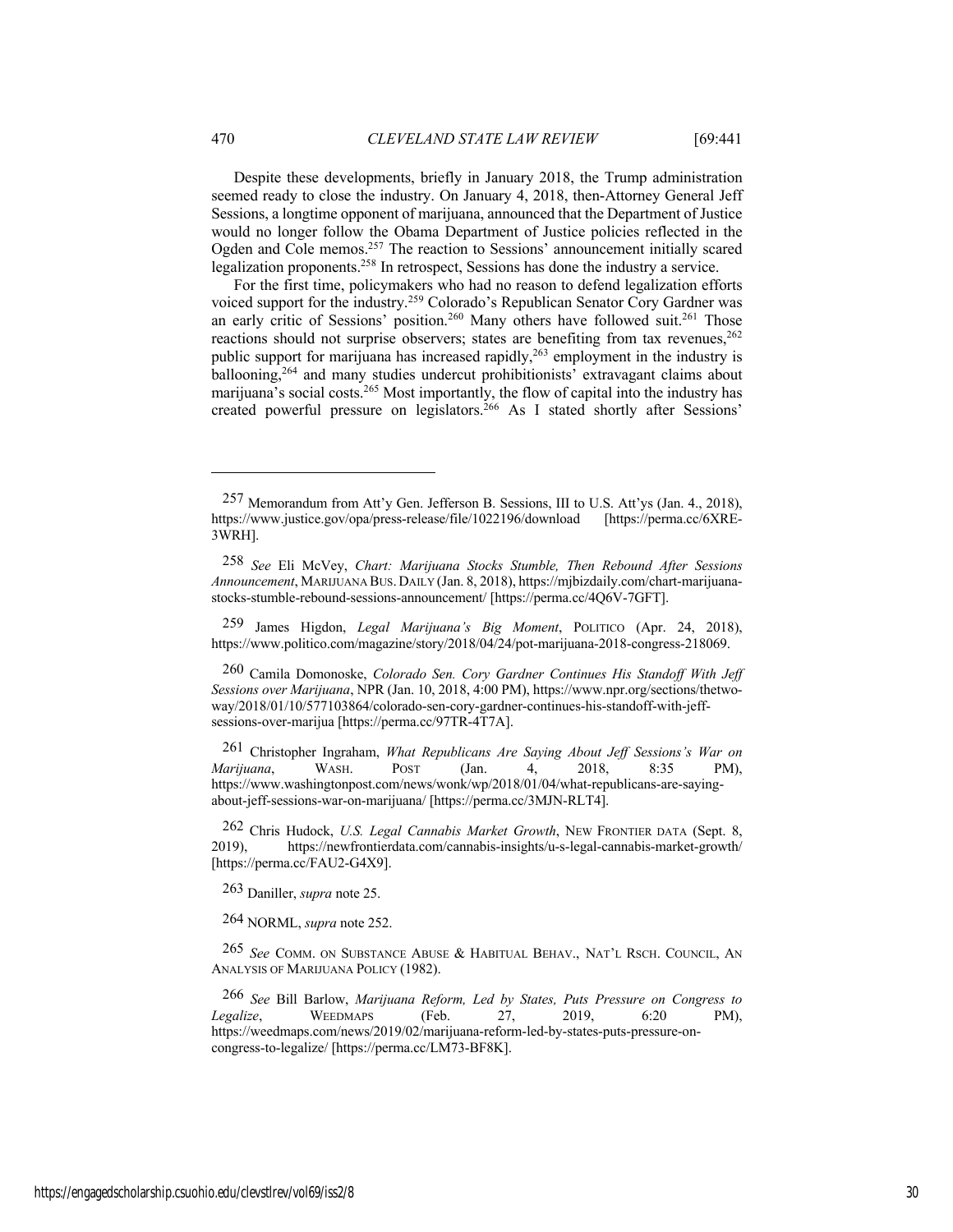announcement, "the money [invested in the industry] is not red money or blue money. It is green money."267

The period of federal forbearance benefitted legalization proponents. Apart from wanting increased tax revenues, policymakers saw emerging empirical evidence tipping in favor of legalization.<sup>268</sup> In January 2017, the National Academies of Sciences, Engineering, and Medicine published a report summarizing the results from studies of the benefits and harms from marijuana use.<sup>269</sup> Most of the news was good for the industry.270 While some studies demonstrated, for example, harm to brain development among young people, most of the results debunked the prohibitionists' claims.271

Other studies similarly support legalization proponents. One study focused on the claim that marijuana users committed violent acts. In a study comparing counties in south Washington and northern Oregon (before Oregon legalized recreational marijuana), researchers found that the level of violence declined in Washington and remained steady in Oregon.<sup>272</sup> Other researchers have reported benefits in dealing with the opioid crisis: marijuana provides an effective alternative to opioids in pain management at the outset and may help opioid users segue off opioids after they have become addicted.273 The scale has tipped in favor of legalization of marijuana.

269 THE HEALTH EFFECTS OF CANNABIS AND CANNABINOIDS, COMM. OF THE HEALTH EFFECTS OF MARIJUANA, NAT'L ACADS. OF SCIS. ENG'G & MED. (2017).

270 *Id.*

271 *Id.* at 13–22, 270.

272 Davide Dragone et al., *Crime and the Legalization of Recreational Marijuana*, 159 J. ECON. BEHAV. & ORG. 488 (2019).

273 *See* Kevin Murphy, *New York Points the Way In Dealing With Opioid Crisis*, FORBES (Aug. 2, 2018, 11:50 AM), https://www.forbes.com/sites/kevinmurphy/2018/08/02/new-yorkpoints-the-way-in-dealing-with-opioid-crisis/#1463f4c78f62 [https://perma.cc/76ZG-Q6ZA].

<sup>267</sup> Katy Steinmetz, *'Right Now It's Chaotic.' Jeff Sessions' Marijuana Move Is Jeopardizing the Pot Industry*, TIME (Jan. 4, 2018, 5:37 PM), https://time.com/5088442/jeff-sessionsmarijuana-legal/ [https://perma.cc/YZ6Q-S5ND].

<sup>268</sup> *See* Amanda Goff Connors, *Public Policy Arguments for Enacting Kentucky's Cannabis Freedom Act*, 9 KY. J. EQUINE AGRIC. & NAT. RES. L. 237, 257–66 (2017) (arguing that the proposed Cannabis Freedom Act would reduce the number of arrests made for marijuana and the resources spent on them, which would similarly reduce arrests made disproportionately toward black people for possession; an increase in tax revenue for public schools and similar state projects; and that the arguments that marijuana will increase the number of DUIs regarding marijuana, increase the adoption rate of children for the drug, and that more people would overdose on marijuana are all unconvincing compared to the benefits); *see also* Mark A.R. Kleiman, *The Public-Health Case for Legalizing Marijuana*, NAT'L AFFS. (2019), https://www.nationalaffairs.com/publications/detail/the-public-health-case-for-legalizingmarijuana [https://perma.cc/YKQ9-SX4X].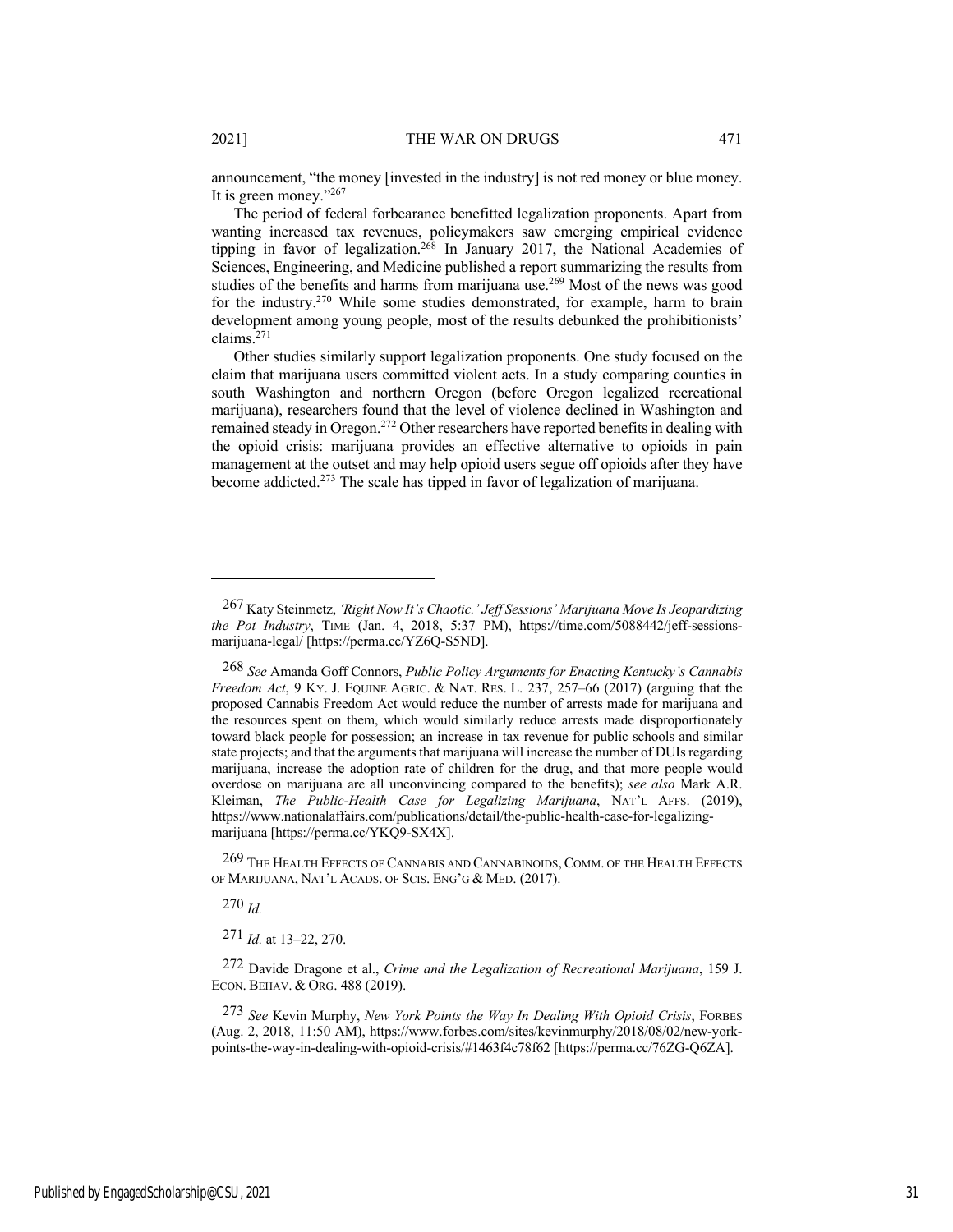Sanjay Gupta's multipart series *Weed* demonstrates the dramatic changing perceptions about marijuana.274 At the outset, Gupta was a skeptic about marijuana's medical benefits.<sup>275</sup> By the end of the series, he was a convert.<sup>276</sup>

One dramatic change in public perception came about because of benefits to young children who suffer from Dravet Syndrome, a severe form of epilepsy afflicting infants and presenting them with lifetime challenges to normal development.277 Gupta's show followed families as they traveled to Colorado to a medical marijuana farm that produced a special strain of marijuana.278 *Weed* introduced viewers to the families of the children and their children suffering from Dravet Syndrome and the marijuana producers who were developing a special strain that provide the children relief. Viewers learned about the relief provided by marijuana and about the difficulties faced by the children's families.<sup>279</sup> For example, they learned that parents feared crossing state lines with marijuana products.<sup>280</sup> Even former Utah Senator Orrin Hatch announced his support for allowing the study of marijuana derivative products for use in such cases.281

After years of resisting any rescheduling efforts, the federal government approved Epidiolex®, a marijuana-based product.<sup>282</sup> Epidiolex® is a Schedule V drug.<sup>283</sup> Marijuana supporters suggest that this is only the beginning of the development of marijuana-based products.284

275 *Id.*

276 *Id.*

277 *What Is Dravet Syndrome?*, DRAVET SYNDROME FOUND., https://www.dravetfoundation.org/what-is-dravet-syndrome/ [https://perma.cc/9KYN-BYNU] [hereinafter *Dravet Syndrome*].

278 *WEED – A CNN Special Report by Dr. Sanjay Gupta*, *supra* note 274.

279 *Id.*

280 *Id.*

281 Tom Angell, *The Marijuana Evolution of Senator Orrin Hatch*, MARIJUANA MOMENT (Oct. 23, 2017), https://www.marijuanamoment.net/marijuana-evolution-senator-orrin-hatch/ [https://perma.cc/PDE3-MFXR].

282 *FDA Approves First Drug Comprised of an Active Ingredient Derived from Marijuana to Treat Rare, Severe Forms of Epilepsy*, FDA (June 25, 2018), https://www.fda.gov/newsevents/press-announcements/fda-approves-first-drug-comprised-active-ingredient-derivedmarijuana-treat-rare-severe-forms [https://perma.cc/8CMX-AJQZ] [hereinafter *FDA Approves First Drug*].

283 Kari Oakes, *DEA Reclassifies Epidiolex as Schedule V*, EPILEPSY RES. CTR. (Nov. 26, 2018), https://www.mdedge.com/neurology/epilepsyresourcecenter/article/175943/epilepsyseizures/dea-reclassifies-epidiolex [https://perma.cc/GH9S-T4V8].

284 *See FDA Approves First Drug*, *supra* note 282.

<sup>274</sup> *WEED – A CNN Special Report by Dr. Sanjay Gupta*, CANNATECH (June 16, 2016), https://www.canna-tech.co/uncategorized/weed-a-cnn-special-report-by-dr-sanjay-gupta/ https://perma.cc/EBX5-LNCJ].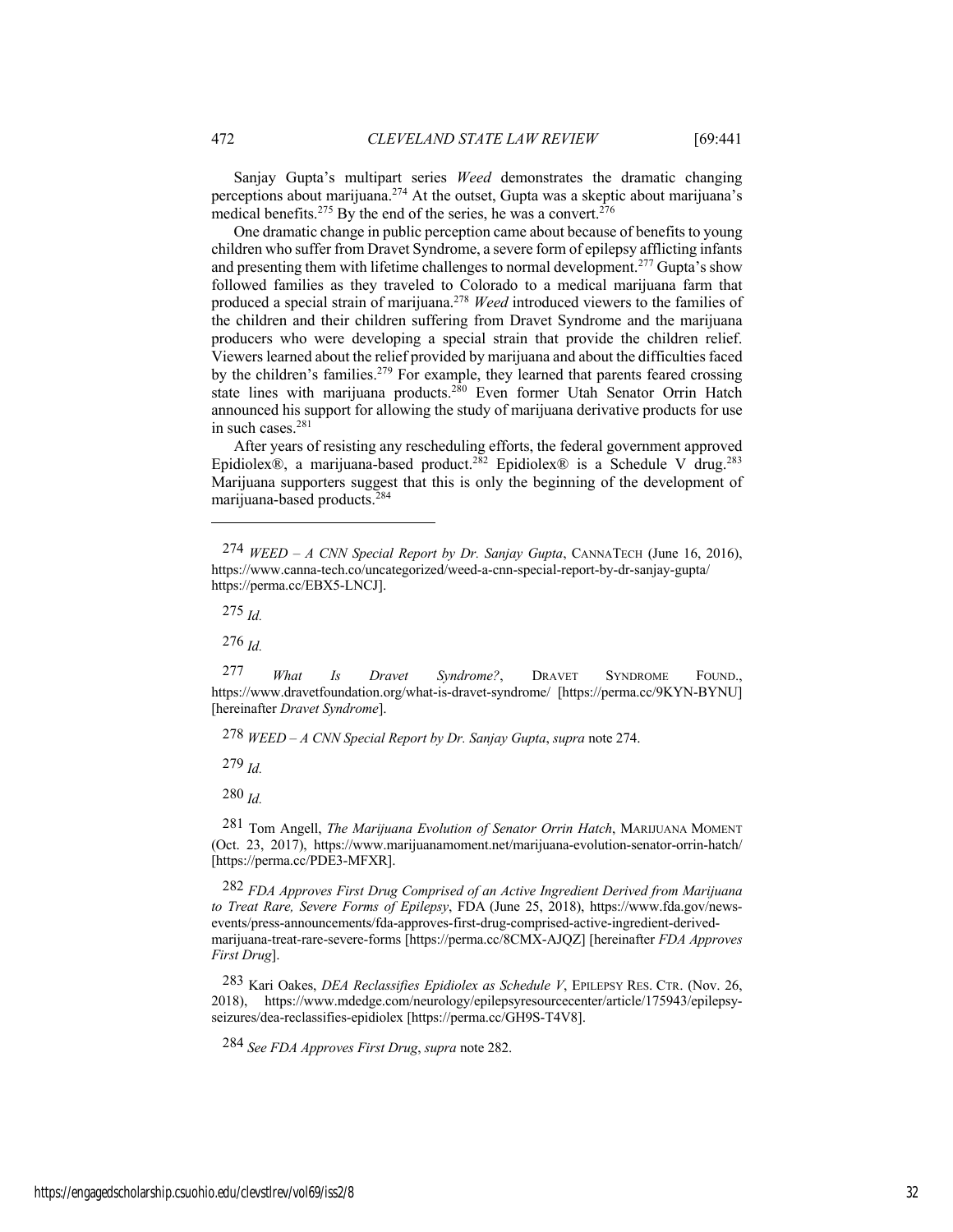Governor Wilson's concern that allowing medical use of marijuana would change perception of the substance has proven to be true.<sup>285</sup> Over 90% of Americans support legalization of medical marijuana.<sup>286</sup> Two-thirds of Americans support legalization of marijuana for recreational purposes as well.<sup>287</sup>

Proposition 215 and the Ninth Circuit's decision in *Conant* began a process of normalizing marijuana. Its quasi-legal status allowed Americans to see that prohibitionists' claims were exaggerated.288 Forbearance during the Obama administration led to expansion from medical to recreational use of marijuana.<sup>289</sup> The money that has flowed into the industry and the many thousands of jobs created by the industry have created economic leverage needed to pass additional legislation to protect the industry.290 Throughout, legalization proponents have been able to demonstrate that the extravagant claims of prohibitionists are just that.<sup>291</sup>

Exhaustion with the War on Drugs is having other effects as well. More surprising than the increased support for legalization of marijuana is the call for medical use of other Schedule I drugs.<sup>292</sup> For example, Denver became the first city to decriminalize psilocybin.293 States like Oregon may legalize "shrooms," psychedelic mushrooms,

287 *Id.*

288 *See* David G. Evans, *The Economic Impacts of Marijuana Legalization*, J. GLOB. DRUG POL'Y & PRAC., Winter 2013, at 2. *Contra* Lee Romney, *Prop 215 Passed, but Uncertainty Hasn't*, L.A. TIMES (Jan. 5, 1997, 12:00 AM), https://www.latimes.com/archives/la-xpm-1997- 01-05-mn-18103-story.html.

289 *See* Keith Speights, *Timeline for Marijuana Legalization in the United States: How the Dominoes Are Falling*, MOTLEY FOOL (Jan. 2, 2020, 1:06 PM), https://www.fool.com/investing/timeline-for-marijuana-legalization-in-the-united.aspx [https://perma.cc/F4YV-ABR4].

290 *See* Mrinalini Krishna, *The Economic Benefits of Legalizing Weed*, INVESTOPEDIA (Dec. 11, 2019), https://www.investopedia.com/articles/insights/110916/economic-benefitslegalizing-weed.asp [https://perma.cc/TAT3-ZZ94].

291 *See* Vitiello, *supra* note 202, at 1368–72.

292 *See, e.g.*, Michael H. Andreae et al., *An Ethical Exploration of Barriers to Research on Controlled Drugs*, AM. J. BIOETHICS, March 2016, at 36, 40 ("Increased knowledge about therapeutic benefit of substances currently classified as Schedule I, II, or III could lead to improved treatment options for HIV+ patients and thus reduce their abuse of inefficient or illegal alternatives. Information from studies of these drugs could reduce cost burdens on the health care system by promoting the prescription of effective treatments, reducing inappropriate drug use, optimizing and integrating indicated administration of controlled substances, and avoiding the untoward societal effects associated with illegal drug use."). *See generally* Kreit, *supra* note 77, at 352–54 (outlining the restrictive criteria of the Controlled Substances Act's definition of Schedule I and how it stymies research, and how marijuana's legalization had made it a special case under its previous Schedule I classification).

293 Esther Honig*, In Close Vote, Denver Becomes 1st U.S. City to Decriminalize Psychedelic Mushrooms*, NPR (May 9, 2019, 3:22 AM), https://www.npr.org/sections/health-

<sup>285</sup> *See* Letter from Pete Wilson, *supra* note 199.

<sup>286</sup> Daniller, *supra* note 25.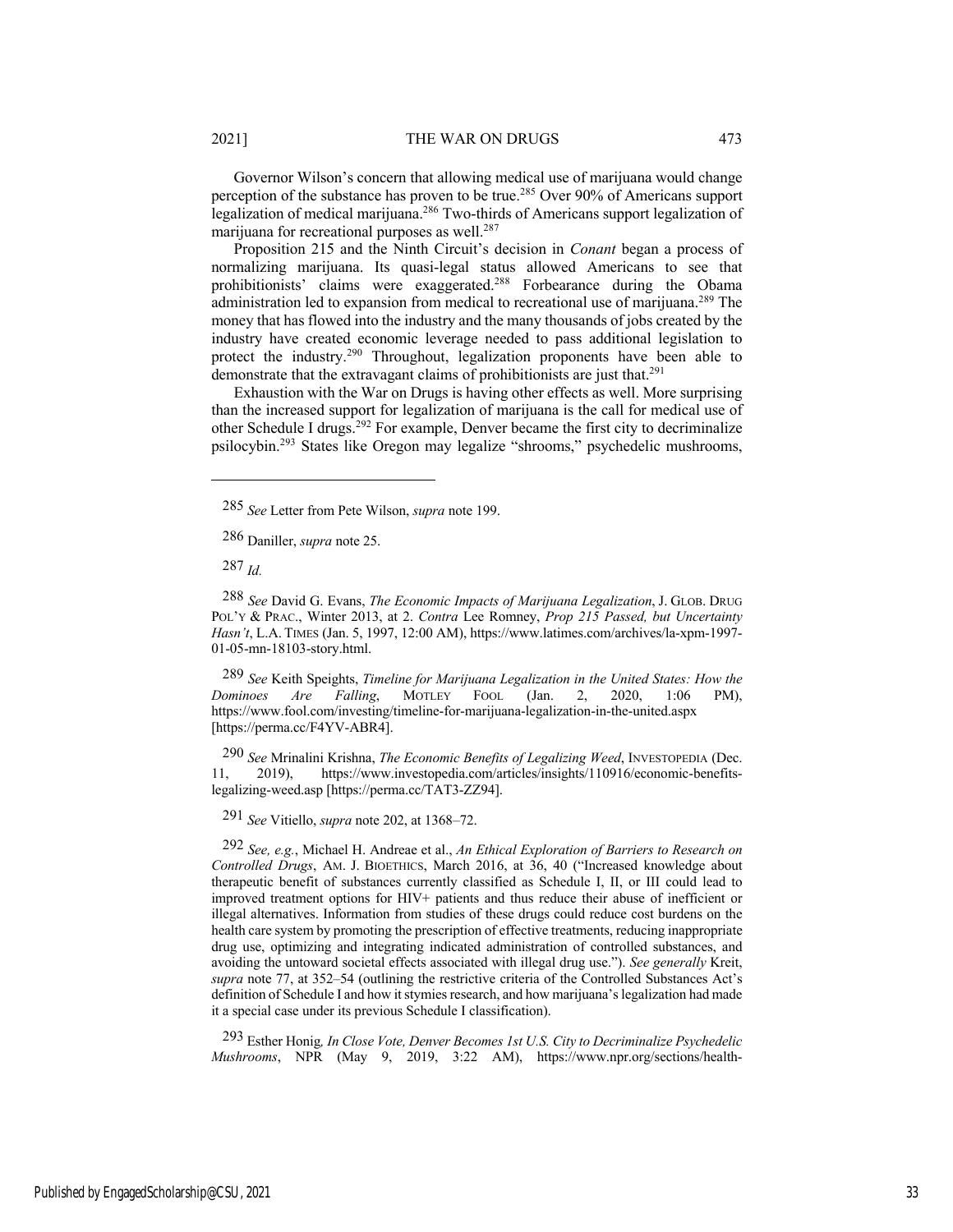which hold promise for treatment for various conditions.<sup>294</sup> As Professor Dustin Marlan has observed:

[A] new wave of research from major universities such as NYU, Johns Hopkins, UCLA, and Imperial College London finds that psychedelics do not lead to dependence, are generally considered physiologically safe, and have demonstrated medical benefits. In fact, psychedelics are being shown to be viable therapeutic alternatives in treating depression, substance use disorders, and other mental illnesses, and even to increase the well-being of individuals without health problems via the powerful mystical or psychological experiences they induce.<sup>295</sup>

In effect, researchers are rediscovering what researchers learned in the 1950s, 1960s, and 1970s about drugs like LSD, psilocybin and MDMA.<sup>296</sup>

Some of this research is underground. Some therapists engage in various treatment modalities, including microdosing of psychedelics cautiously.297 But evidence of the success of such projects is coming above ground, increasing the call for rethinking America's prohibition against the use or at least study of such substances.

Again, as Marlan has written:

[R]eferenda for the decriminalization of psilocybin are now set to reach voters in Oregon and California in 2020. Legislation has also been proposed in Iowa to remove the substance from the state's controlled substances list. Billionaires are investing heavily in psychedelics research. Microdosing the practice of ingesting a very small dose of a psychedelic while an individual goes about daily life—is a common and accepted practice among many artists and entrepreneurs. Popular intellectuals and entertainers advocate for the use of psychedelics as tools for personal development, at times reaching millions of people on podcasts and other new media. Myriad popular periodicals have published recent editorials on psychedelics.298

Michael Pollan has brought all this to the nation's attention in his best-selling book How to Change Your Mind.<sup>299</sup> The documentary film *Fantastic Fungi* preaches a

shots/2019/05/09/721660053/in-close-vote-denver-becomes-first-u-s-city-to-decriminalizepsychedelic-mushroo [https://perma.cc/DZ4Q-E5P8].

<sup>294</sup> Zachary Folk, *Oregon Pushes Forward with Public Vote to Legalize Psychedelic Mushrooms*, N.Y. POST (June 30, 2020, 2:22 AM), https://nypost.com/2020/06/30/oregonvoters-push-to-legalize-psychedelic-mushrooms/ [https://perma.cc/VXW3-S73A].

<sup>295</sup> Marlan, *supra* note 28, at 853.

<sup>296</sup> *Id.* at 857–65.

<sup>297</sup> *See* POLLAN, *supra* note 29, at 332–37.

<sup>298</sup> Marlan, *supra* note 28, at 854.

<sup>299</sup> POLLAN, *supra* note 29.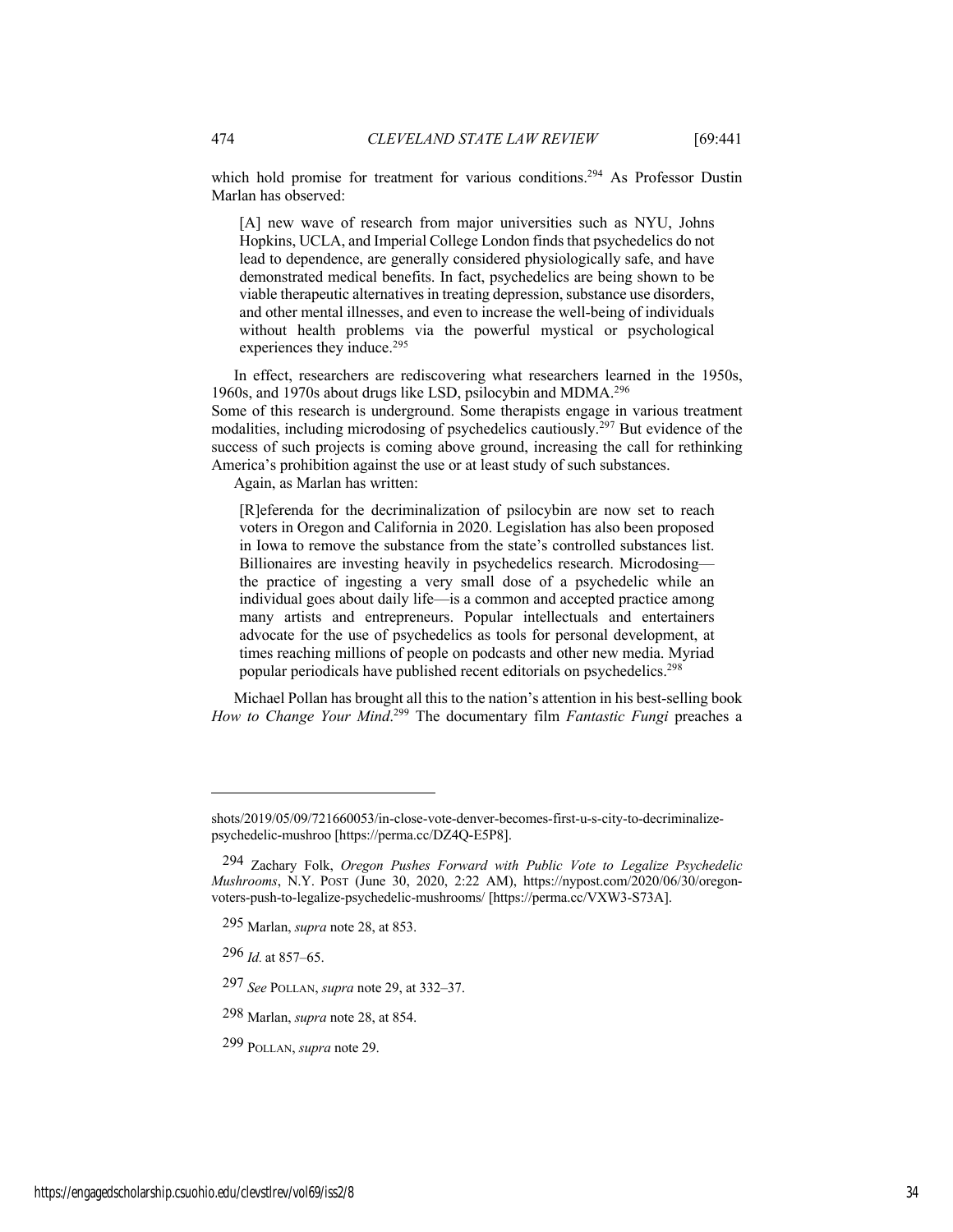similar message of the miraculous natural benefits of mushrooms, including psychedelic mushrooms.300

All this resonates with Americans today. Proponents offer hope for treating depression more successfully than possible with once-considered-miracle drugs like Prozac.<sup>301</sup> The earlier studies about using psychedelics to treat alcoholism are reemerging.302 Today, almost any alternative to opioids or any substance to help opioid addicts produces excitement.303

Some policymakers are pushing for even more dramatic changes to drug laws. For example, in 2020, Oregon voters approved an initiative decriminalizing possession of a small amount of drugs, including heroin and cocaine.<sup>304</sup> Philadelphia has defied the federal government by allowing private organizations to set up facilities to allow illegal drug users to "shoot up" under safe conditions.<sup>305</sup>

Efforts like those in Oregon and Philadelphia are reflective of an understanding about how ineffective prison is as a remedy for drugs. Other nations, including Portugal, have effectively decriminalized drug use.<sup>306</sup> Although debated, such policies seem to work.<sup>307</sup>

These developments are not just change in public perceptions about the costs and benefits of drug use.308 The changes in perception are based, in part, on empirical

302 *See* David E. Nichols*, Psychedelics*, 68 PHARMACOLOGICAL REVS. 264, 323 (2016).

303 *See, e.g.*, Marlan, *supra* note 28, at 885–92 (alluding to the idea of a psychedelic identity created from the use of psychedelic drugs, and how its decriminalization would lead to the acceptance and recognition of these groups).

304 Thomas Fuller, *Oregon Decriminalizes Small Amounts of Heroin and Cocaine; Four States Legalize Marijuana*, N.Y. TIMES, https://www.nytimes.com/2020/11/04/us/ballotmeasures-propositions-2020.html [https://perma.cc/JN8V-GMKU] (last updated Dec. 2, 2020).

305 Eric Levenson & Lauren del Valle, *Judge Clears Path for Philadelphia Nonprofit to Open Safe-Injection Site to Combat Overdoses*, CNN (Feb. 26, 2020, 2:22 PM), https://www.cnn.com/2020/02/26/us/philadelphia-supervised-injection-site/index.html [https://perma.cc/QKD6-98W9].

306 Hannah Laqueur, *Uses and Abuses of Drug Decriminalization in Portugal*, 40 L. & SOC. INQUIRY 746, 751–52 (2015) (discussing Portugal's history leading up to the decriminalization of drugs and how the law eliminated the possibility of criminal sanctions for use).

307 *Id.* at 759.

308 *See* Jordan Blair Woods, *A Decade After Drug Decriminalization: What Can the United States Learn From the Portuguese Model?*, 15 U.D.C. L. REV. 1, 19–25 (2011) (noting no significant increase in drug use, a decline in drug-related mortality, more international

<sup>300</sup> FANTASTIC FUNGI (Moving Art 2019).

<sup>301</sup> *See* POLLAN, *supra* note 29, at 375–81. *See generally* Mason Marks, *Psychedelic Medicine for Mental Illness and Substance Use Disorders: Overcoming Social and Legal Obstacles*, 21 N.Y.U. J. LEGIS. & PUB. POL'Y 69, 75–76 (2018) (noting Prozac as the first selective serotonin reuptake inhibitor (SSRI) to be used for treating conditions such as depression and OCD, with speculative results).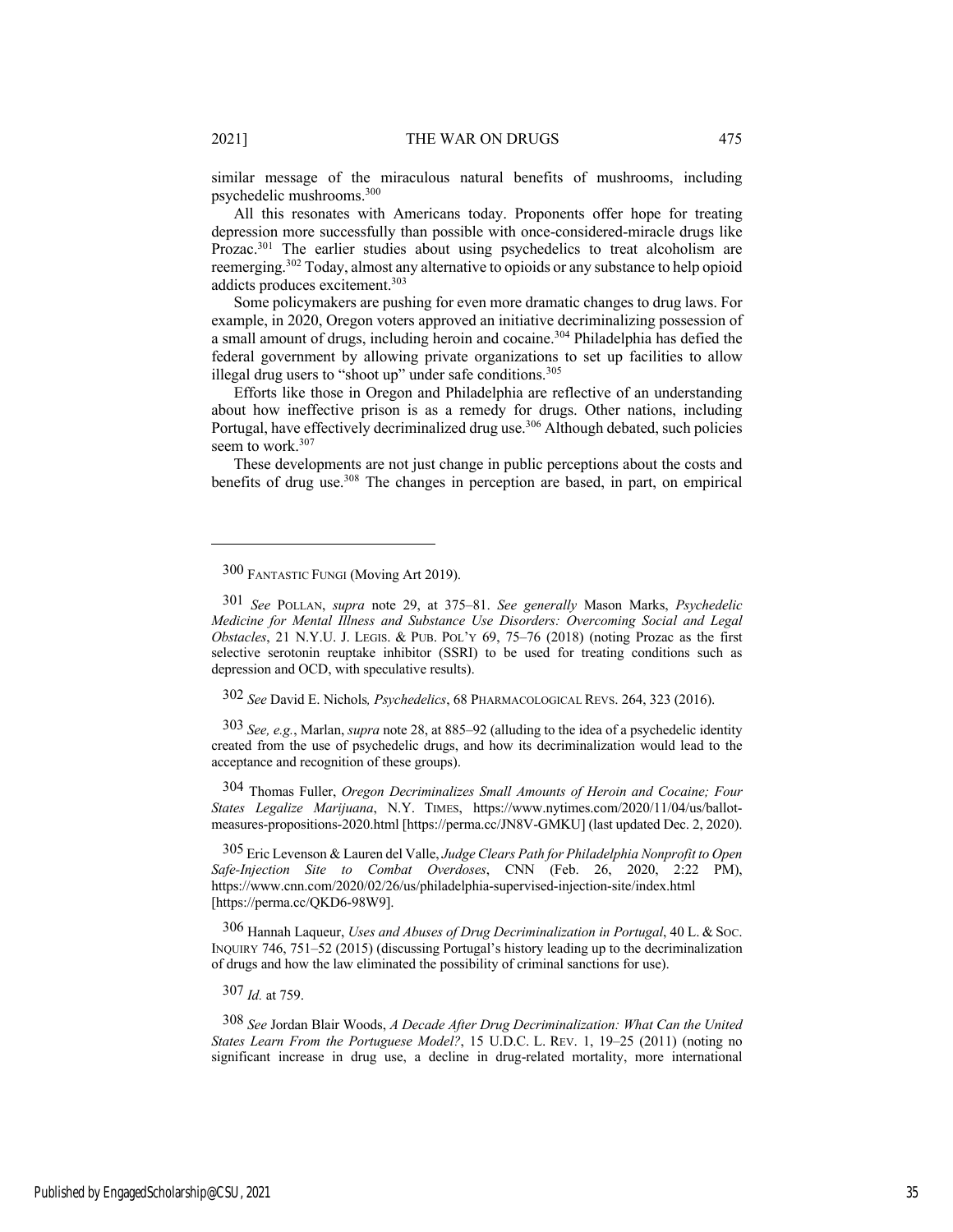evidence, not moral panic.<sup>309</sup> The debate shifts when legalization proponents can back their claims with good science.<sup>310</sup> Prohibitionists are not keeping apace.<sup>311</sup>

Given these profound changes in attitudes about many Schedule I drugs, how does this play out in criminal sentencing? That is the final topic of this Article.

### V. AN INVIGORATED EIGHTH AMENDMENT?

In rejecting the defendant's claim that his prison sentence imposed under California's Three Strikes law was excessive, Justice O'Connor stated that an argument about excessive punishment should be made to the legislature, not the Court.312 As a general proposition, that may be true for separation of power and federalism reasons.313 However, the Court needs to be available as a safety valve when legislatures act out of moral panic.<sup>314</sup>

The United States has too many people in prison, often for far longer than needed to assure public safety.<sup>315</sup> Many are in prison because of the War on Drugs.<sup>316</sup> That has led to legislation lessening sentences and reducing prison populations.<sup>317</sup> For

309 *Id.*

310 *Id.*

312 Ewing v. California, 538 U.S. 11, 25 (2003).

313 *See* Harmelin v. Michigan, 501 U.S. 957, 998–99 (1991) (Kennedy, J., concurring in part).

314 *See supra* Part II.

315 *See* MICHELLE ALEXANDER, THE NEW JIM CROW 92, 110–12, 117 (10th anniversary ed. 2020).

316 *Id.* at 60. Although Professor Pfaff had questioned whether Alexander overstates the correlation between the War on Drugs and the massive increase in our prison population, he had to concede that the War did contribute to that increase. *See* JOHN PFAFF, LOCKED IN: THE TRUE CAUSES OF MASS INCARCERATION AND HOW TO ACHIEVE REAL REFORM 21–23 (2017).

317 *See* Drew Desilver, *Feds May Be Rethinking the Drug War, but States Have Been Leading the Way*, PEW RSCH. CTR. (Apr. 2, 2014), https://www.pewresearch.org/facttank/2014/04/02/feds-may-be-rethinking-the-drug-war-but-states-have-been-leading-the-way/ [https://perma.cc/QXN3-BVNL]; *see also* John Gramlich, *The Gap Between the Number of Blacks and Whites in Prison is Shrinking*, PEW RSCH. CTR. (Apr. 30, 2019), https://www.pewresearch.org/fact-tank/2019/04/30/shrinking-gap-between-number-of-blacksand-whites-in-prison/ [https://perma.cc/YN5R-DVXM] (noting that the racial disparity between white and blacks in prisons has significantly reduced, from a spread of 64% white and 12% black of the U.S. adult male population to 33% black and 30% white).

cooperation from the Portuguese law enforcement to stymy drug markets, and a reduction in the percentage of prison sentences for drug-related offenses).

<sup>311</sup> *See, e.g.*, Douglas Husak, *Predicting the Future: A Bad Reason to Criminalize Drug Use*, 2009 UTAH L. REV. 105 (2009) (explaining that certain arguments against the decriminalization of drugs, such as the monetary price of drugs dropping and retaining the fear of punishment to deter drug use, are flawed and have neither the enticing benefit toward nor deterrent from drug use that their proponents believe).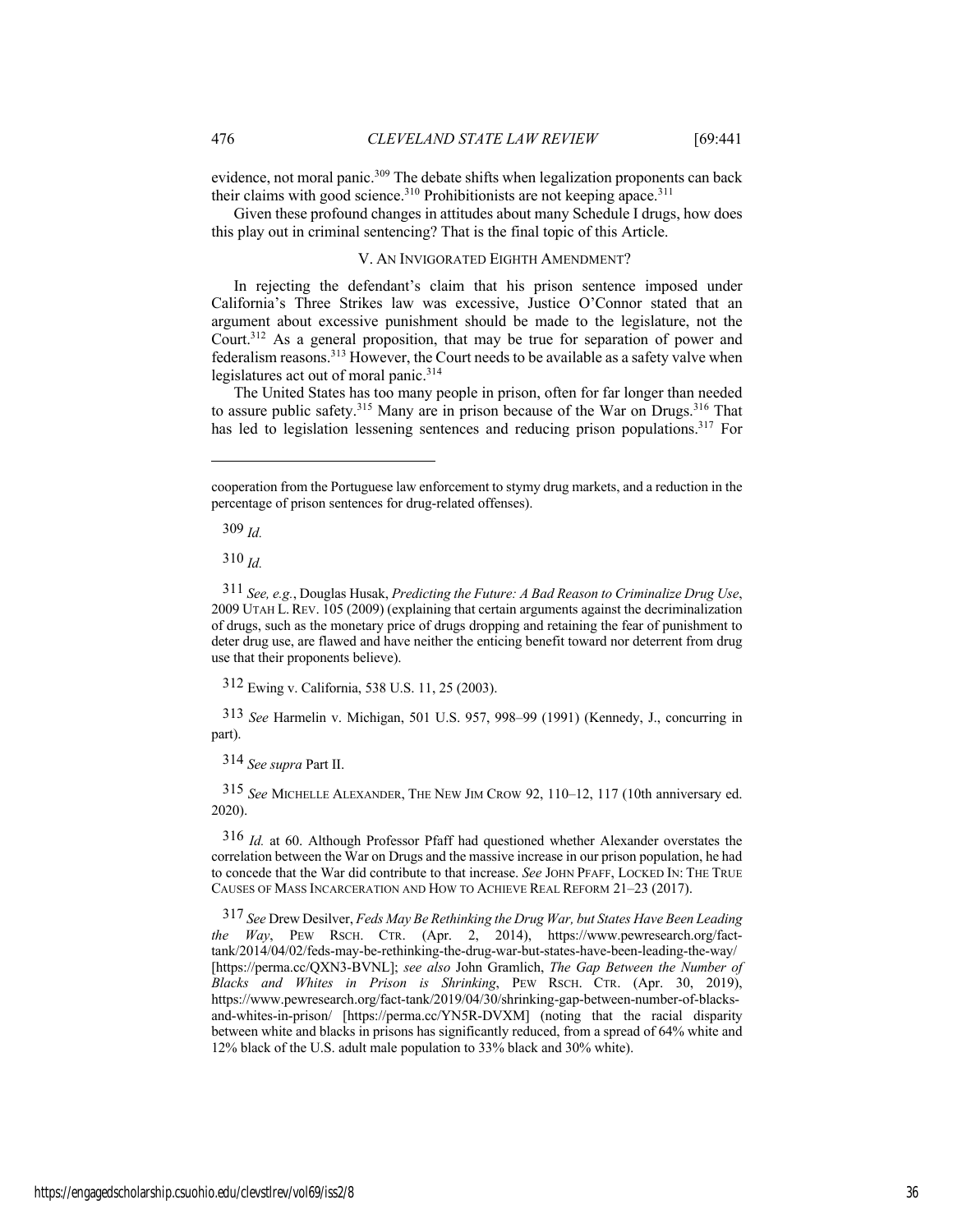example, the First Step Act provides some federal prisoners with relief.<sup>318</sup> It includes a provision allowing for retroactive application of its provisions.319 That should allow relief for some prisoners now serving long terms of imprisonment. It does not provide relief for all prisoners and does nothing for state prisoners.<sup>320</sup>

Despite those developments, some offenders still face extremely long sentences for drug offenses. Some states still impose severe penalties for drug offenses. Some, like Louisiana, have repeat offender laws that can lead to extremely long sentences.<sup>321</sup> For example, Bernard Noble had prior drug convictions.<sup>322</sup> His conviction for possession of two marijuana cigarettes netted him a sentence of 13 years at hard labor in Louisiana's state prison.323 Concerted efforts on his behalf led to his release after 7 years in prison.324

Similar cases are not hard to find. For example, Gulf War Veteran Derek Harris faces a true life sentence under Louisiana's habitual offender statute.325 His last crime was the sale of a small amount of marijuana to an undercover agent.<sup>326</sup>

Other Southern states like Mississippi impose long prison terms for marijuana offenses. For example, an African American man received an 8-year prison term for possession of marijuana, allegedly for personal, medical use.327 Ditto for Alabama,

318 First Step Act of 2018, Pub. L. No. 115-391, § 601, 132 Stat. 5194, 5237–49.

319 *Id.* at 5220–21.

320 *See, e.g.*, Alejandra S. Alvarez, *Habeas Mentem: Revisiting Sufficiency-of-Counsel Standards in Post-AEDPA Habeas Corpus Proceedings*, 71 FLA. L. REV. 1481, 1504 (2019) (noting that there are significantly fewer federal prisoners than state prisoners, weakening the impact of the First Step Act).

321 LA. STAT. ANN. § 40:966(C)(2) (2019); *id.* § 40:966(C)(2)(f)(i) ("On a fourth or subsequent conviction the offender shall be sentenced to imprisonment with or without hard labor for not more than eight years, shall be fined not more than five thousand dollars, or both.").

322 Nicole Lewis & Maurice Chammah, *Seven Years Behind Bars for Two Joints — And Now He's Free*, MARSHALL PROJECT (Apr. 12, 2018, 6:36 AM), https://www.themarshallproject.org/2018/04/12/seven-years-behind-bars-for-two-joints-andnow-he-s-free [https://perma.cc/34KS-MVWL].

323 *Id.*

324 *Id.*

325 *Veteran Challenges Life Sentence for Selling \$30 Worth of Marijuana*, PROMISE OF JUST. INITIATIVE, https://promiseofjustice.org/news/2020/01/24/veteran-challenges-life-sentence-forselling-30-worth-of-marijuana?rq=d [https://perma.cc/2PSU-698P].

326 Brief of Petitioner at 1, Louisiana v. Harris, No. 2018-KH-1012, 2020 WL 3867207 (La. July 9, 2020).

327 Ezekiel Edwards, *Mississippi Sentences Man to 8 Years in Prison for Medical Marijuana He Purchased Legally in Another State*, ACLU (Oct. 22, 2018, 12:15 PM), https://www.aclu.org/blog/criminal-law-reform/drug-law-reform/477ississippi-sentences-man-8-years-prison-medical-marijuana [https://perma.cc/T6MG-VHX7].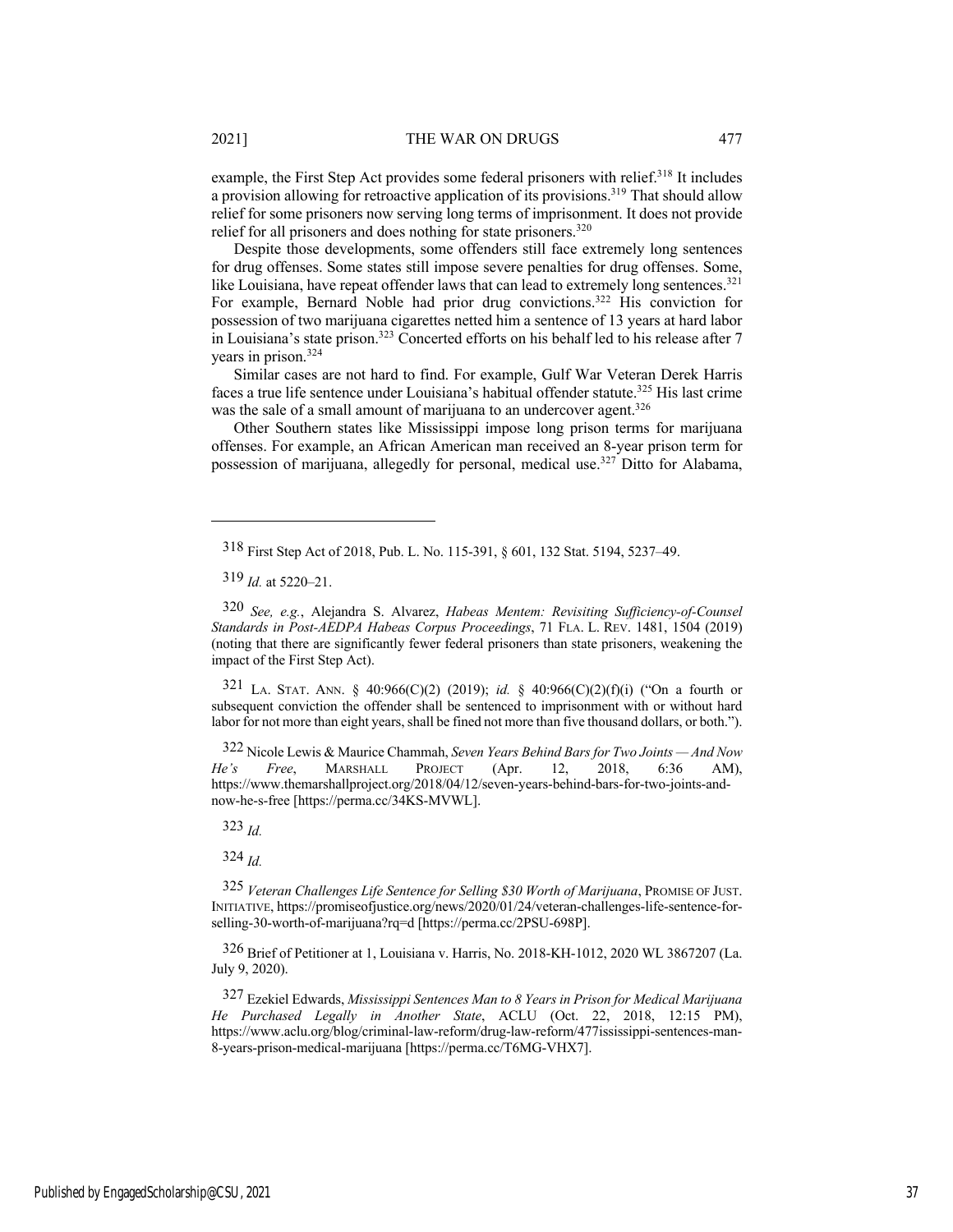where a man in his 70s received a life sentence for possession of about three pounds of marijuana.328

The previous examples involve marijuana. Prison terms for possession or distribution of drugs like LSD are comparable or longer. In 2016, President Obama granted Timothy Tyler a pardon.<sup>329</sup> Tyler served 26 years of a life-sentence for selling marijuana and LSD to a federal agent.<sup>330</sup>

Even with changed attitudes, the United States and many states still impose long prison sentences for drug offenses.<sup>331</sup> On the assumption that their claims are not procedurally barred, how might they argue that their terms of imprisonment are excessive?332

Sadly, as argued above, much of the drug policy in the United States has been driven by moral panic.<sup>333</sup> The Supreme Court has succumbed to that panic as well. Even if Justices have had doubts about extreme punishments, as Justice Kennedy explained in his concurring opinion in *Harmelin*, the courts should defer to legislatures.334 After describing some of the horrors associated with drug usage, he observed:

These and other facts and reports detailing the pernicious effects of the drug epidemic in this country do not establish that Michigan's penalty scheme is correct or the most just in any abstract sense. But they do demonstrate that the Michigan Legislature could with reason conclude that the threat posed to the individual and society by possession of this large an amount of cocaine in terms of violence, crime, and social displacement—is momentous enough to warrant the deterrence and retribution of a life sentence without parole.<sup>335</sup>

That is, federal courts must almost always defer to legislative prerogative in sentencing matters.

330 *Id.*

331 *See Drug and Crime Facts*, BUREAU JUST. STAT., https://www.bjs.gov/content/dcf/ptrpa.cfm [https://perma.cc/LPV4-X77D].

332 *See* Wall v. Kholli, 562 U.S. 545, 547 (2011).

333 *See supra* Part II.

334 Harmelin v. Michigan, 501 U.S. 957, 1003 (1991) (Kennedy, J., concurring in part).

335 *Id.*

<sup>328</sup> Kathryn Casteel & Will Tucker, *Alabama Resident Lee Carroll Brooker Garnered National Attention in 2016 When the U.S. Supreme Court Declined to Review the Marijuana Trafficking Case that Put Brooker, in His 70s at the Time, in Prison for Life*, S. POVERTY L. CTR. (Mar. 28, 2020), https://www.splcenter.org/news/2020/03/28/arbitrary-excessivemarijuana-trafficking-sentences-alabama [https://perma.cc/D4QP-K8T7].

<sup>329</sup> Alexander Lexhtman, *After 26 Years in Prison for LSD, and Clemency from Obama, Timothy Tyler Is a Free Man*, PSYMPOSIA, https://www.psymposia.com/magazine/timothytyler-clemency-obama-lsd/ [https://perma.cc/2MV4-GDP2].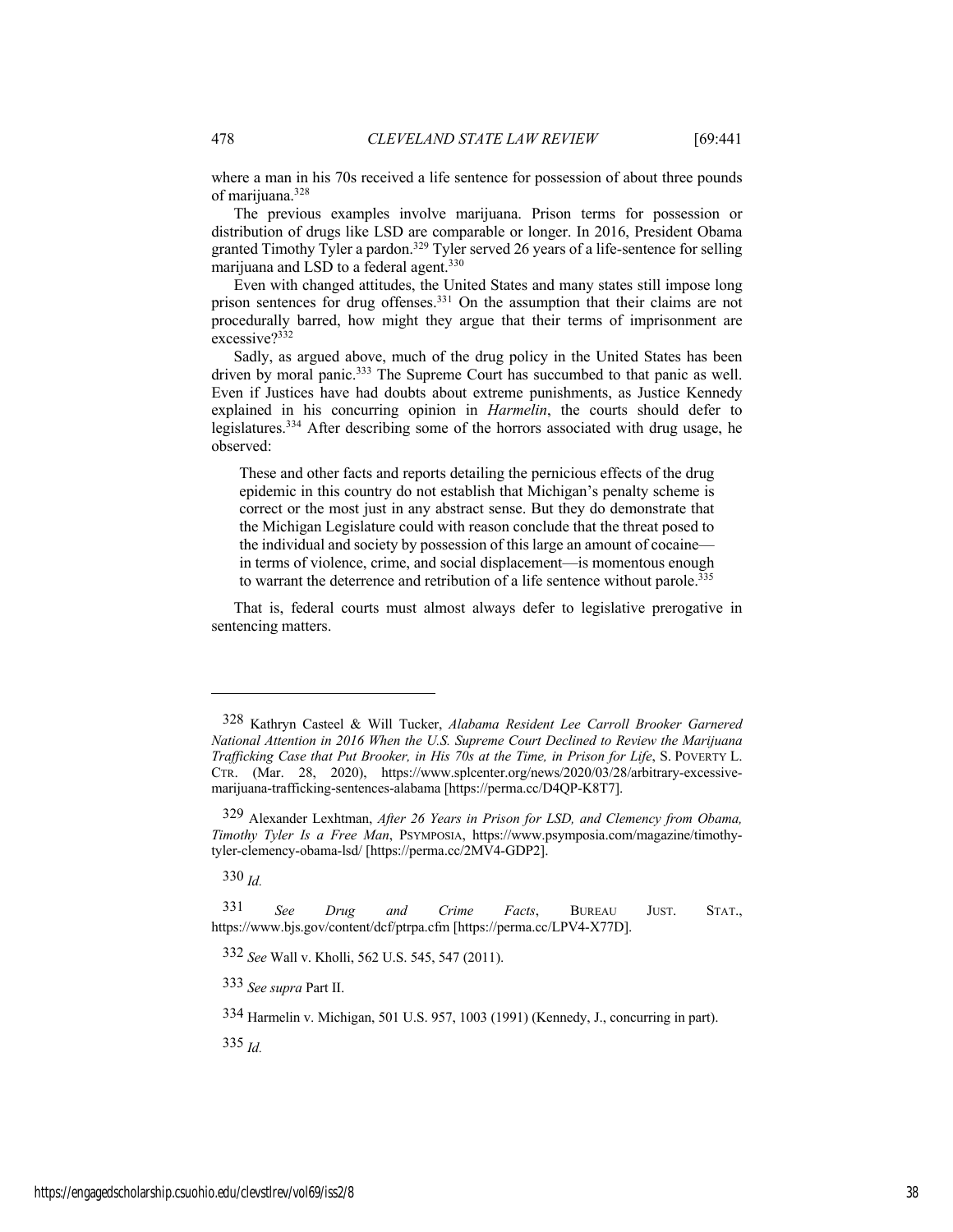Except in rare cases, the murderer's red hand falls on one victim only, however grim the blow; but the foul hand of the drug dealer blights life after life and, like the vampire of fable, creates others in its owner's evil imageothers who create others still, across our land and down our generations, sparing not even the unborn.<sup>337</sup>

That is powerful rhetoric. However, it is yet another example of moral panic.

To get at the moral panic, examine the facts in *Terrebonne*. The offender was a 21 year-old heroin addict who was approached by two undercover police officers to get them heroin.338 He received 3 "bindles" of heroin for serving as a conduit between the two officers and his supplier.<sup>339</sup> He was typical of many drug addicts. No doubt, he began using heroin with his associates who themselves were probably addicts in need of a source of drugs.340 Offenders like Terrebonne were thus at the same time victims and victimizers.341

Legislatures often act out of moral panic, rather than based on good science; Louisiana did in the 1970s concerning drug addiction.<sup>342</sup> Moral panic results in sentences far greater than necessary for public protection.<sup>343</sup> Indeed, some commentators have argued that the democratic process is not well-suited for sentencing policy because of the tendency for legislatures to overreact in times of crisis.344

337 *Id.* at 504.

338 *Id.* at 501.

339 *Id.*

341 *Id.*

342 *See supra* Part II.

<sup>336</sup> Terrebonne v. Butler, 848 F.2d 500, 501 (5th Cir. 1988) (en banc), *aff'g* 820 F.2d 156 (5th Cir. 1987). In the interest of full disclosure, the late Judge Alvin Rubin appointed me to serve as Terrebonne's counsel in 1988, during his second trip to the Fifth Circuit and Fifth Circuit en banc. Although the three-judge panel and court en banc rejected the Eighth Amendment argument, the state trial court ordered his release on other grounds, grounds suggested in Judge Gee's majority opinion.

<sup>340</sup> *See* John Gillen, *Peer Pressure and Drug Addiction*, CASSIOBURY CT. (Jan. 17, 2019, AM), https://cassioburycourt.com/2019/01/peer-pressure-and-drug-addiction/ [https://perma.cc/E6PJ-F2VR].

<sup>343</sup> *See* FRANKLIN E. ZIMRING ET AL., PUNISHMENT AND DEMOCRACY*:* THREE STRIKES AND YOU'RE OUT IN CALIFORNIA (2001).

<sup>344</sup> *Id.*; *see also* Bridgette Dunlap, *How California's New Rape Law Could Be a Step Backward*, ROLLING STONE (Sept. 1, 2016, 7:52 PM),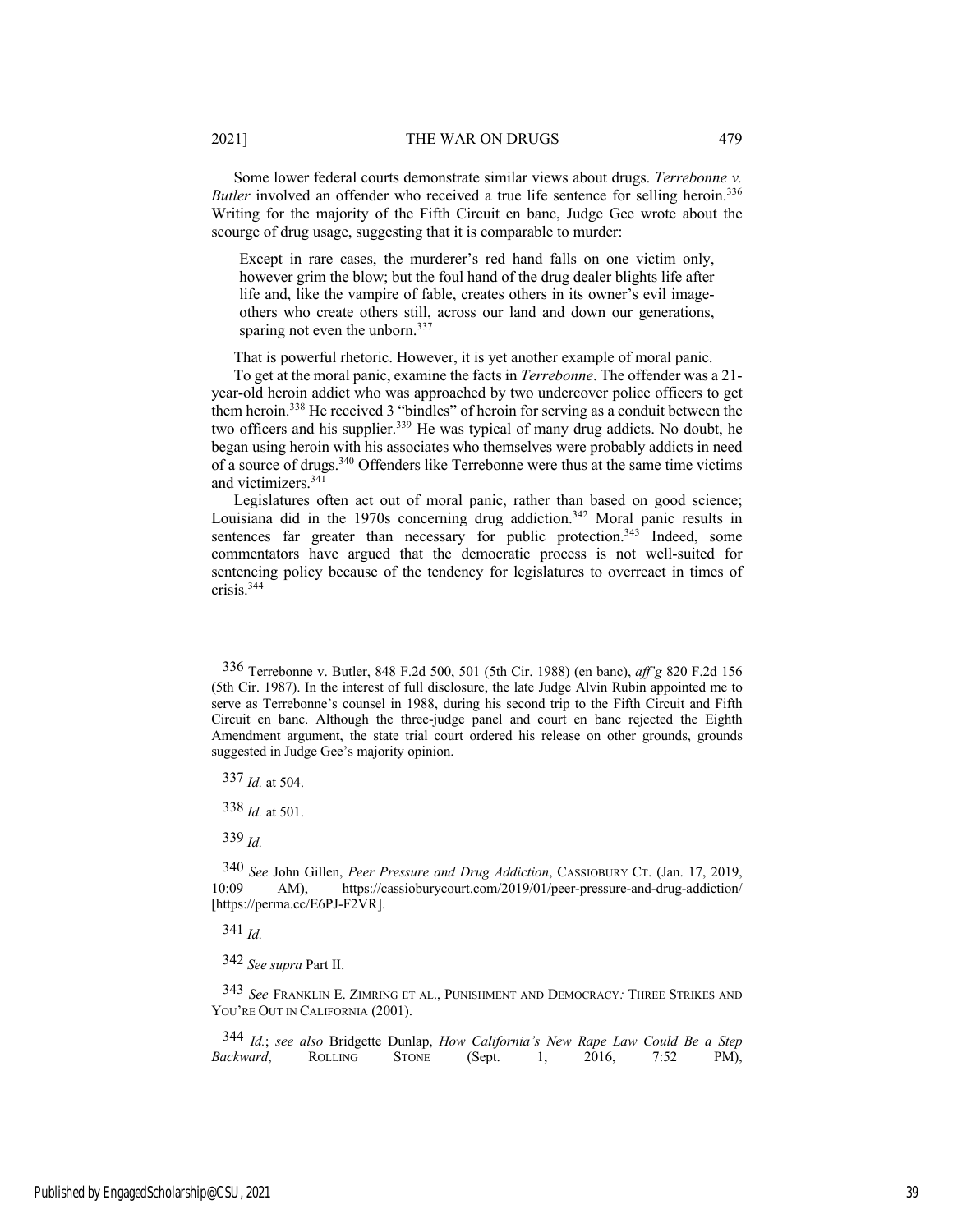Not only are legislatures likely to act out of moral panic, but elected judges face similar pressures.<sup>345</sup> A study published by the Brennan Center in 2015 made several findings about judicial elections.346 For example, judges facing reelection were more likely to give defendants longer sentences than they would were they not up for reelection.347 Thus, one might understand why the Louisiana legislature would impose long prison sentences on drug dealers or why state judges might uphold such sentences. Deference to legislatures, and even to state judges, means that federal judges, given life-tenure to assure independence, provide little in the way as a backstop against excessive sentences.<sup>348</sup> That is unfortunate.

Given the shifting views on drugs, however, this may be a time for courts to reinvigorate the Supreme Court's Eighth Amendment caselaw. What might that look like?

The first step in the Court's analysis focuses on "the gravity of the offense and the harshness of the penalty."<sup>349</sup> That, in turn, examines the magnitude of the social harm and the culpability of the offender.<sup>350</sup> Since the end of the War on Drugs, the calculus under that analysis has changed dramatically.

Imagine the reaction to drug users during the Reagan Administration, when incarceration rates started a sharp increase. Reagan officials made clear that they did not believe in drug treatment.351 First Lady Nancy Reagan offered the shallow advice, Just Say No.352 Reflective of the era, Los Angeles Police Chief Daryl Gates reportedly stated about casual drug users, that they should be taken out and shot.<sup>353</sup> The

346 Kate Berry, *How Judicial Elections Impact Criminal Cases*, BRENNAN CTR. FOR JUST.  $(2015)$ ,

https://www.brennancenter.org/sites/default/files/publications/How\_Judicial\_Elections\_Impac t\_Criminal\_Cases.pdf [https://perma.cc/VY7R-X36N].

347 *Id.*

348 *See supra* notes 345–47.

349 Solem v. Helm, 463 U.S. 277, 278 (1983).

350 *Id.* at 293–94.

351 *See* JUSTIN S. VAUGHN & JOSÉ D. VILLALOBOS, CZARS IN THE WHITE HOUSE: THE RISE OF POLICY CZARS AS PRESIDENTIAL MANAGEMENT TOOLS 77 (2015).

352 *See Just Say No*, HISTORY, https://www.history.com/topics/1980s/just-say-no [https://perma.cc/JJ8G-N3LE].

353 *See A Brief History of the Drug War*, DRUG POL'Y ALL., https://www.drugpolicy.org/issues/brief-history-drug-war [https://perma.cc/3STE-L56L].

http://www.rollingstone.com/culture/news/how-californias-new-rape-law-could-be-a-stepbackward-w437373 [https://perma.cc/2B2V-JFEA].

<sup>345</sup> *See* Michael Vitiello, *Brock Turner: Sorting Through the Noise*, 49 U. PAC. L. REV. 631, 656 (2018) (noting that judges may feel pressured to modify their sentences due to the threat of being recalled, alluding to the call to recall Judge Aaron Persky following the sentencing of Brock Turner, and that a successful recall may cause the public to attempt to recall additional unpopular judges).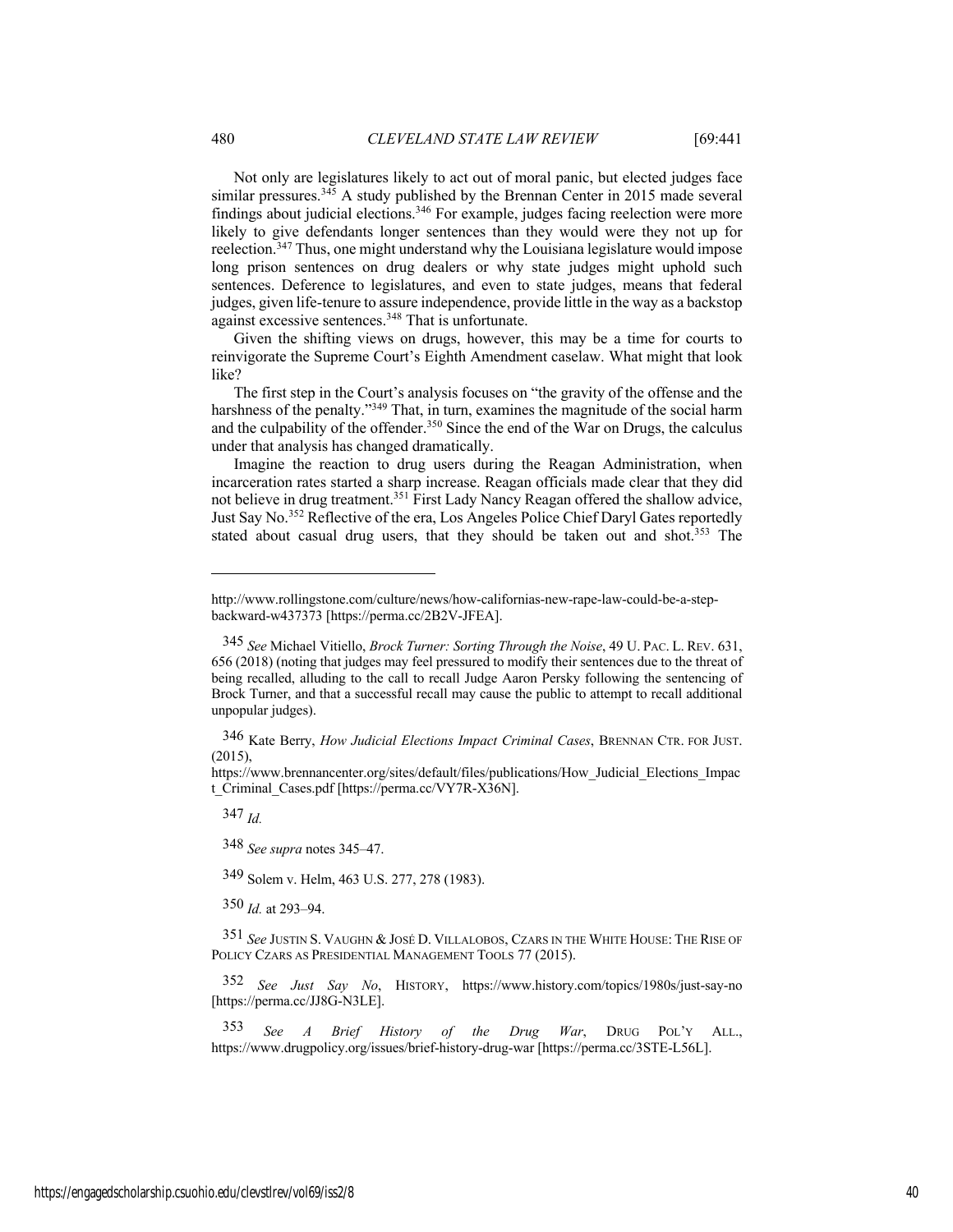stereotypical drug user and seller, whether marijuana or other illegal substances, were social pariahs.

Compare that to today when the overwhelming percentage of Americans support medical marijuana and now recreational use of marijuana.354 Compare also the increased benefits reported for marijuana.<sup>355</sup> The FDA has approved a marijuanaderived drug as a treatment for a severe form of epilepsy.356 Some Veterans Administration doctors are urging use of marijuana products to help veterans suffering from a variety of conditions, including PTSD and opioid addiction.<sup>357</sup> Simply put, certainly with regards to marijuana, a compelling case can be made that members of the marijuana industry or users are far less culpable than the Court viewed them when it upheld Davis' 40-year prison term. So, too, the social harm: today, millions of Americans receive relief from the use of marijuana products.<sup>358</sup> In states like California, marijuana dispensary employees were considered essential workers during the COVID-19 pandemic.<sup>359</sup> That is so because Californians see marijuana as medicinal. Penalties like those meted out in states like Mississippi and Louisiana for marijuana offenders seem grossly disproportionate to the gravity of marijuana offenses in the modern setting.360

An interjurisdictional comparison of punishments provides more support for that conclusion. Most states now allow the sale of medical marijuana.<sup>361</sup> Millions of Americans live in states where the state allows them to purchase recreational marijuana.362 Punishing marijuana offenders with significant prison sentences is truly becoming unusual.363

354 Daniller, *supra* note 25.

356 Oakes, *supra* note 283.

357 *See, e.g.*, Kyle Jaeger, *Letting VA Doctors Recommend Medical Marijuana to Veterans Won't Cost Anything, Congressional Analysts Say*, MARIJUANA MOMENT (Mar. 26, 2020), https://www.marijuanamoment.net/letting-va-doctors-to-recommend-medical-marijuana-toveterans-wont-cost-anything-congressional-analysts-say/ [https://perma.cc/JC7Y-FBP3].

358 Peter Grinspoon, *Medical Marijuana*, BLOG: HARV. HEALTH PUBL'G, https://www.health.harvard.edu/blog/medical-marijuana-2018011513085 [https://perma.cc/3W9D-QEJJ] (last updated Apr. 10, 2020, 12:00 AM).

359 *See* John Schroyer, *Amid Coronavirus Pandemic, California Gov Classifies Cannabis Industry as 'Essential' During State's Effective Lockdown*, MARIJUANA BUS. DAILY (Mar. 21, 2020), https://mjbizdaily.com/california-gov-classifies-cannabis-industry-as-essential-duringlockdown/ [https://perma.cc/B3MH-9YFZ].

360 LA. STAT. ANN. § 40:966(C)(2) (2019).

361 *Marijuana Legal States*, *supra* note 247.

362 *Id.*

363 *See* 2013 S.D. Sess. Laws ch. 101 §§ 53, 228. An individual convicted of a Class 5 Felony is subject to a maximum prison sentence of five years and a Class 6 felony conviction subjects one to up to two years in prison. S.D. CODIFIED LAWS § 22-6-1.8–1.9 (2006 & Supp. 2016); *see also* Ed. Bd., *Outrageous Sentences for Marijuana*, N.Y. TIMES (Apr. 14, 2016),

<sup>355</sup> *Dravet Syndrome*, *supra* note 277.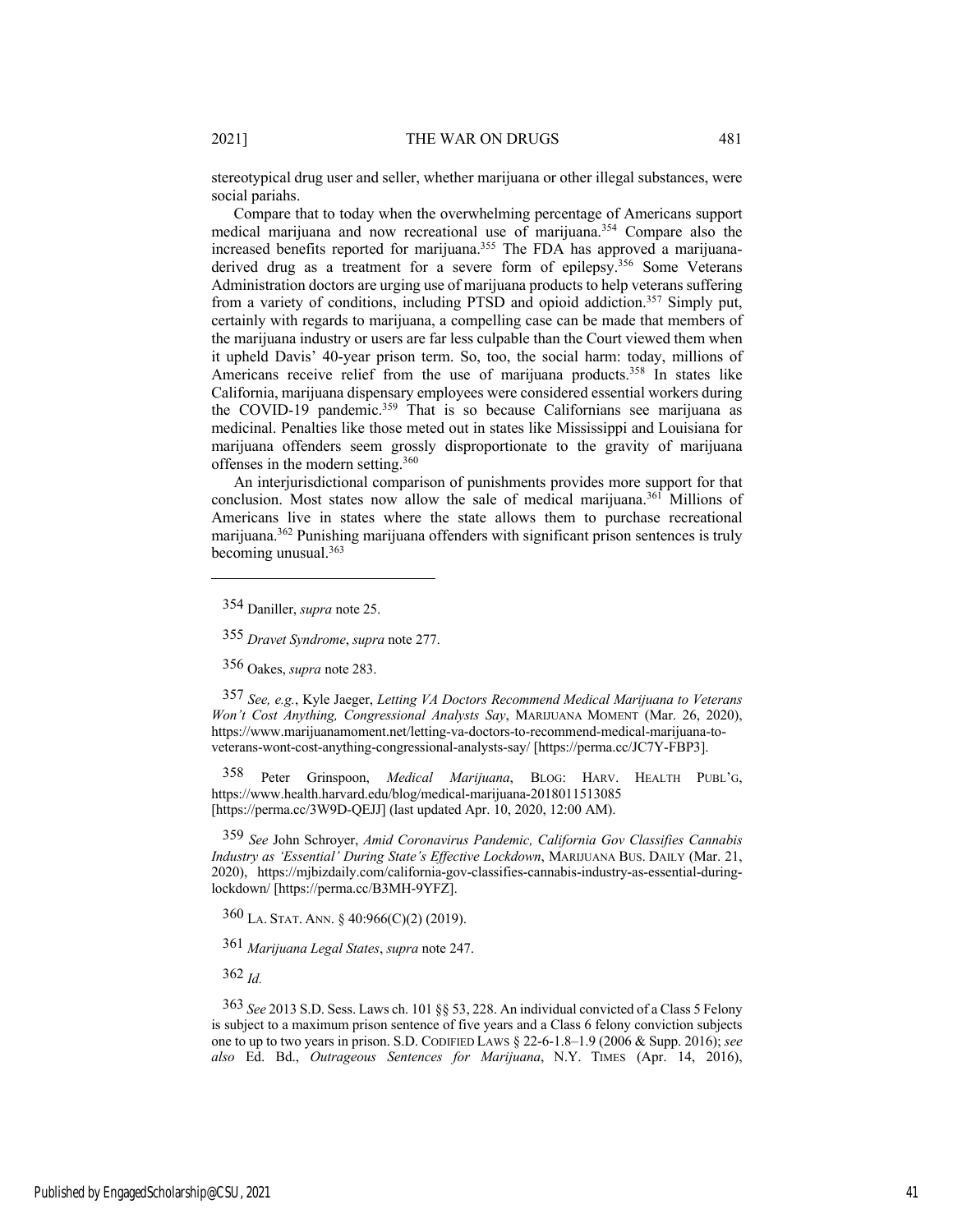Although at a much earlier stage, similar developments are taking place with other drugs.364 The moral panic that led to inclusion of LSD, for example, as a Schedule I drug, has abated.<sup>365</sup> Nixon and other policymakers acted out of fear and loathing of drug proponents like Timothy Leary.366 Those kinds of cartoon stereotypes should not drive drug policy.

Evidence suggests that drugs like LSD, MDMA, and psilocybin are not as harmful as the morally panicked critics claimed.367 Beyond that, we know that they provide some significant benefits for users.<sup>368</sup> These are not substances that should put dealers and users in prison for long periods of time.

Judicial involvement in overturning prison sentences as excessive is not without difficulties. But during the War on Drugs, the Supreme Court failed to check moral panic.369 Its arguments against an active role for the courts are not frivolous. For example, allowing federal courts too readily to overturn state sentences creates a federal question in almost any criminal case.<sup>370</sup> That poses docket problems along with raising federalism concerns. $371$  But a more active role for the judiciary would send the right message: the independent federal judiciary remains a backstop against excessive punishments.372

Having federal courts overturning prison sentences might pressure legislatures to reconsider their policy choices.<sup>373</sup> Indeed, today, there may be a window of

364 Mapes, *supra* note 33.

365 Marlan, *supra* note 28.

366 *See supra* Part II.

367 *See generally* JOHANN HARI, CHASING THE SCREAM: THE FIRST AND LAST DAYS OF THE WAR ON DRUGS (2016).

368 *See* Marlan, *supra* note 28, at 874–76.

369 *See supra* Part III.

370 Harmelin v. Michigan, 501 U.S. 957, 1006–07 (1991) (Kennedy, J., concurring in part).

371 *Id.* at 1000.

372 In many areas of the law, for example, in constitutional criminal procedure, the Court has a limited ability to regulate day-to-day police conduct. The Court's decisions limiting police power send a message. For example, after the Court held in Mapp v. Ohio that the exclusionary rule applied to the states, states increased police training rather than risk exclusion of evidence in important cases. Mapp v. Ohio, 367 U.S. 643, 655 (1961); *see* SAMUEL WALKER, TAMING THE SYSTEM: THE CONTROL OF DISCRETION IN CRIMINAL JUSTICE, 1950–1990, at 127 (1993).

373 My argument here is that Supreme Court and lower federal court decisions striking down excessive state prison sentences, even on an occasional basis, would send an important message to the states.

https://www.nytimes.com/2016/04/14/opinion/outrageous-sentences-for-marijuana.html [https://perma.cc/6S9F-WFP5].